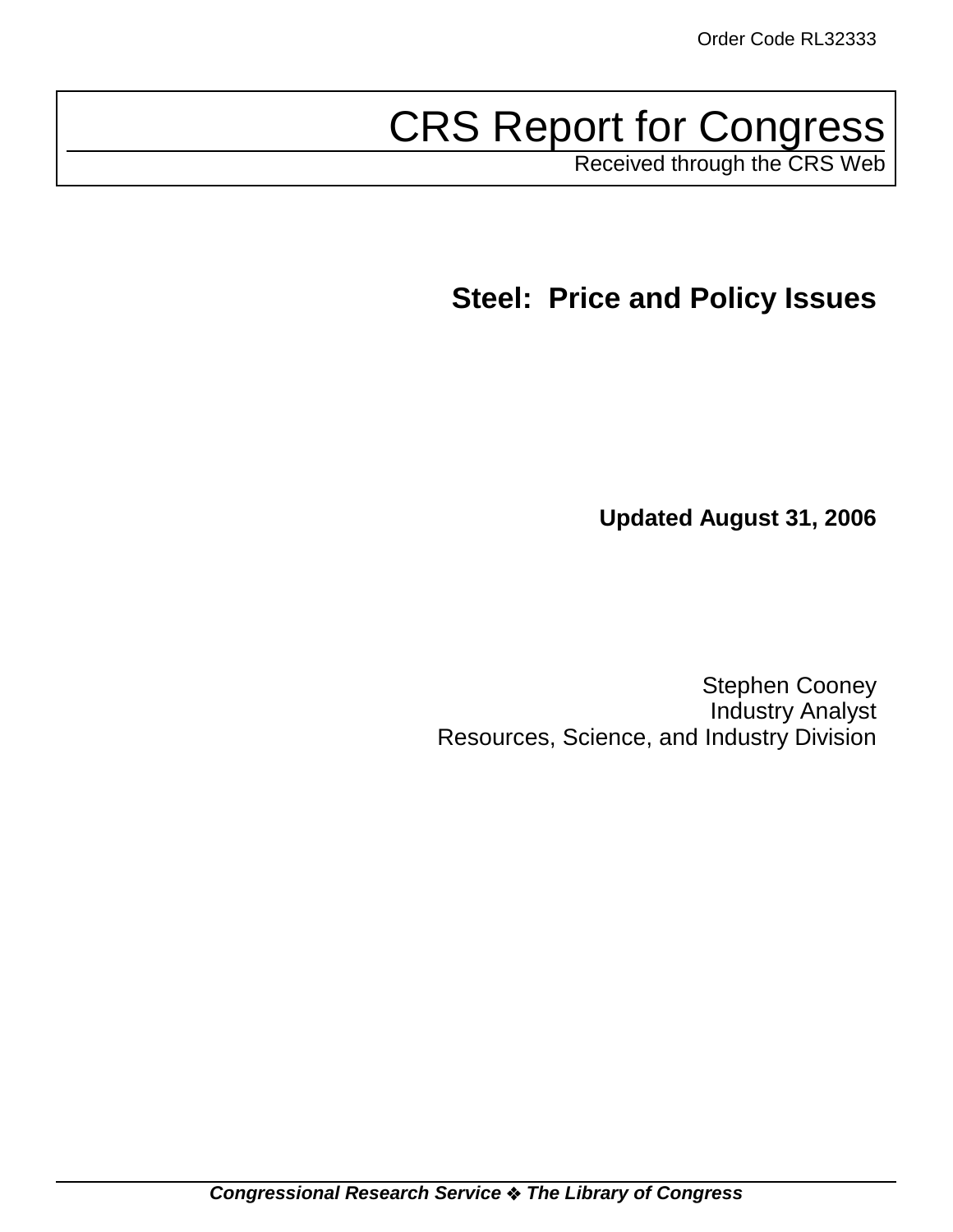# Steel: Price and Policy Issues

# **Summary**

Steel prices remain at historically elevated levels. The rapid growth of steel production and demand in China is widely considered as a major cause of the increases in both steel prices and the prices of steelmaking inputs. Steel companies have achieved much greater pricing power, in part through an ongoing consolidation of the industry. Most of the integrated side of the industry, nearly half of U.S. production, is controlled by just two companies: U.S. Steel, the traditional industry leader, and Mittal Steel, itself the result of multiple international mergers. Moreover, Mittal in 2006 merged with the global number-two producer, Arcelor. Nucor and Gerdau have been active major consolidators of U.S. minimill production.

U.S. steel production in 2005 was 104.6 million tons, a 5% decline from the high level of 2004. The net decline in output was mainly on the integrated side of the industry, which has continuously lost share. Imports also fell from the high level of 2004, although they rebounded by nearly 50% in early 2006. Input prices, especially ferrous scrap and iron ore, remain high and have contributed to higher production costs, which have been largely passed along to industrial consumers.

The growth of China contributed to a large increase in demand for both steel and steelmaking inputs. China has become both the world's largest steelmaker and steel consumer. By late 2005, it became a net exporter of steel, including an increase of exports to the U.S. market. The House has passed H.R. 3283, which would require the Commerce Department to consider petitions to establish countervailing duties against subsidized imports from China. The Senate agreed to the provisions of S. 295, a bill to force China to revalue its currency or face a 27.5% tariff on its exports to the United States. The Bush Administration initiated a U.S.-China Steel Dialogue in March 2006, and the U.S., Canada and Mexico have asked China whether its 2005 Steel Policy calls into question some of its WTO commitments.

Some policy developments in 2005-06 may affect domestic steel producers. The Organization for Economic Cooperation and Development abandoned the effort to achieve an international agreement to ban subsidies for steel mills. The federal deficit reduction law (P.L. 109-171) included a repeal of the Continued Dumping and Subsidy Offset Act ("Byrd Amendment"), under which domestic steel producers have received distributions of trade remedy duties. In December 2005 the U.S. International Trade Commission (ITC) terminated an antidumping case brought by domestic steel companies against steel wire rod imports, and President Bush decided in a safeguard case not to provide relief for domestic producers of steel pipe against imports from China. Later in 2006 the ITC will decide in a five-year review whether domestic producers are still injured by steel imports from a large number of countries. In April 2006 the World Trade Organization (WTO) Appellate Body ruled against the "zeroing" methodology used by the U.S. Commerce Department in calculating dumping margins. In the  $109<sup>th</sup> Congress, 2<sup>nd</sup> Session, H.R. 5043 and H.R.$ 5529 were introduced, which would establish some changes sought by the steel industry in U.S. trade law, as well as a commission to review WTO decisions adverse to U.S. interests. This report will be updated as warranted by developments.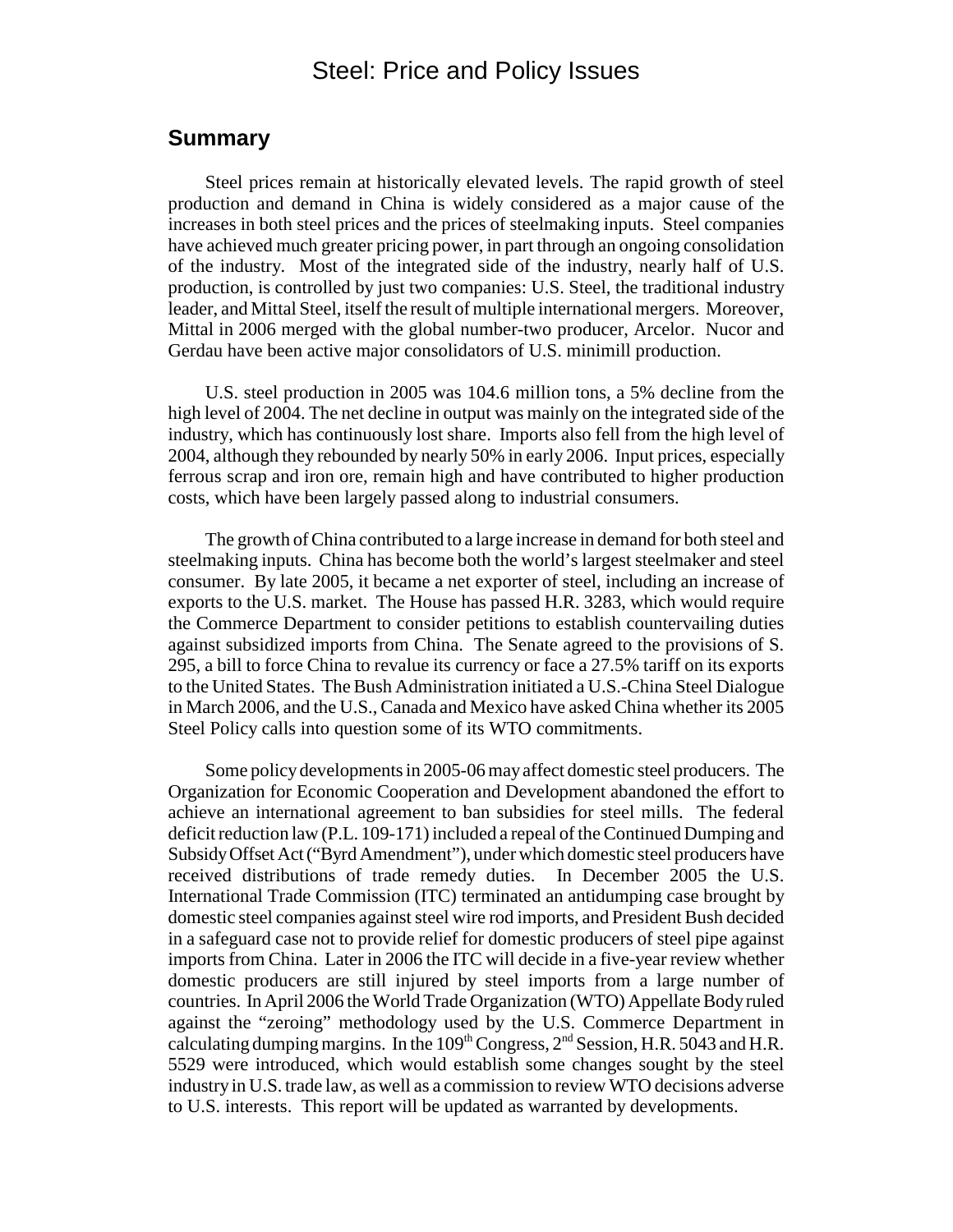# **Contents**

| Steel Prices Remain at a High Plateau  14                                                                         |
|-------------------------------------------------------------------------------------------------------------------|
|                                                                                                                   |
|                                                                                                                   |
|                                                                                                                   |
|                                                                                                                   |
| The Price of Natural Gas $\ldots \ldots \ldots \ldots \ldots \ldots \ldots \ldots \ldots \ldots \ldots \ldots 20$ |
|                                                                                                                   |
|                                                                                                                   |
| China's Steel Policy and the U.S.-China Steel Dialogue 22                                                         |
|                                                                                                                   |
| Congressional Reaction to Competition from China 24                                                               |
|                                                                                                                   |
|                                                                                                                   |
|                                                                                                                   |
| Steel Industry Petitioners Lose Wire Rod Antidumping Case  31                                                     |
|                                                                                                                   |
| Carbon Steel Flat Products Sunset Review 34                                                                       |
|                                                                                                                   |
| WTO Decision on "Zeroing" and Proposed U.S. Trade Law Changes 35                                                  |
| Legislation to Give Consumers Standing in Trade Cases  36                                                         |

# **List of Figures**

# **List of Tables**

|--|--|--|--|--|--|--|--|--|--|--|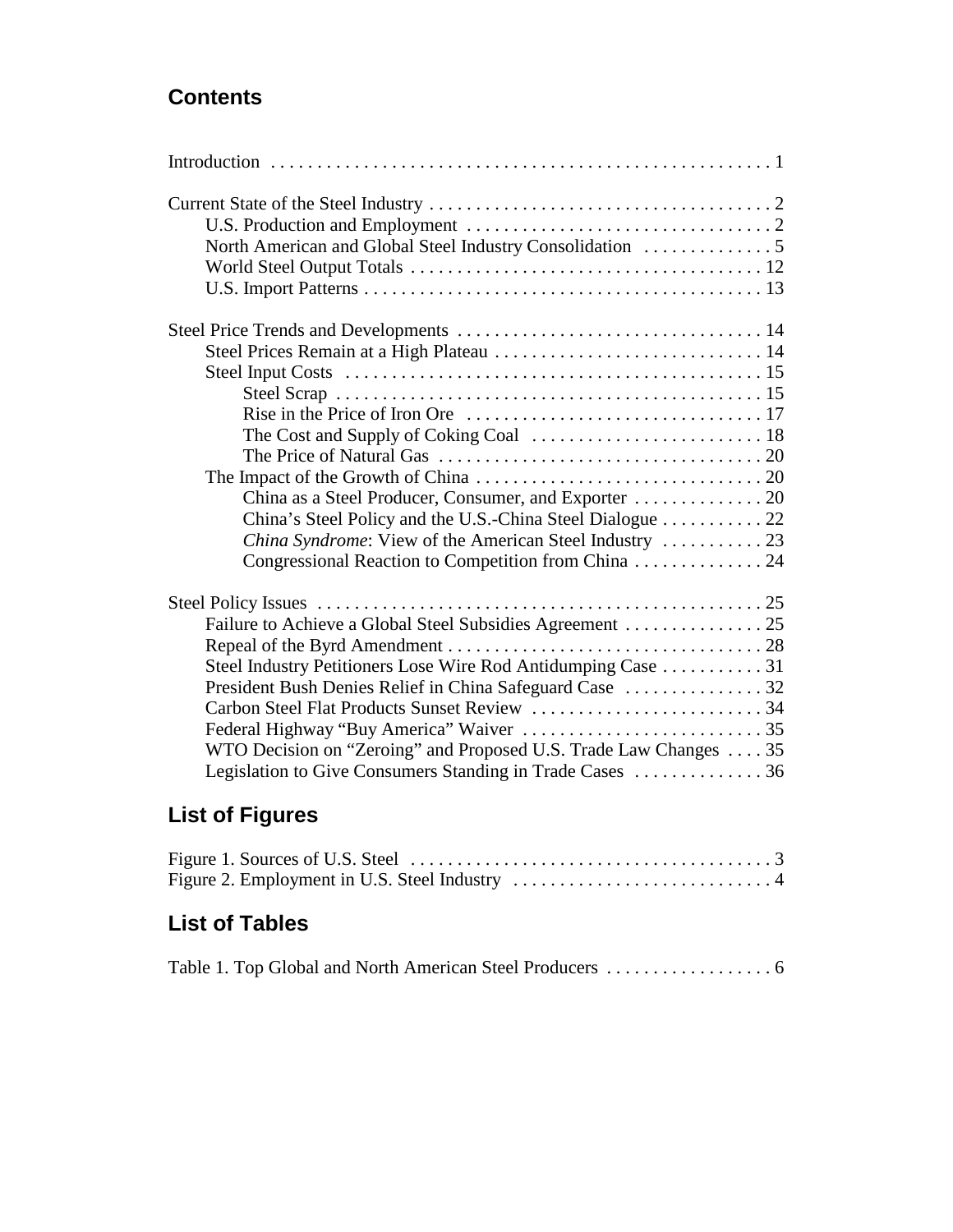# Steel: Price and Policy Issues

# **Introduction**

Many American businesses are concerned by a long-term increase in the price of steel. Their problems have resonated with some Members of Congress, especially those who were previously concerned that the steel safeguard tariffs, imposed in 2002 by President Bush under the terms of Section 201 of U.S. trade law, could have been keeping steel prices artificially high. Before those tariffs were terminated on December 4, 2003, the costs of raw materials and other inputs in steelmaking rose, thus creating a cost-driven increase in the price of steel. After the tariffs were removed, the price increase nevertheless accelerated. On the other hand, after decades of implementing efficiency improvements while struggling to be profitable, many steel companies in 2004 found themselves making more money than in many years. The problem of steel prices for consuming industries has been exacerbated by global economic growth, which increased demand for steel.

In 2005 the rate of growth of U.S. industrial output moderated, and the price of steel, domestic steel output, and steel mill companies' earnings all declined. But the growth of China contributed to a large increase in global demand for both steel and steelmaking inputs, thus keeping the cost of domestic steel high. China has become both the world's largest steelmaker and steel consumer. By late 2005, China also became a net exporter of steel, including an increase of exports to the U.S. market.

Moreover, in 2005-06 a number of policy decisions were taken that may adversely affect the interests of domestic steel producers:

- The Organization for Economic Cooperation and Development (OECD) has abandoned its efforts to negotiate an agreement among all major steel-producing countries to ban domestic subsidies for steel mills;
- Congress approved and President Bush signed into law a federal deficit reduction bill that included a prospective repeal of the Continued Dumping and Subsidy Offset Act ("Byrd Amendment"), under which many domestic steel producers have received distributions of antidumping and countervailing duties charged on imports;
- The U.S. International Trade Commission (ITC) decided that domestic steel wire rod producers were not materially injured, and thereby terminated an antidumping case brought by domestic steel companies against imports from China, Turkey and Germany;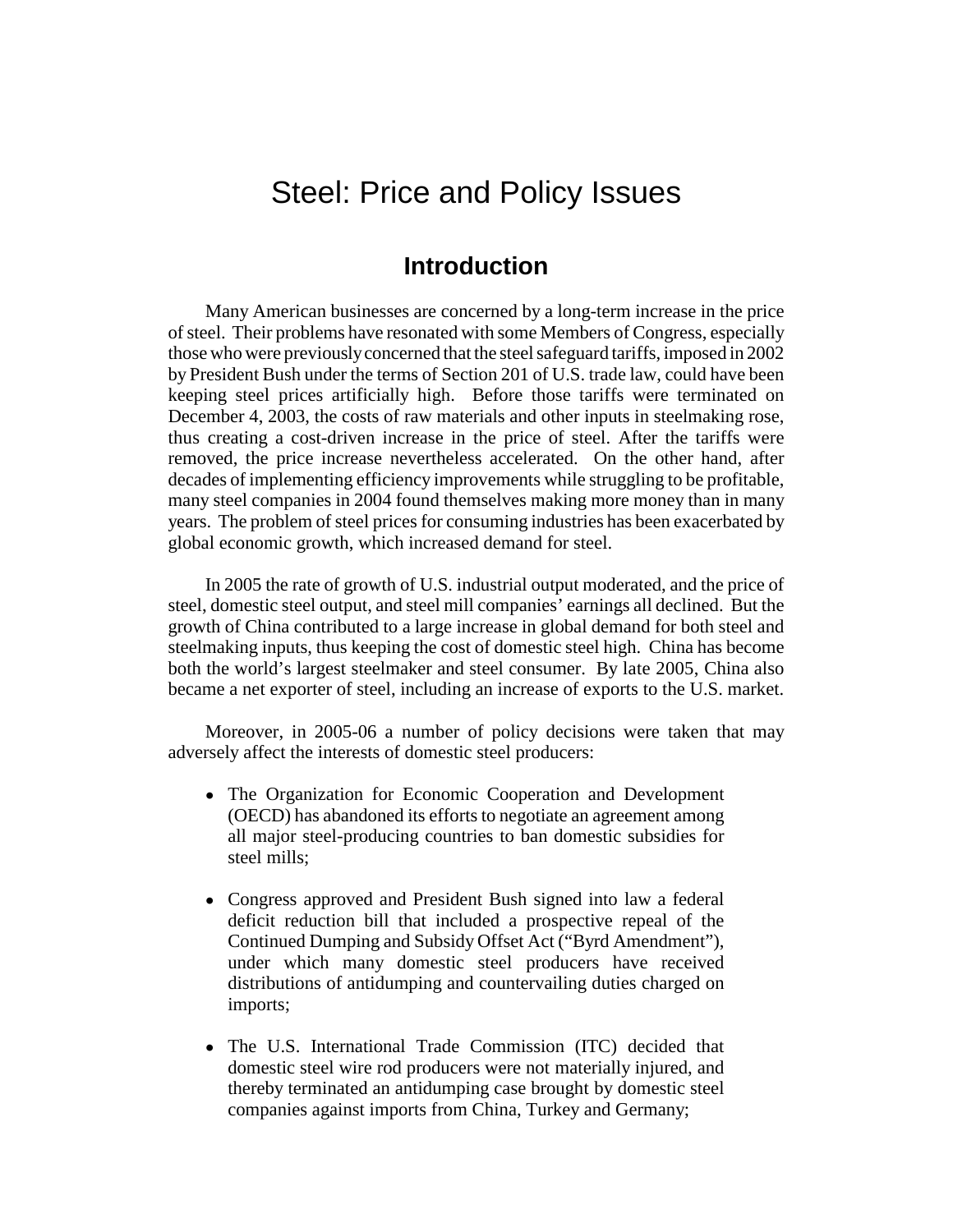- President Bush decided in a special trade safeguard case not to provide trade relief for domestic producers of steel pipe against imports from China.
- The World Trade Organization (WTO) Appellate Body in April 2006 ruled that the so-called "zeroing" methodology used by the U.S. Commerce Department in calculating dumping margins violates WTO rules, when used in administrative reviews. The decision at the very least may lead the Commerce Department to lower dumping margins or, in some cases, to reverse dumping rulings altogether.

# **Current State of the Steel Industry**

# **U.S. Production and Employment**

The sharp rise in demand for steel, plus the consolidation of the industry, led to higher steel prices and profits almost across the board in the industry in 2004. But in 2005, production, prices and apparent domestic consumption all declined. The resurgence of supply in 2004 coincided with a dramatic rise in domestic steel prices. As production declined with demand in 2005, prices also declined. But they remained historically strong, and fell nowhere near the levels seen before the imposition of trade safeguard remedies in 2002.

U.S. domestic steel production for 2005 was 104.6 million tons, a 5% decline from the 2004 level of 110 million tons. Capacity utilization declined from 94.6% in 2004 to 87.5% in 2005.<sup>1</sup> Imports were also down by about 10% in 2005. In part, lower demand in the U.S. market may have been due to steel purchasers running up inventory levels in 2004, in the face of fears about steel shortages. Also, General Motors and Ford, the two leading consumers of steel for automotive applications, reported significant production declines in 2005. By midyear 2006, output had risen to about two million tons higher than in 2005 on an annual basis, with capacity utilization about  $87-88\%$ .<sup>2</sup>

**Figure 1** illustrates the changing patterns of U.S. steel supply. Integrated mills produce steel from iron ore, using coke and other inputs. They are characterized by unionized workforces and, in competing with both minimills and imports, have been absorbing high levels of employee and retiree benefit costs.<sup>3</sup> The production of the large integrated mills using basic oxygen furnace (BOF) technology (the last U.S.

<sup>&</sup>lt;sup>1</sup> American Iron and Steel Institute (AISI). *Annual Statistical Report*, 2005. All tonnage figures in this CRS report are "short tons" (2,000 lbs.), as commonly used in the U.S. steel industry, unless otherwise indicated.

<sup>2</sup> *American Metal Market* (*AMM*), May 25, 2006, p. 7.

<sup>3</sup> The so-called "legacy cost" issue is discussed detail in CRS Report RL31748, *The American Steel Industry: A Changing Profile*, pp. 25-29. See also CRS Report RL33169, *Comparing Steel and Automotive Industry Legacy Cost Issues*.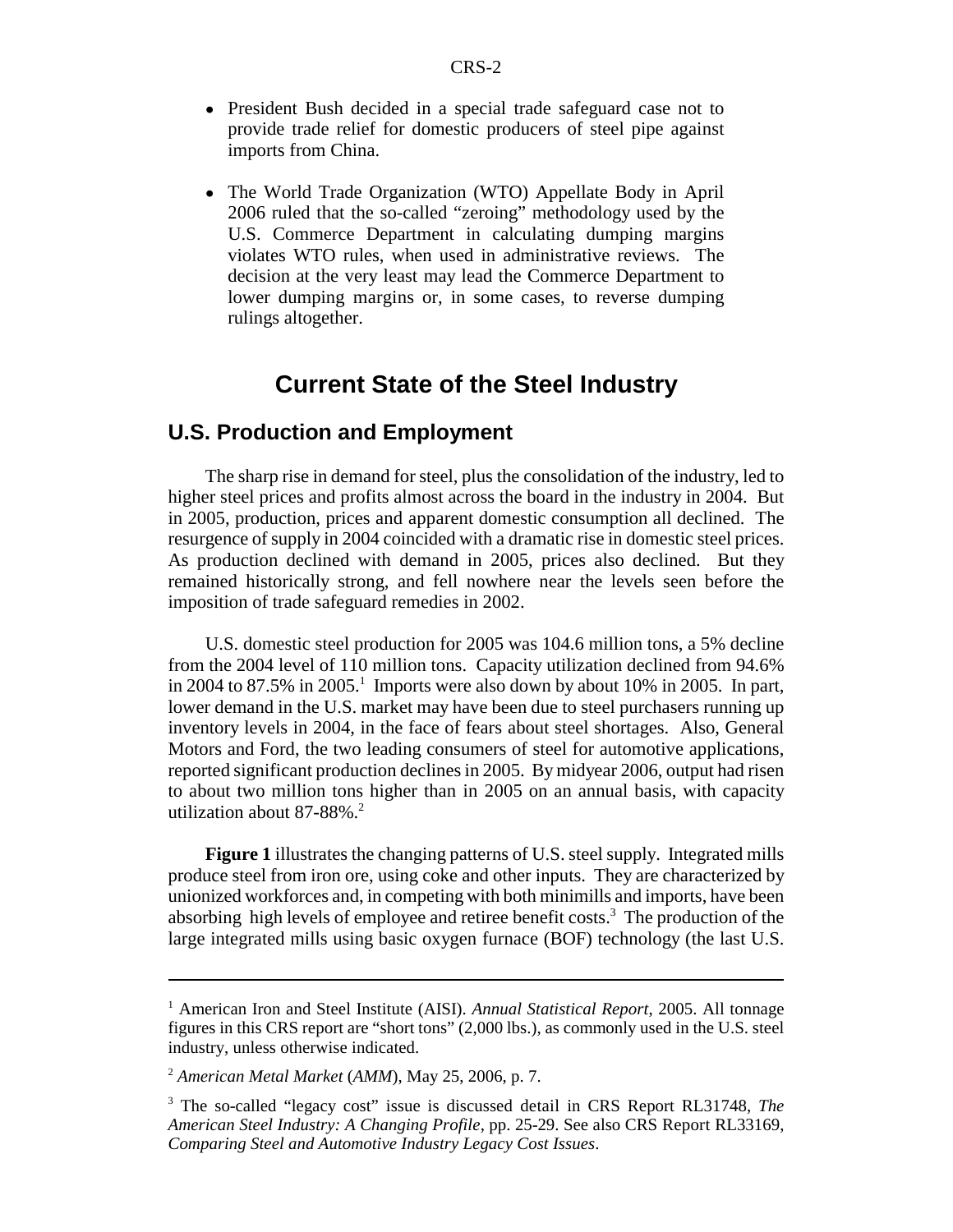open hearth plant closed in 1991) hovered around 60 million tons per year in the 1990s, then fell substantially below that figure after 2000. The integrated side of the industry has consolidated by closing older operations and increasing productivity. In 2004, production from integrated mills increased 4% to 52.6 million tons, but in 2005 it decreased to 47.1 million tons, the lowest level from this type of furnace since 1982. Integrated mills remain the sole source of certain high-volume products, such as external sheet for automobiles.



**Figure 1. Sources of U.S. Steel**

**Source:** American Iron & Steel Institute. *Annual Statistical Reports* 2005.

Minimills employ electric-arc furnaces (EAFs), a newer technology. They have overtaken integrated mills as the leading source of steel by tonnage, and are now virtually the only domestic source of "long" products, such as concrete reinforcing bars, steel wire rod, and construction beams. Although they may use various forms of iron ore input, most minimills rely primarily on steel scrap, which they remelt. The minimill sector is largely non-union, and, by contrast with the integrated mills, provides defined-contribution employee pension packages instead of benefits defined by union contract.<sup>4</sup>

Minimills steadily increased production after the recession of 1991 and gained market share. **Figure 1** shows that their production topped 50 million tons for the first time in 2000, when it reached 47% of domestic raw steel production, up from 37% at the beginning of the 1990s. Minimill output fell significantly in 2001 then recovered steadily though it was almost flat in 2005 at 57.5 million tons. The minimill share of domestic production in 2005 rose to 55%.

<sup>&</sup>lt;sup>4</sup> The best-known business model in the minimill industry, that of Nucor Inc., the largest EAF producer, is described in detail in *Business Week*, "The Art of Motivation" (May 1, 2006), pp. 57-62.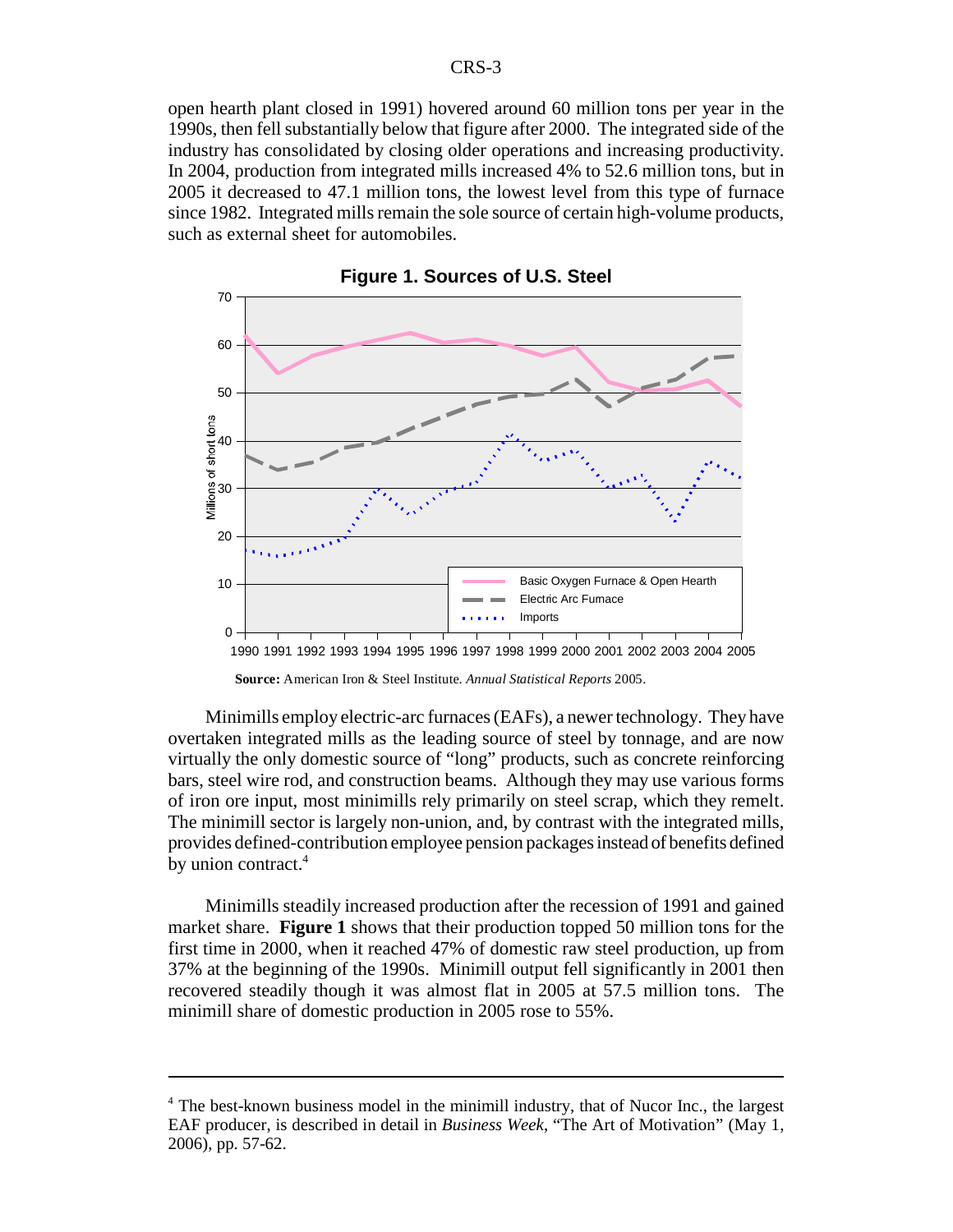Imports increased in 2004, fell in 2005, but then increased substantially in the first half of 2006. **Figure 1** shows that imports increased steadily in the 1990s, then surged in 1998 to more than 40 million tons. The movement of imports has been up and down since that peak. During the application of safeguard tariffs, imports fell in 2003 to 23.1 million tons, the lowest level since 1993. Once the safeguards were removed, and given strong domestic demand, imports increased more than 50% in 2004, to 35.8 million tons. Imports in 2005 fell back to 32 million tons. But they increased again in the first half of 2006 to an annual rate of 45 million tons, an alltime record, if that rate is maintained. Part of the reason, as will be observed later in the discussion of prices, is the shift in the structure of demand toward products used in energy production and industrial production, even as demand for flat steel softened. Another major shift in the first half of 2006 was in the sources of U.S. imports, as will be discussed below.



**Figure 2. Employment in U.S. Steel Industry**

Source: U.S. Department of Labor. Bureau of Labor Statistics.

The recovery of the steel industry is also reflected in steel mill employment levels, as measured under the North American Industry Classification System (NAICS 3311). As reported in average annual employment levels by the Bureau of Labor Statistics, 2005 was the first year since 1990 that employment in the industry did not decrease (**Figure 2**). It grew marginally from 95,400 to 95,800, despite continued progress in both the minimill and integrated sectors in reducing the worker-hours required to produce a ton of steel.<sup>5</sup> This compares to an overall decline of almost 50% in steel mill employment since 1990, which had occurred year by year, whatever the economic conditions in the industry. The only difference had been slower decline in the mid-1990s, as opposed to a faster decline during and after the late 1990s, when the industry was under heavy pressure from imports or low demand levels because of recessionary conditions.

<sup>&</sup>lt;sup>5</sup> Working hours per ton of steel produced have decreased from more than 16 in 1956 to about 4 in 1990, more than 2.0 in 2000, and less than 2.0 in 2005. AISI, *Annual Statistical Report* 2005, chart in executive summary.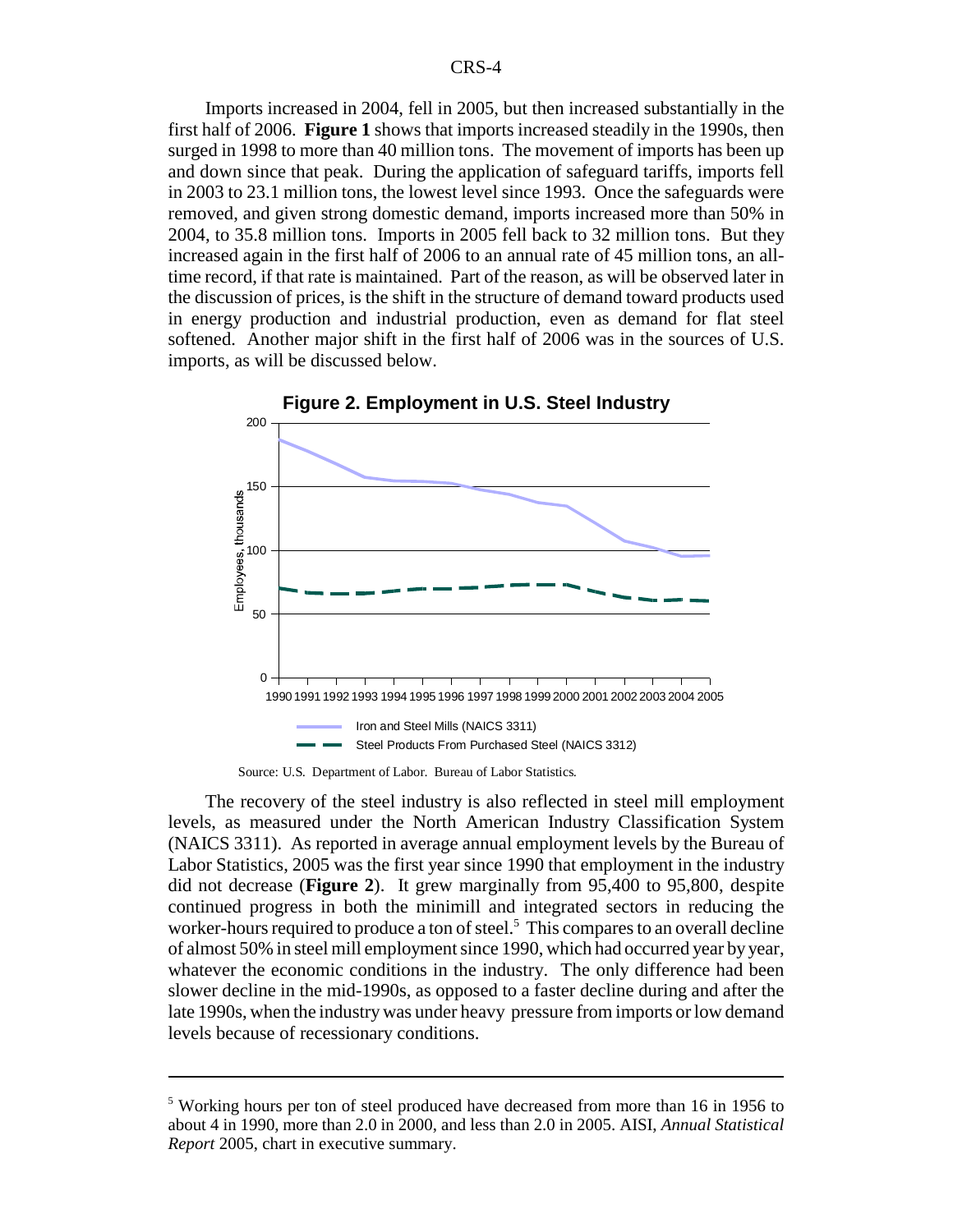**Figure 2** also illustrates employment levels in industries that fabricate steel products from primary steel produced elsewhere (NAICS 3312). This includes rolling mills, and pipe and tube producers. These data showed a little more fluctuation with domestic macroeconomic trends. By 1995, the employment level regained the level of 70,000 seen in 1990, and by 2000 it had increased to more than 73,000. The recession of 2001 followed by the increased price of raw steel after late 2003 saw the employment level decline to about 60,000.

## **North American and Global Steel Industry Consolidation**

One of the stated purposes of the presidential action of 2002 on steel safeguards was to effect a restructuring of the domestic steel industry.<sup>6</sup> To a great extent, that restructuring has been achieved. There are now only two dominant players among integrated steel mill companies in the United States, and two market leaders among the minimill producers. The major players in U.S. steel production are also the leaders in North America. Moreover, the leading North American and global producer, Mittal Steel, in June 2006 reached a deal to acquire a controlling interest in the global number-two producer, Arcelor.<sup>7</sup> The recovery of pricing power in the domestic industry may be attributable to industry consolidation, as well as to rising global demand spurred by China.

<sup>&</sup>lt;sup>6</sup> "I have determined that the safeguard measures will facilitate efforts by the domestic industries to make a positive adjustment to import competition...[including] consolidation of United States steel producers..." President George W. Bush. Memorandum on "Action under Section 203 of the Trade Act of 1974 Concerning Certain Steel Products" (Mar. 5, 2002) in *Message to Congress* (House Doc. 107-185), March 6, 2002, p.56.

 $7$  Both companies are headquartered in western Europe, although Mittal Steel's production assets are widely distributed around the world, including Indonesia, Kazakhstan, South Africa, Poland, Ukraine, South Africa, Mexico and the United States. Arcelor is itself the result of consolidation of two French-owned steel companies, the Luxembourg steel company and a Spanish steel company. Arcelor's global assets include control of CST of Brazil, the world's largest merchant exporter of semi-finished slab steel. It has no U.S. production assets, though it acquired the leading Canadian producer, Dofasco, in January 2006 and earlier was reported to be interested in acquiring Bethlehem Steel. On developments in the Mittal bid for Arcelor, reference may be made to the following sources: Bloomberg.com, "Mittal Makes \$22.7 Bln. Unsolicited Bid for Arcelor" (Jan. 27, 2006); *Wall St. Journal*, "Arcelor Transfers Dofasco Unit to Block Takeover" (Apr. 5, 2006), p. A3; *FT.com*, "Governance May Impede Mittal's Pursuit of Arcelor," and "Mittal Steel Directors Have Links to Founder" (Apr. 27, 2006); *Wall St. Journal*, "Arcelor Assails Mittal's Structure" (May 4, 2006), p. C4; Bloomberg.com, "Arcelor Starts Suit Against Mittal on Car Steel" (May 11, 2006); *Wall St. Journal*, "Profits Decline at Mittal, Arcelor as They Continue Takeover Duel" (May 13, 2006), p. A2; and, "Arcelor Expected to Reject Higher Mittal Bid That Evens Voting Rights" (May 20, 2006), p. A3; *AMM*, "Arcelor Trips Mittal with Severstal Deal" (May 30, 2006). On accession of the Arcelor board to Mittal's increased offer in June 2006, see *Wall St. Journal*, "Arcelor Agrees to Acquisition by Rival Mittal" (Jun. 26, 2006), p. A3, and "Arcelor Shareholders Accept Mittal Takeover Offer" (online ed., Jul. 26, 2006); and, *Chicago Tribune*, "Steelmakers Forge Merger Deal" (Jun. 26, 2006), p. 1. For a detailed analysis of the implications and impact of a Mittal-Arcelor deal on the global steel market, see *Economist*, "Age of Giants" (Feb. 4-10, 2006), pp. 55- 56; and, "Little Love Lost" (Jul. 1, 2006). Lakshmi Mittal's account of his own business strategy is in *Wall St. Journal*, "Big Steel" (Aug. 3, 2006), p. A6.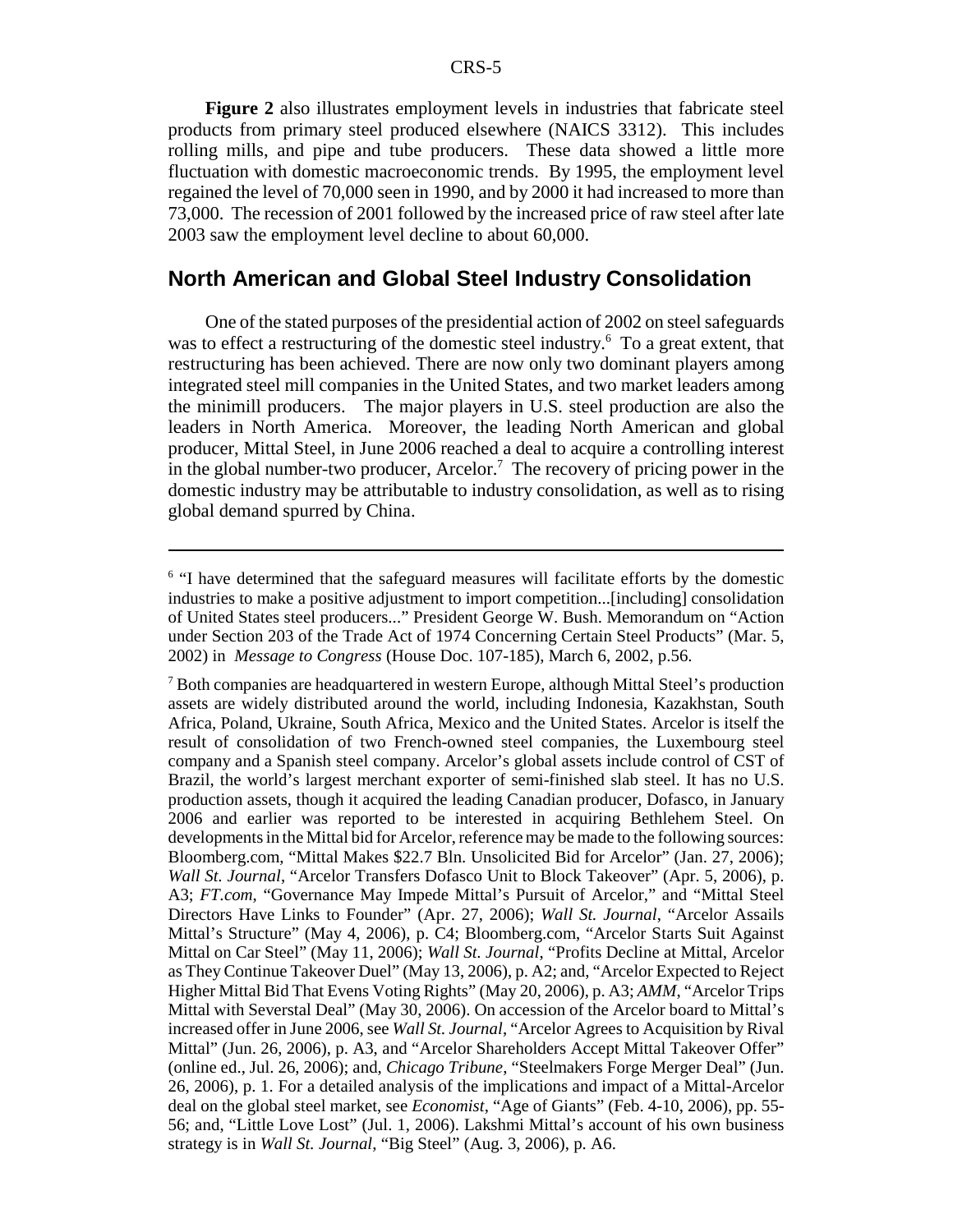**Table 1** shows the results of global consolidation in the industry in recent years, and the relative position for leading companies in the United States, Canada and Mexico. The table includes the world's 20 leading producers as of 2005, then all of the other top producers in North America, whether they are domestic- or foreignowned.

|                                                                                                                                                                                         | 2005             | HQ                        | <b>Makes</b>          | Output<br>(millions of<br>metric tons) |                   |  |  |  |
|-----------------------------------------------------------------------------------------------------------------------------------------------------------------------------------------|------------------|---------------------------|-----------------------|----------------------------------------|-------------------|--|--|--|
|                                                                                                                                                                                         | Global           | <b>Country</b>            | <b>Steel in</b>       |                                        |                   |  |  |  |
|                                                                                                                                                                                         | <b>Rank</b>      |                           | N.Am.?                |                                        |                   |  |  |  |
|                                                                                                                                                                                         |                  |                           |                       | 2005                                   | 2004              |  |  |  |
| <b>Mittal Steel</b>                                                                                                                                                                     | 1                | Neth.                     | $\overline{Y}$        | $*62.98$                               | 42.84             |  |  |  |
| Arcelor                                                                                                                                                                                 | $\overline{2}$   | Lux.                      | $\overline{N}$        | 46.65                                  | 46.90             |  |  |  |
| Nippon Steel                                                                                                                                                                            | $\overline{3}$   | Japan                     | $\overline{N}$        | 32.91                                  | 31.41             |  |  |  |
| <b>POSCO</b>                                                                                                                                                                            | $\overline{4}$   | Korea                     | ${\bf N}$             | 31.42                                  | 31.05             |  |  |  |
| <b>JFE</b> Steel                                                                                                                                                                        | $\overline{5}$   | Japan                     | $\overline{Y}$        | 29.57                                  | 31.13             |  |  |  |
| Shanghai Baosteel                                                                                                                                                                       | 6                | China                     | ${\bf N}$             | 22.73                                  | 21.41             |  |  |  |
| U.S. Steel                                                                                                                                                                              | 7                | <b>USA</b>                | $\overline{\text{Y}}$ | 19.26                                  | 20.83             |  |  |  |
| Nucor                                                                                                                                                                                   | $\overline{8}$   | <b>USA</b>                | $\overline{Y}$        | 18.45                                  | 17.91             |  |  |  |
| Corus Group                                                                                                                                                                             | 9                | <b>UK</b>                 | $\overline{\rm N}$    | 18.18                                  | 18.60             |  |  |  |
| Riva                                                                                                                                                                                    | $\overline{10}$  | Italy                     | $\overline{N}$        | 17.53                                  | 16.70             |  |  |  |
| ThyssenKrupp                                                                                                                                                                            | 11               | Germany                   | $\overline{N^{**}}$   | 16.55                                  | 17.58             |  |  |  |
| <b>OAO</b> Severstal                                                                                                                                                                    | $\overline{12}$  | Russia                    | $\overline{Y}$        | 15.16                                  | 12.80             |  |  |  |
| Evraz Holding Group                                                                                                                                                                     | 13               | Russia                    | $\overline{N}$        | 13.85                                  | 12.23             |  |  |  |
| Gerdau                                                                                                                                                                                  | 14               | <b>Brazil</b>             | $\overline{Y}$        | 13.70                                  | 13.40             |  |  |  |
| Sumitomo                                                                                                                                                                                | 15               | Japan                     | $\mathbf N$           | 13.48                                  | 12.33             |  |  |  |
| Wuhan Iron & Steel Group                                                                                                                                                                | 16               | $\overline{\text{China}}$ | N                     | 13.05                                  | 9.31              |  |  |  |
| Steel Authority of India Ltd.                                                                                                                                                           | $\overline{17}$  | India                     | $\overline{\text{N}}$ | 12.22                                  | 12.14             |  |  |  |
| Anshan Iron & Steel                                                                                                                                                                     | 18               | China                     | $\overline{\rm N}$    | 11.90                                  | 11.33             |  |  |  |
| China Steel Corp.                                                                                                                                                                       | 19               | Taiwan                    | $\overline{\rm N}$    | 11.65                                  | 12.17             |  |  |  |
| <b>Techint Group</b>                                                                                                                                                                    | 20               | Argentina                 | Ÿ                     | 11.42                                  | 8.93              |  |  |  |
| <b>BlueScope Steel</b>                                                                                                                                                                  | $\overline{39}$  | Australia                 | $\overline{Y}$        | 6.78                                   | 6.60              |  |  |  |
| <b>AK</b> Steel                                                                                                                                                                         | 48               | <b>USA</b>                | $\overline{Y}$        | 5.63                                   | $\overline{5.60}$ |  |  |  |
| Stelco                                                                                                                                                                                  | 56               | Canada                    | $\overline{Y}$        | 4.54                                   | 4.91              |  |  |  |
| Dofasco                                                                                                                                                                                 | 60               | Canada                    | $\overline{\text{Y}}$ | 4.19                                   | 4.99              |  |  |  |
| <b>Steel Dynamics</b>                                                                                                                                                                   | $\overline{76}$  | <b>USA</b>                | $\overline{\text{Y}}$ | 3.28                                   | 3.15              |  |  |  |
| Altos Hornos de Mexico                                                                                                                                                                  | $\overline{78}$  | Mexico                    | Ÿ                     | 3.24                                   | $\overline{3.01}$ |  |  |  |
| Ipsco                                                                                                                                                                                   | 82               | <b>USA</b>                | $\overline{Y}$        | 3.05                                   | 2.98              |  |  |  |
| Vallourec                                                                                                                                                                               | 89               | France                    | $\overline{\text{Y}}$ | 2.77                                   | 2.75              |  |  |  |
| Commercial Metals Co.                                                                                                                                                                   | $\overline{92}$  | <b>USA</b>                | $\overline{Y}$        | 2.69                                   | 2.90              |  |  |  |
| Algoma Steel                                                                                                                                                                            | 100              | Canada                    | $\overline{Y}$        | 2.34                                   | 2.30              |  |  |  |
| <b>Wheeling-Pittsburgh Steel</b>                                                                                                                                                        | $\overline{102}$ | <b>USA</b>                | $\overline{Y}$        | 2.27                                   | $\overline{2.18}$ |  |  |  |
| Acerinox                                                                                                                                                                                | $\overline{105}$ | Spain                     | $\overline{Y}$        | 2.24                                   | 2.30              |  |  |  |
| *Includes total 2005 production of all companies acquired by year-end.<br>**Produces stainless steel at operation in Mexico.<br>Source: American Metal Market (Mar. 27, 2006 print ed.) |                  |                           |                       |                                        |                   |  |  |  |

**Table 1. Top Global and North American Steel Producers**

At the top of the table is Mittal Steel, which in 2005 the largest single steel producer in the United States (about 22 million tons), North America (about 29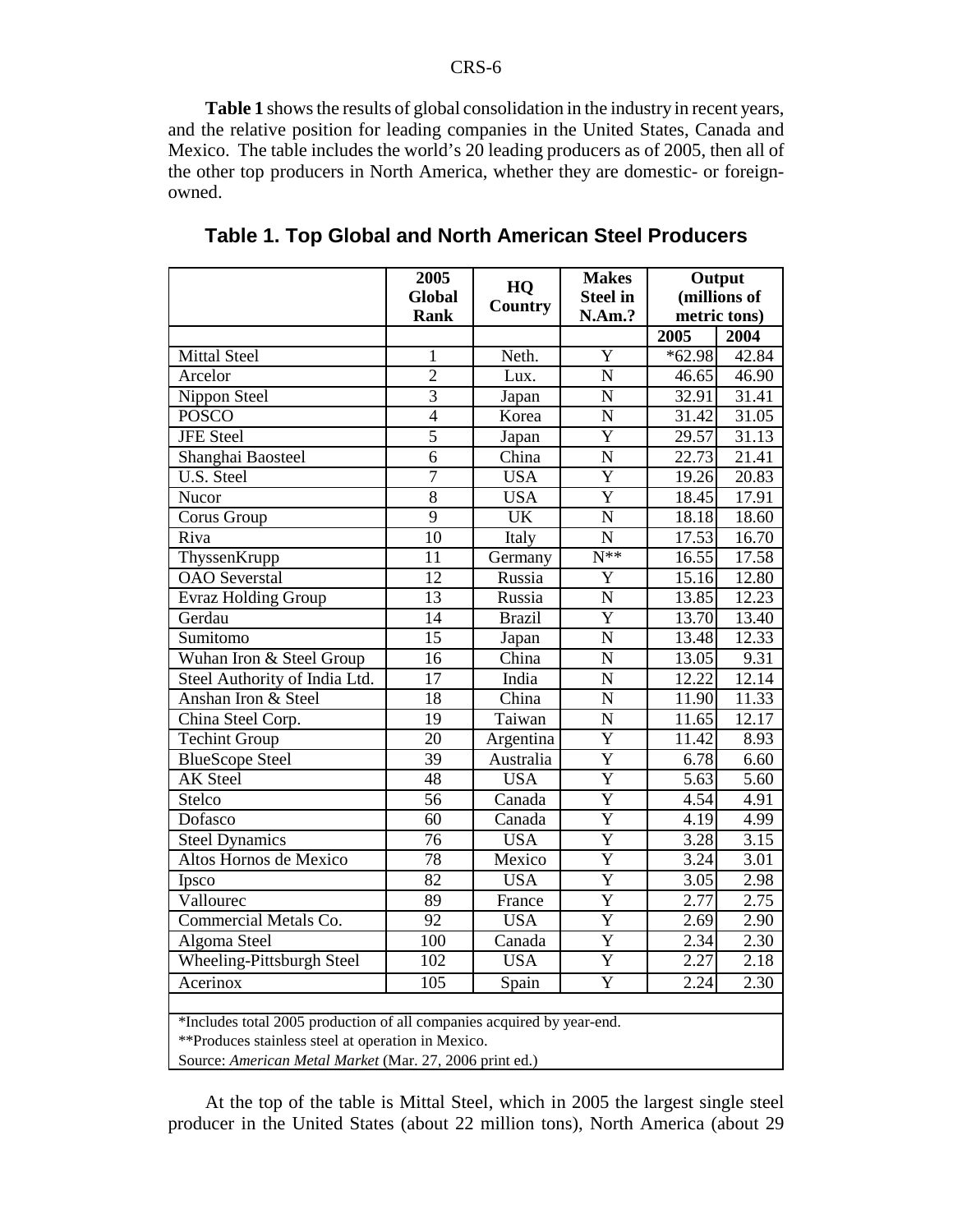million tons), and the world (approximately 70 million short tons). Lakshmi Mittal, an entrepreneur originally from India, has been building a global steel empire with operations in places as varied as Poland, South Africa and Central Asia. With completion of the Arcelor deal, Mittal will control a combined company whose units produced more than 100 million MT of steel worldwide in 2005.<sup>8</sup>

Among Mittal's earlier acquisitions was a U.S. integrated steel mill, Inland Steel. He had also acquired a major Mexican producer, the integrated steel works on the Pacific coast at Lazaro Cardenas. But his major coup in becoming the leading North American steelmaker was the acquisition of the International Steel Group (ISG).

This occurred after the North American steel industry had nearly collapsed with more than three dozen bankruptcies after 1998. About one-third of the companies on earlier lists of leading U.S. and Canadian steel mill operators in 2002-2003 disappeared from independent existence, either having gone out of business or merged into other companies.

The first bankruptcy that started a consolidation process was that of LTV Steel, which became the foundation for ISG in 2002, when financier Wilbur L. Ross led a group that bought the company out of liquidation. Ross put together a steel empire under the ISG name that soon came to challenge U.S. Steel as the largest U.S. integrated steel producer, and one of the three largest overall. He acquired another venerable, but bankrupt, producer, Bethlehem Steel, in 2003. In 2004, ISG also acquired Weirton Steel, a former National Steel spinoff that had tried to survive as an independent, employee-owned corporation, but was finally forced to sell out after 20 years. Ross' group also acquired a South Carolina minimill operation, Georgetown Steel, which had gone into bankruptcy twice in recent years. Ross' group was not responsible for the pension and health care legacy costs of the acquired companies. The underfunded pension funds of bankrupt steel producers were taken over by the Pension Benefit Guaranty Corporation (PBGC), an entity chartered by Congress, while retirees lost their company-sponsored health care benefits. Ross also negotiated new labor contracts with the United Steelworkers (USWA) and other unions representing the integrated mills. These agreements conflated the number of job descriptions within integrated mills and otherwise streamlined the organization of labor within plants.<sup>9</sup>

But ISG's own days as an independent operator were short-lived. In 2004 Ross reached an agreement with Mittal, under which the latter's global holdings were first consolidated as Mittal Steel, then merged with the holdings of ISG in April 2005 for a payment of about \$4.5 billion to Ross and other ISG shareholders. Thus, Mittal Steel became the largest domestic U.S. steel producer, considering both the ISG

<sup>8</sup> *Wall St. Journal*, "Arcelor Agrees to ... Mittal" (Jun. 26, 2006).

<sup>&</sup>lt;sup>9</sup> For a quick summary of steel legacy cost developments, see CRS Report RL33169, *Comparing Automotive and Steel Industry Legacy Cost Issues*, esp. pp. 6-7 and 12-13. An earlier and more detailed account is in CRS Report RL31748, *The American Steel Industry: A Changing Profile*.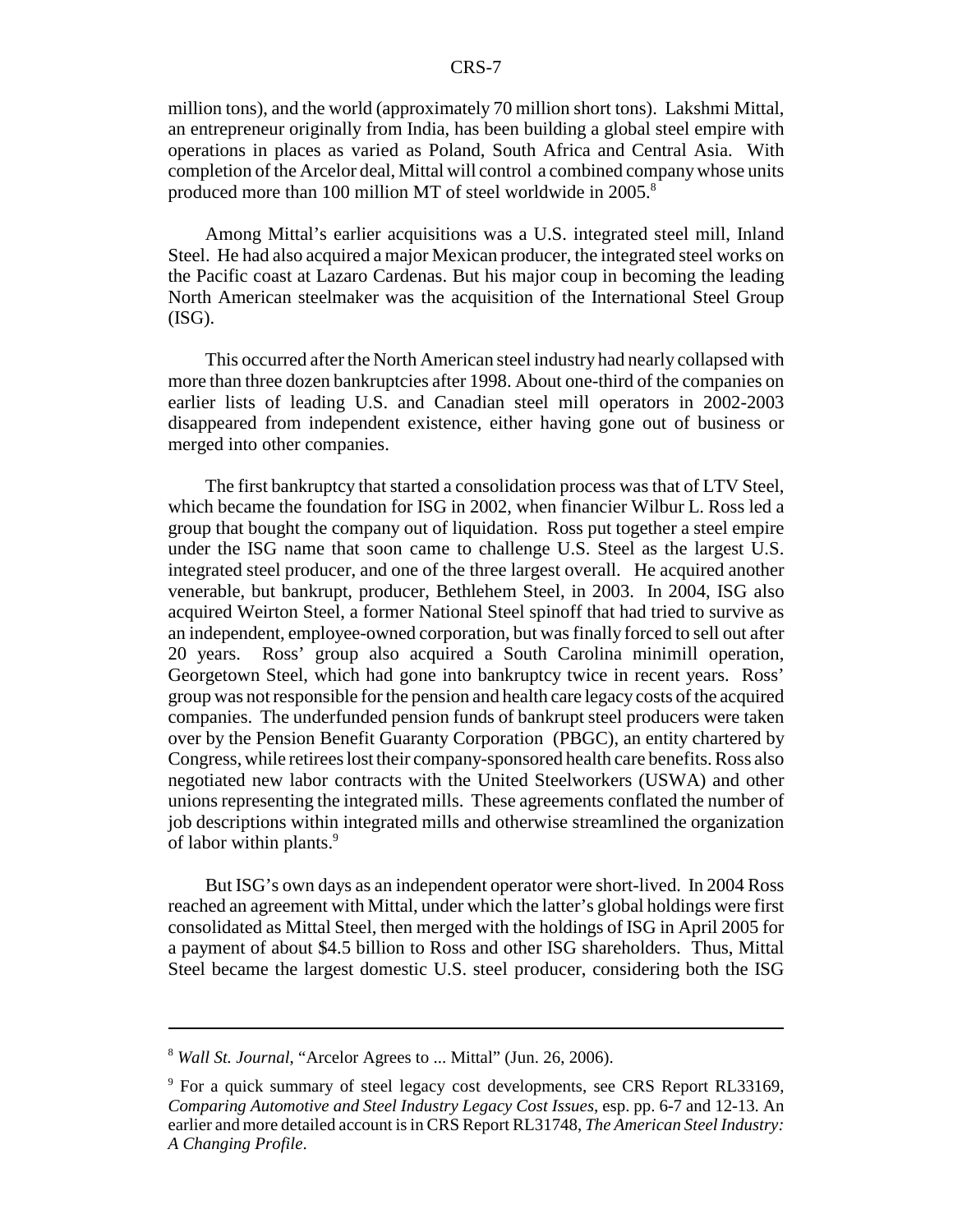acquisition and its previously owned Inland Steel operations, as well as the largest in the world. $10$ 

Only two other companies with major operations in the United States are among the top ten globally – U.S. Steel and Nucor, the two largest U.S.-headquartered companies. Both have substantially increased the global scale of their operations through acquisitions made during the period of low prices and difficult operating conditions after 2001. They are respectively seventh and eighth on the global list, with each producing just under 20 million metric tons worldwide in 2005.

Historically, the largest domestic steelmaker had been U.S. Steel, the integrated steelmaking company that had held the title for a century until 2002. It significantly expanded its domestic operations, and took an important step in the domestic consolidation process, when it acquired another major integrated company, National Steel, out of bankruptcy in 2003. As in the creation of ISG, U.S. Steel only made this acquisition after PBGC declared National Steel's pension fund insolvent and took it over. Also, U.S. Steel used the new pattern of labor relations with the USWA, established earlier by ISG in its dealings with the union, to write a new labor contract for all its U.S. steelmaking operations — both the continuing U.S. Steel plants and the newly acquired National Steel facilities.<sup>11</sup> U.S. Steel is also the U.S. domestic steelmaker that has been most active in expansion abroad in recent years, having acquired a large integrated mill in Kosiče, Slovakia (now known as USSK) and another in Serbia. These two mills give U.S. Steel about six million tons of capacity in Europe.

All of the net expansion in U.S. production in recent years has occurred in the minimill sector. Nucor is the leading U.S. minimill operator. It temporarily became the largest domestic steel producer in 2002, passing U.S. Steel. It now operates 18 mills in 13 states and poured more than 20 million short tons of steel in 2005. In recent years, Nucor has expanded mostly by acquisitions, notably through buying financially struggling Birmingham Steel Corporation out of a "prepackaged"

<sup>&</sup>lt;sup>10</sup> Ispat International N.V., Ispat International to Acquire LNM Holdings to Form Mittal Steel Co. — International Steel Group to Merge with Mittal Steel for Cash and Stock," news release (Oct. 25, 2004); *Washington Post*, "Steelmaker to Be Sold for \$4.5 Billion" (Oct. 26, 2004), p. E1; *Wall St. Journal*, "Deal Would Create No. 1 Steelmaker" (Oct. 26, 2004); *Financial Times*, "Mittal Plan to Create First Global Steel Group" (Oct. 26, 2004); and, "Merger Reveals Details of Mittal Empire" (Oct. 29, 2004); *Business Week*, "A New Goliath in Big Steel" (Nov. 8, 2004), pp. 47-8; and, "The Raja of Steel" (Dec. 20, 2004), pp.50-2.

 $11$  The story of U.S. Steel winning a takeover battle for National against AK Steel, with the support of the USWA, was described as it unfolded in *AMM*, Jan. 10, 13, 24 and 27; Feb. 3 and 10; April 21 and May 21, 2003; See also, Bloomberg.com, "AK Steel Makes Rival \$1.02 Billion Bid for National Steel" (Jan. 23, 2003). On the USWA role in reorganizing the industry and renegotiating labor contracts more generally, see *AMM*, Dec. 24, 2002, Jan. 8, 2003 and "A Template for Change" in Jan. 20, 2003 print ed., pp. 2-4; *Business Week*, "Salvation from the Shop Floor" (Feb. 3, 2003), pp. 100-01.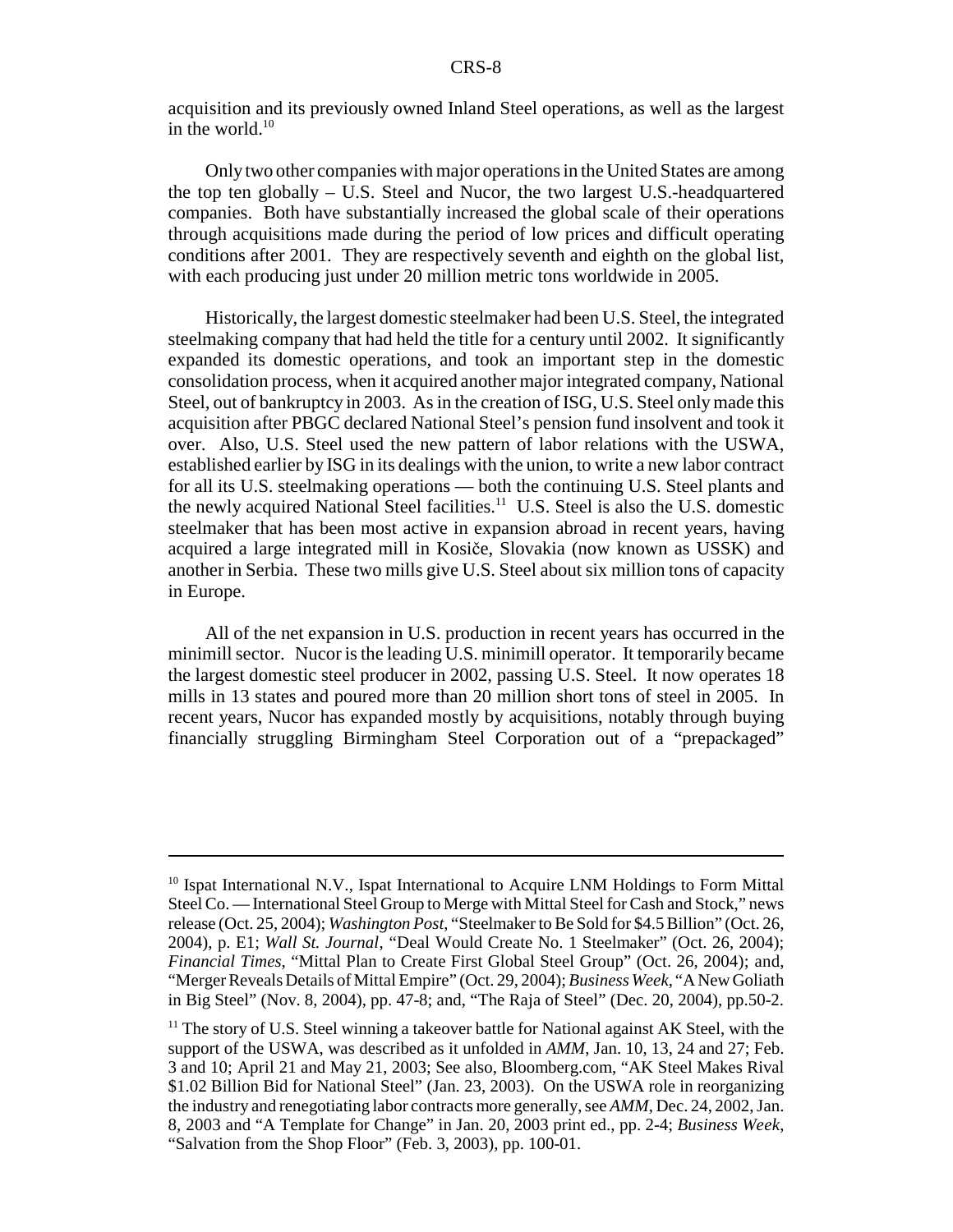bankruptcy in 2002. Birmingham Steel at that time was the second-largest U.S. minimill operator.<sup>12</sup>

The second-largest minimill operator in North America is Gerdau, a company based in Brazil. While producing only about a third of the tonnage of Nucor in the domestic market, it has clearly distanced itself from the remaining minimill companies and is the other major minimill consolidator. Gerdau in 2002 acquired a Canadian-based company with U.S. minimill operations, Co-Steel, plus one mill from Birmingham Steel. It consolidated these mills together with its own North American operations to create Gerdau Ameristeel, operating in both the United States and Canada. Then, in 2004, Gerdau acquired North Star Steel, controlled by Cargill Inc., which was seeking to exit the steelmaking business. $^{13}$ 

Another result of this consolidation is that two companies based outside North America, Mittal, the largest operator of U.S. integrated steel mills, and Gerdau, the second-largest operator of U.S. minimills, together control between a quarter and a third of annual North American industry output. This is an historic change for a domestic industry that had been almost exclusively North American-based.<sup>14</sup>

In effect, the industry is highly integrated across North America. There are no tariffs or trade barriers across the borders under terms of the North American Free Trade Agreement. Although imports from Canada and Mexico are fully subject to U.S. antidumping and countervailing duties, they were exempted by President Bush from the safeguard tariffs, and therefore achieved share gains in the U.S. market. Also, the USWA, the major union in the industry, operates in both the United States and Canada. It is not present in Mexico, where government interference in union affairs has been a major issue in 2006.15

The smaller integrated steel mills are disappearing as independent entities under the wave of international consolidation. Rouge Steel, originally founded by Henry Ford to supply his Detroit motor vehicle manufacturing operation, was acquired by a large Russian company, Severstal. Severstal is also the primary financial source

<sup>&</sup>lt;sup>12</sup> For a summary of Nucor's acquisitions and other developments, including Gerdau's expansion, in consolidation of minimill operations, see *AMM*, "Out of Easy Targets, Buyers Are Beginning to Look Upstream" (Feb. 7, 2005 print ed.), pp. 10-11

<sup>&</sup>lt;sup>13</sup> *AMM*, Sept. 10 and Nov. 3, 2004.

 $14$  A good summary list of all industry takeovers and mergers through early 2005 is in Timothy J. Considine, *The Transformation of the North American Steel Industry* (April 2005, available through American Iron and Steel Institute, Washington, DC), tab. 3.

<sup>&</sup>lt;sup>15</sup> The Mexican government effectively removed from office Napoleon Gómez Urrutia, head of the Miners and Metalworkers union, by recognizing as its head a dissident rival. It charged Gómez with malfeasance and misuse of funds. He has legally challenged this action, amid strong national protests against the government, and has been supported internationally by the AFL-CIO and the USWA. A detailed report is in *AMM*, "A Deposed Leader Ignites the Labor Reform Movement in Mexico" (Mar. 13, 2006, print ed.), p. 12.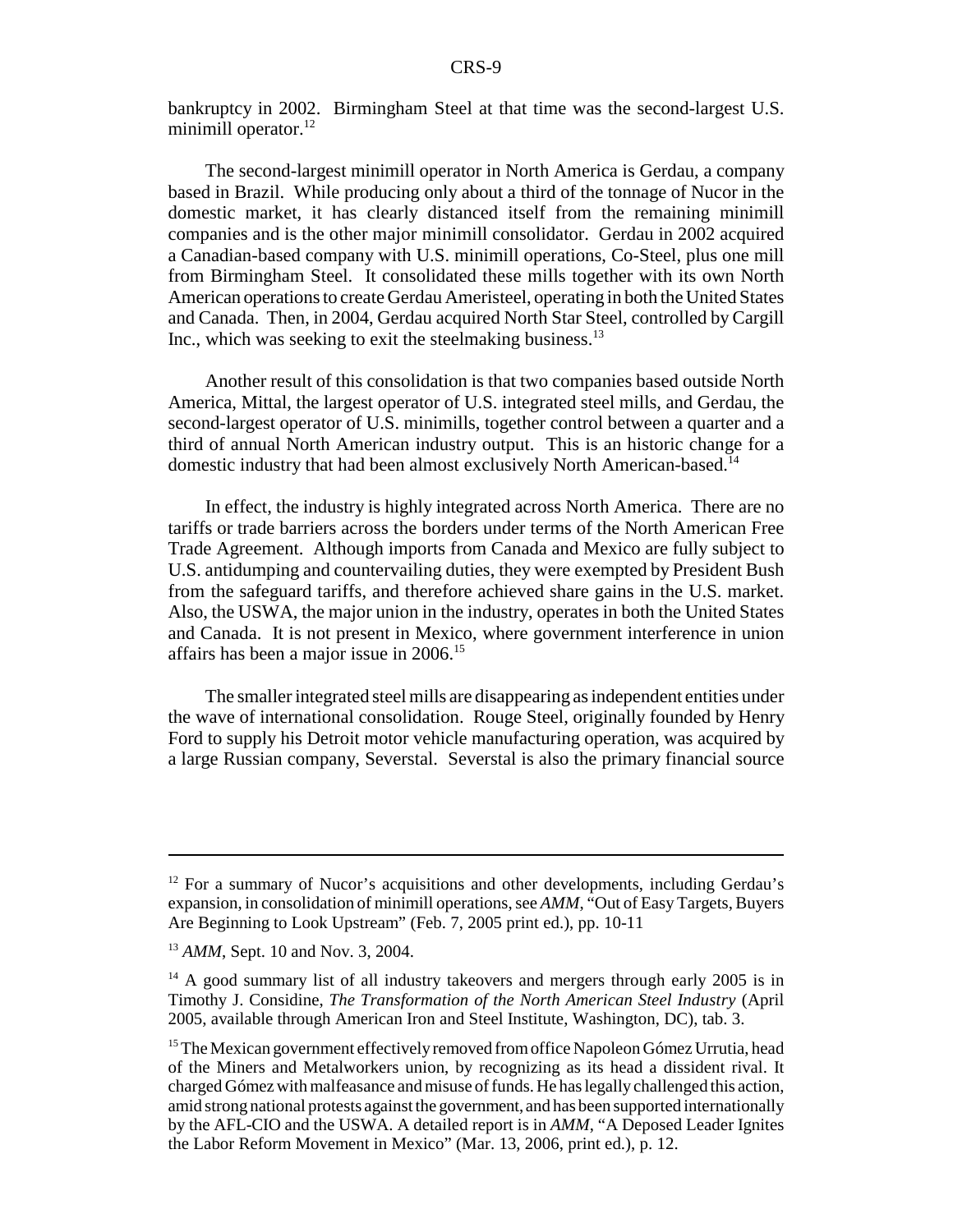and controlling owner of a new minimill in eastern Mississippi, designed to supply steel to automotive assembly plants in the Deep South.<sup>16</sup>

Severstal, whose CEO Alexei Mordashov was seeking to expand his assets outside of Russia, subsequently rose to the number 12 position in world steel production rankings in 2005, as shown in **Table 1**. As part of Arcelor's efforts to fend off potential acquisition by Mittal, Mordashov agreed in May 2006 to merge his company with Arcelor, which would have made the combined company the new top global steel producer. Mordashov was to take a 32% share of the combined company, with the right to appoint one-third of the directors, but Arcelor's shareholders ultimately approved the merger with Mittal and rejected the deal with Severstal.<sup>17</sup>

Meanwhile, after steel prices fell in 2005, Mittal Steel decided to end steelmaking operations at Weirton, though tin-coating operations are continuing.<sup>18</sup>

The remaining U.S. independent integrated mills are:

- *AK Steel* (no. 48 on the global list), a widely diversified steel product manufacturer with integrated steel operations.
- *Wheeling-Pittsburgh* (no. 102) had been bankrupt, but used an Emergency Steel Loan Guarantee to secure financing to build a new minimill, and also become an operator of both technologies.<sup>19</sup> Losing money again, despite a steel market that has remained strong and relatively stable, Wheeling-Pitt has been the subject of reports that it might be acquired by the Brazilian steel company, CSN. CSN owns a rolling mill in Indiana, and might be able to use Wheeling-Pitt's integrated mill in Ohio as a source for semi-finished slab.<sup>20</sup>
- ! *WCI Steel* of Warren, Ohio (not on list) reorganized out of bankruptcy in May 2006.

Steel Dynamics, Ipsco and Commercial Metals (CMC), all on the bottom quarter of the global list, are successful, U.S.-based minimill operators (though Ipsco's origins are in western Canada, and it maintains operations in both countries). Two other foreign-owned companies with significant U.S. steelmaking operations are in the table. Vallourec (no. 89) is the French-based parent of  $V\&M$ , a tube-making specialist that operates a minimill in Youngstown, Ohio. Acerinox of Spain is only listed  $105<sup>th</sup>$  because it specializes in stainless steel, a low-volume but high-value product. Its North American Stainless plant in Kentucky is the largest stainless steel plant in the United States.

<sup>&</sup>lt;sup>16</sup> The effort was organized and led by John Correnti, formerly head of Birmingham Steel; *AMM*, "SeverCorr Rising" (Dec. 5, 2005 print ed.), pp. 4-5; and, May 30, 2006.

<sup>&</sup>lt;sup>17</sup> *AMM*, "Severstal Vote Clears Way for Arcelor-Mittal" (jul. 3, 2006).

<sup>&</sup>lt;sup>18</sup> *AMM*, Dec. 15, 2005 and Jan. 2, 2006

<sup>19</sup> *Ibid.*, Aug. 4 and Sept. 10, 2003; Mar. 8, 2004 print ed.

<sup>20</sup> *Ibid*., Apr. 17, and May 9, 11, and 12, 2006.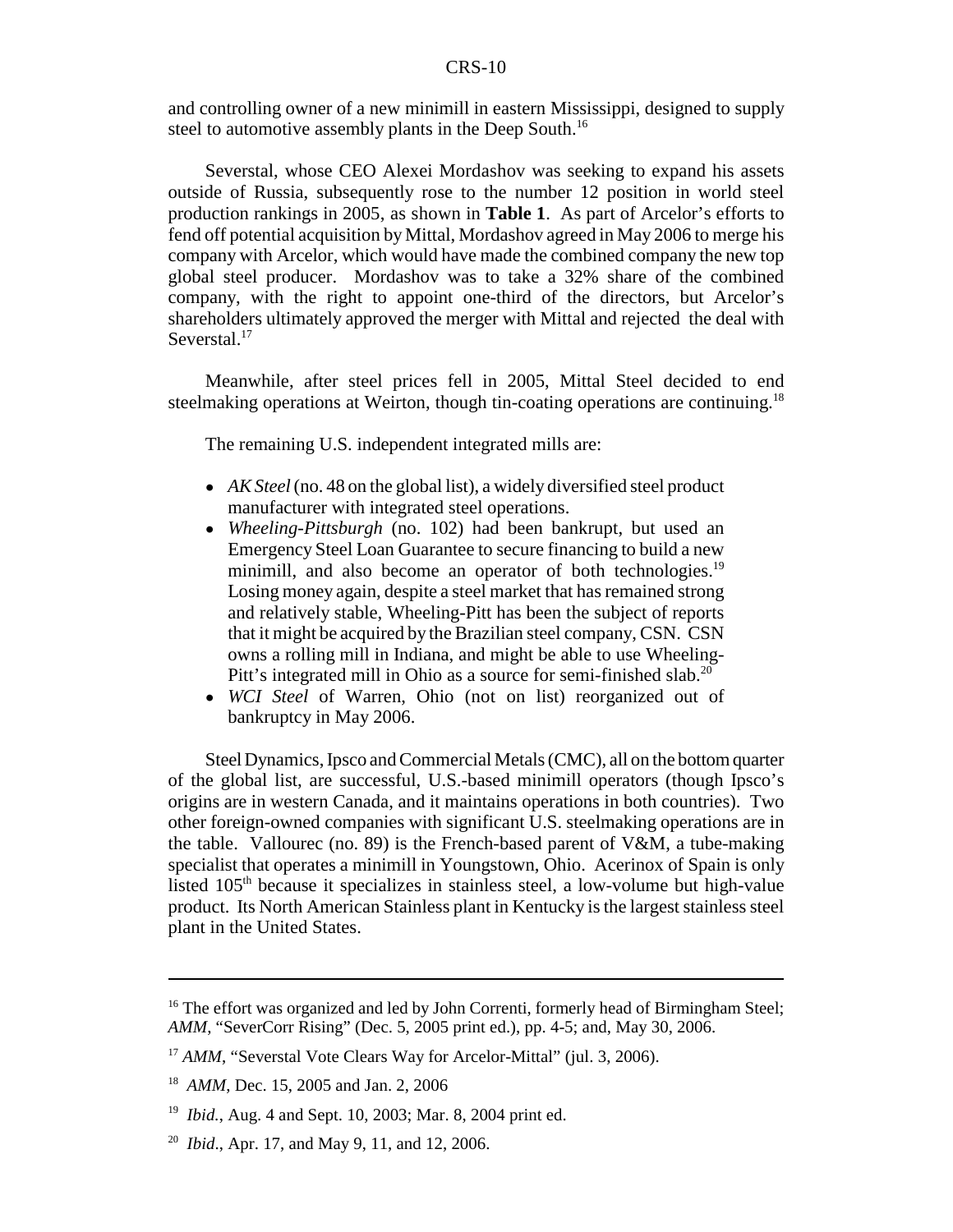There are three Canadian companies listed, Dofasco, Stelco and Algoma, and just one from Mexico. One of the two largest and the most profitable, Dofasco, in January 2006 was the target of a takeover battle primarily between two large European-based companies, Arcelor and ThyssenKrupp.<sup>21</sup> Ultimately, control was acquired by Arcelor, which then placed Dofasco in a trust operated by a Netherlandsbased foundation to make more difficult the parent company's hostile takeover by Mittal. Mittal had agreed to sell Dofasco to ThyssenKrupp, if it acquired Arcelor. It remains to be seen if this this transaction will be completed after the Arcelor-Mittal merger.<sup>22</sup> Otherwise, ThyssenKrupp has indicated it may build a new mill in the U.S. South, in order to have steelmaking capacity close to the automotive assembly plants in the region. $^{23}$ 

Stelco, in 2005 Canada's largest producer, reorganized in 2006 after two years in bankruptcy protection.<sup>24</sup> Altos Hornos de Mexico S.A. (no. 78) is also an integrated steel mill company, and virtually the last independently owned large Mexican steel mill. Argentina's Techint Group moved up to number 20 on the global list after acquiring other Latin American operations, including Hylsamex, a Mexican minimill operation. In June 2006 Techint's subsidiary Tenaris, reportedly the world's largest supplier of seamless pipe for the oil and gas industry, announced that it had reached a deal to acquire Maverick Tube Corp., based in Missouri and the largest maker of oil country tubular goods in North America.<sup>25</sup>

Another structural change in the industry, which may especially affect labormanagement relations in the integrated side of the U.S. steel industry, is the merger of the United Steelworkers union with the Paper, Allied Industrial, Chemical and Energy Workers International Union (PACE). The executive boards of the two organizations agreed to the merger on January 11, 2005. The new union reportedly totaled 850,000 members, located in bargaining units in the United States, Canada and the Caribbean. While the merged union would have perhaps the longest formal name in labor relations history (the "United Steel, Paper and Forestry, Rubber, Manufacturing Energy, Allied Industrial and Service Workers International Union"), its abbreviated name is the United Steelworkers, and Leo Gerard, the USWA president, is the head of the merged union.<sup>26</sup>

Labor issues have affected the operations of two major U.S. producers in 2005- 06, and represent fallout from the industry consolidation process. AK Steel locked

 $21$  For example, see *ibid.*, Jan. 4 and 10, 2006.

<sup>22</sup> See *Wall St. Journal*, "Arcelor Transfers Dofasco ..." (Apr. 5, 2006); and, *AMM*, (May 30, 2006).

<sup>&</sup>lt;sup>23</sup> *AMM*, "ThyssenKrupp Launching New Strategies for Growth" (Aug. 14, 2006).

<sup>24</sup> On the Canadian steel industry in an era of global consolidation, see, *ibid.* "A Season of Change for Canadian Steel" (Dec. 19, 2005 print ed.), pp. 4-5. On Stelco's emergence from bankruptcy, *ibid.*, "Mott Paying \$4.7 Million for 1M Shares in Stelco" (Apr. 4, 2006).

<sup>&</sup>lt;sup>25</sup> *AMM*, "Techint Inks Deal to Acquire All of Hylsamex for \$2.25B" (May 20, 2005); and, "Tenaris Opens Door into US via \$3.2B Deal for Maverick" (Jun. 14, 2006).

<sup>&</sup>lt;sup>26</sup> *Ibid.*, "Executive Boards of USW, PACE Union Vote to Merge" (Jan. 12, 2005), p. 1.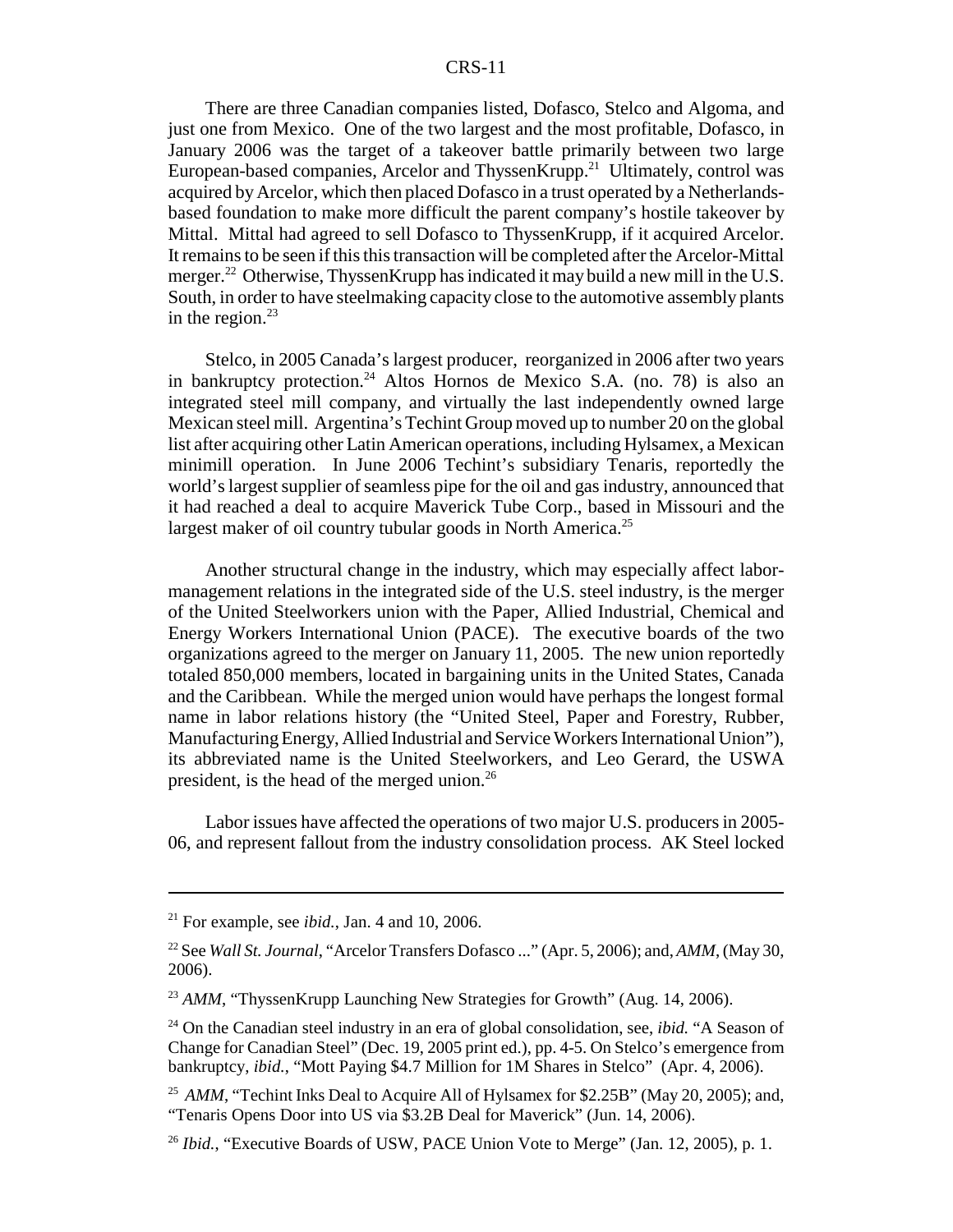out 2,400 workers represented by the Armco Employees Indepenedent Federation (AEIF), a union not affiliated with the USWA, at its integrated Middletown, Ohio mill on March 1, 2006, after the deadline passed to negotiate a new labor contract. The company has stated that the expired contract was outdated by the new contracts negotiated at the other integrated mills, discussed above, and has been operating the mill with salaried and temporary workers. Labor-management issues were further complicated by an AEIF negotiating proposal for its members to be covered under a mulitemployer health benefits plan operated by a third union, the International Association of Machinists (IAM). The USWA represents other AK operations, has tried to organize Middletown, but AEIF members in July 2006 voted to affiliate with the IAM instead.<sup>27</sup>

Another company significantly affected by labor-management concerns is Gerdau. Although most minimills are non-union, the Brazilian-based company acquired three union-represented mills from North Star. It locked out union members at the mill in Beaumont, Texas after the existing contract expired, and talks failed to establish a new one. But eventually the company terminated the lockout without agreement on a new collective bargaining arrangement. Meanwhile, labor contracts also expired at the former North Star mills in Minnesota and Iowa, but operations have continued without a new replacement contract.<sup>28</sup>

# **World Steel Output Totals**

At the global level, steel output grew by more than 60 million MT in 2005, but **all the net increase was accounted for by the People's Republic of China**. Chinese steel output grew 26% or more than 71 million MT in 2005. China in 2005 produced more than 30% of all the world's steel (total global output was 1.105 billion MT). Developments in China and its steel policies will be discussed in more detail below. No other major national producers saw significant increases over 2004, and most, like the United States and the rest of North America, registered small declines in output.

The **European Union** (EU) as a whole and **Japan** both produce more steel than the United States. The EU's western European members (15 countries) in 2005 produced just under 15% of global steel production. The leading producer was Germany (44 milllion MT), followed by Italy (29 million MT), France (19 million

<sup>&</sup>lt;sup>27</sup> The development of the dispute is described in detail in *ibid.*, "90 Days and Counting" (May 29, 2006 print ed.), pp. 4-5. On inter-union issues, see *ibid.*, "AEIF Blasts USW over Call to Strike Down Tie with IAM" (June 12, 2006); "Locked-Out Union Picks IAM, But Will AK, USW Let It Pass?" (Jun. 16, 2006); "AK Won't Recognize IAM Representation" (Jun. 21, 2006); "AK Workers Vote IAM In, But the Issues Remain the Same" (Jul. 31, 2006; and, "Now It's the IAM's Turn To Try To Retool What's Broken at Middletown" (Jul. 31, 2006 print ed., p. 9).

<sup>&</sup>lt;sup>28</sup> Other labor contracts inherited from acquisitions of Co-Steel and Sheffield Steel of Oklahoma are also expiring. The Gerdau Ameristeel labor situation is summarized in an *AMM* interview with CEO Mario Longhi, appointed in 2006, "'You Don't Go Through Transition Without Some Level of Challenge'" (May 15, 2006 print ed.), p. 13.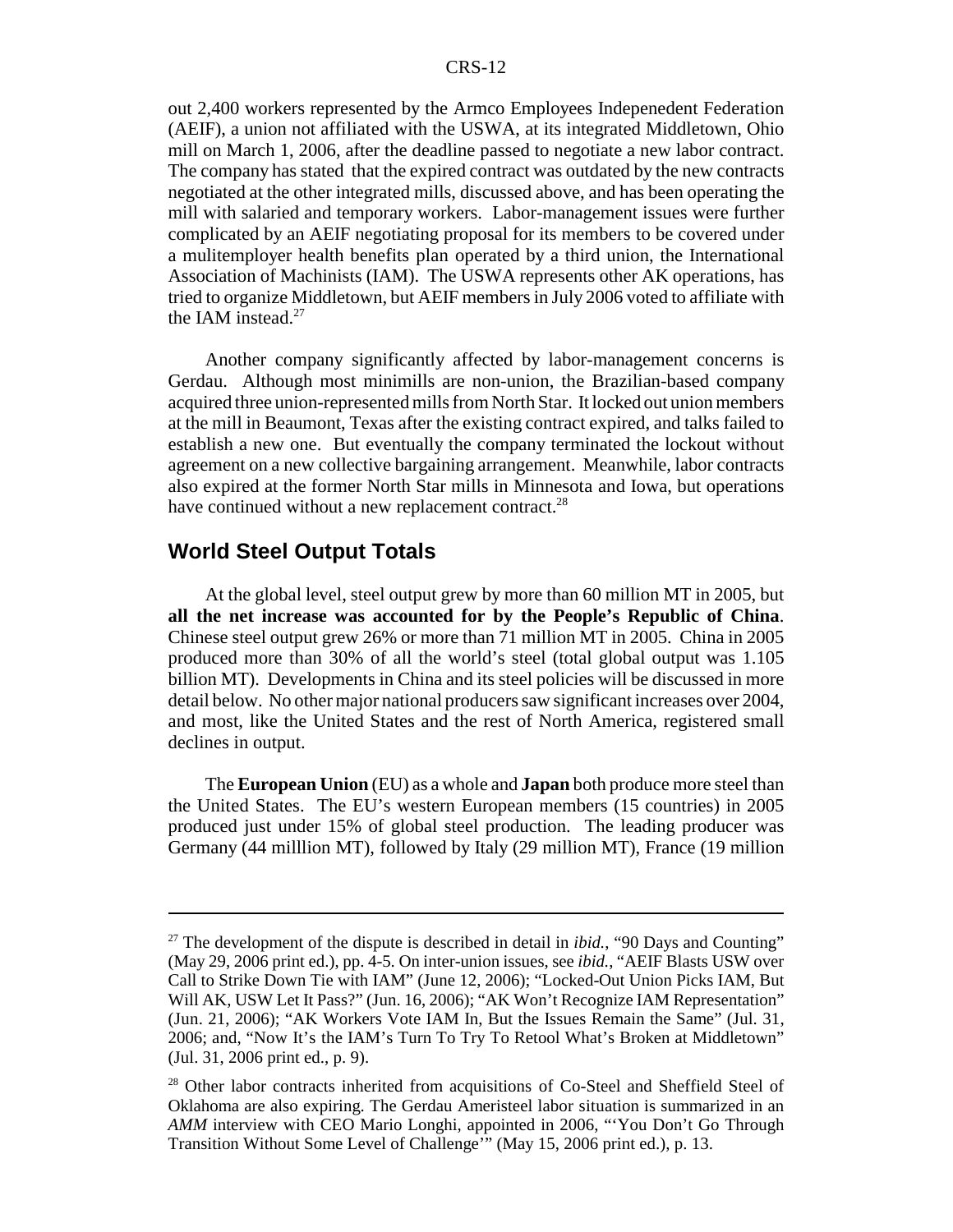MT) and Spain (17 million MT). The ten new EU members were not included in the EU totals in the source, but none produced more than 10 million MT.

**Japan's total production** of more than 112 million MT in 2005 compares with 93 million MT for the **U.S. total**, and these two countries are numbers two and three globally, behind China. Japan's global share was 10% and the U.S. share was 8.4%. However, **Canada** and **Mexico** each produce in the 15-16 million MT range annually, so the the **total North American output** of 126 million MT is more than 11% of the global total.

The former Soviet Union was once a leading producer, and ahead of the United States. In 2005, the production of **Russia** was 66 million MT (just under 6% of world production), and **Ukraine** was 39 million MT (3.5%). Together with the smaller producers from the **Commonwealth of Independent States**, their share was about 10% of global steel production. Other major producers in a second tier include **South Korea**, **India**, **Brazil**, **Turkey**, and **Taiwan**, all in a 20-50 million MT annual range.<sup>29</sup>

# **U.S. Import Patterns**

The pattern of world output totals, however, is not generally reflective of U.S. import patterns, which moreover underwent a significant change in the first half of 2006 even as imports increased dramatically. During the period of the Bush safeguards, Canada and Mexico became entrenched as the top two suppliers, respectively, to the U.S. market. By 2005, the United States imported more than 9 million MT from its NAFTA partners, compared to about 5 million from western Europe in total, traditionally the number one source of imports. A third hemispheric producer, Brazil had become the third largest source, at 2.3 million MT in 2005. Imports from China had grown to almost 2.2 million MT, Russia and Germany were about 1.4 million MT, with Japan, Korea and Turkey (about 1.2 million MT each) the other sources over a million tonnes.

The first half of 2006 saw a major rearrangement of the rankings. Canada remained the top supplier, though its first-half shipments of 2.8 million MT to the U.S. market rose only 6% over the first half of the previous year. But imports from Mexico were down, and fell behind the totals from other countries. China, up more than 60% to nearly 1.9 million MT was second, and Russia (1.6 million MT) was also just ahead of Mexico. Brazil's exports of 1.3 million MT to the United States in the first half were less than its first-half 2005 total. That was less than the U.S. imported from Turkey, whose shipments nearly doubled to 1.3 million MT, and only just ahead of Korea, whose tonnage shipments increased by 38%. Other big gainers from Asia were Japan, up more than 50% to almost 1million MT in the first half, and Taiwan, up 270% to 850,000 MT. The other big gainer was Ukraine, whose shipments to the United States also nearly tripled in early 2006 over early 2005, to a total of more than 700,000 MT.

<sup>29</sup> International Iron and Steel Institute data presented in Global Insight. *Steel Monthly Report* (Mar. 2006), tab. 2.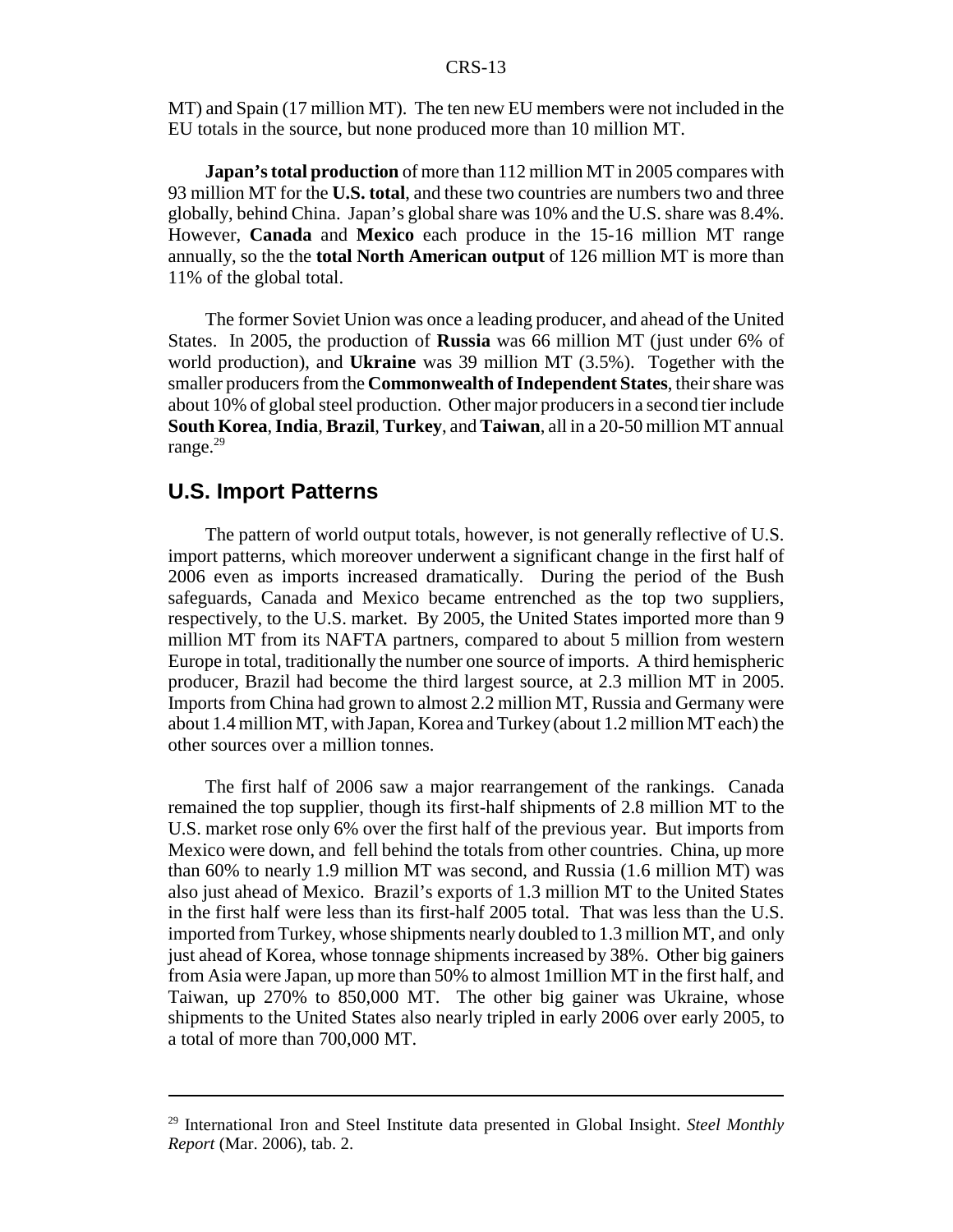# **Steel Price Trends and Developments**

# **Steel Prices Remain at a High Plateau**

Notwithstanding the removal of President Bush's steel safeguards, which had been heavily criticized by many steel-consuming industries and their representatives in Congress, the price of steel moved up, not down, after the President's action. Most economists would expect that, everything being equal, removal of the safeguard tariffs would encourage importation of steel into the domestic market, more competition with domestic steel producers, and, consequently, lower prices. But instead the price of steel in early 2004 rose sharply. It has declined since then, but has stayed at a much higher level than it was before the initial presidential safeguard action of  $2002$ <sup>30</sup>

A few months before the imposition of the Bush safeguards in March 2002, the price of hot-rolled carbon steel, a benchmark industrial product, fell as low as \$222 per ton. During the period that the safeguards were in effect, average steel prices were generally just above or below \$300 per ton. By September 2004, nine months after termination of the safeguards, the average spot price of this product was \$700- 800 per ton. Note that large industrial users, such as the "Big Three" automotive producers, generally negotiate longer-term contract prices, which may be significantly lower.<sup>31</sup> Thus, the steel users most adversely affected by high steel prices were small and medium-sized companies that bought steel on the spot market.<sup>32</sup> By the latter part of 2005, the domestic price for hot-rolled coils, a benchmark product, had retreated to less than \$500 per ton, still about double the lowest prices after 2000. By mid-2006, however, the price had moved back up to nearly \$640.<sup>33</sup>

Steel prices remain cyclical, reflecting overall economic trends and specific developments in consuming industries, such as the declining demand and production of large sports utility vehicles. For example, while the run-up in steel prices in 2004

<sup>30</sup> Global Insight. *Steel Monthly Report* (Dec. 2004), pp. 1-2.

<sup>&</sup>lt;sup>31</sup> This system is described in Al Wrigley, "Car Talk: Wheeling and Dealing Steel in Detroit," *AMM*, Dec.23, 2002 print ed., p. 3. It is also summarized in Brian C. Becker and Kevin Hassett, *The Steel Industry: An Automotive Supplier Perspective* (Feb. 2005, funded by the Motor & Equipment Manufacturers Assn.), p. 13.

<sup>32</sup> See U.S. House. Committee on Small Business. *Spike in Metal Prices — What Does it Mean for Small Manufacturers?* Hearings, Mar. 10 and 25, 2004.

<sup>&</sup>lt;sup>33</sup> Data on steel prices before, during and after the Bush safeguards are taken from ITC. *Steel: Monitoring Developments in the Domestic Industry* (Investigation no. TA-204-9) and *Steel-Consuming Industries: Competitive Conditions with Respect to Steel Safeguard Measures* (Investigation no. 332-452), issued together as Publication no. 3632, Vol. 1, Table II-27; Global Insight. *Steel Monthly Report*, various issues; and, specifically on the Sept. 2004 peak price, *AMM*, "'Let's Take It Slow ...'" (May 9, 2005). Later data are from *Global Insight Steel Outlook*, presented to Steel Manufacturers Assn. (May 2006). The pattern of generally falling prices did not apply in 2005 to stainless steel; see Global Insight, *Steel Industry Review* (3rd Qtr. 2005), pp. 39-40; and, *Steel Monthly Review* (Feb. 2006), pp. 1-2.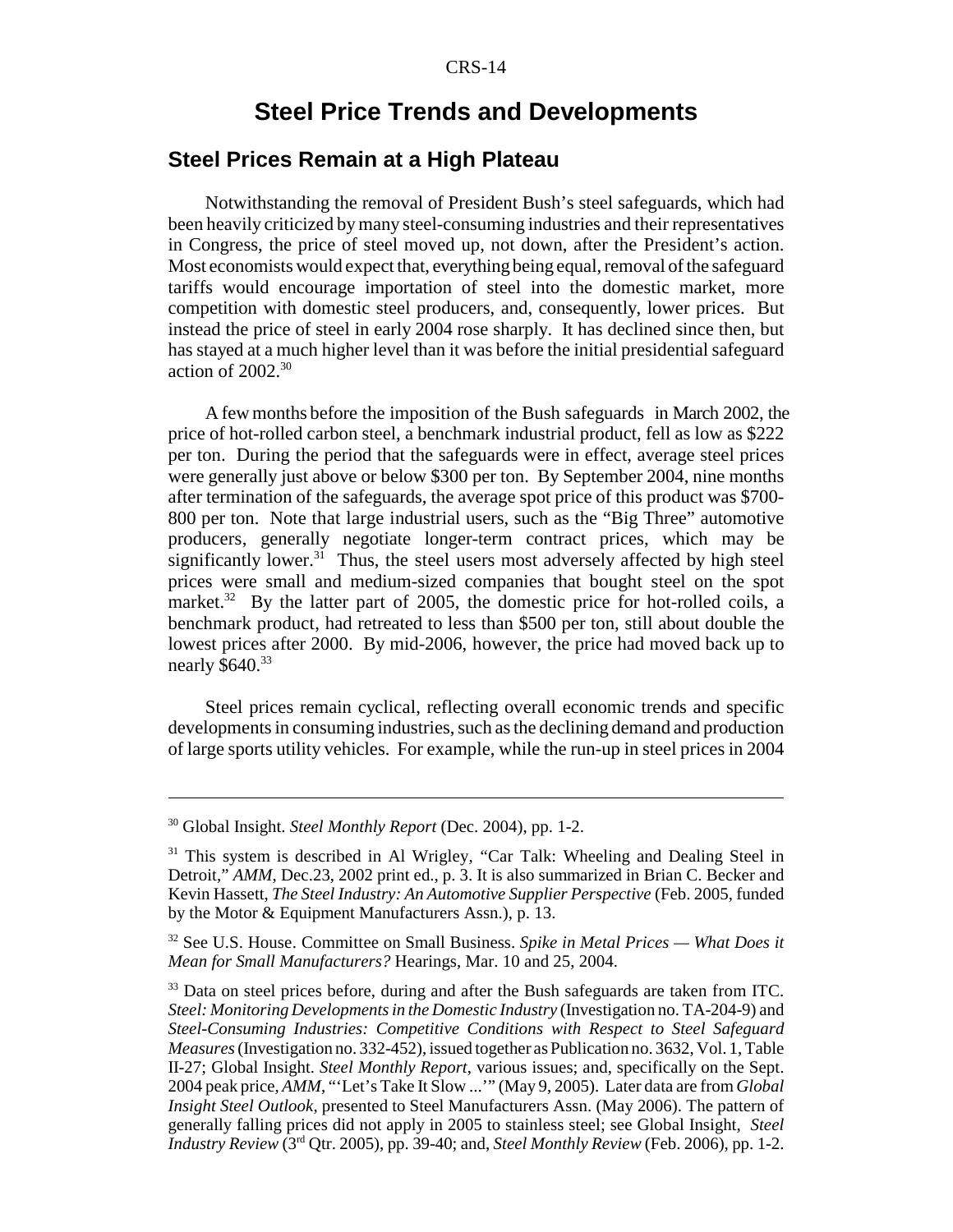was led by flat-rolled product used in automotive and consumer product markets, in 2006 these markets have softened, and demand is stronger for products used in energy and heavy industry, such as plate and structural steels.<sup>34</sup> But it may be also apparent that consolidation of ownership of the North American steel industry has increased its ability to adjust supply to demand, and thereby reduce price downswings. As John Anton, the steel analyst for Global Insight, an economics consultancy, wrote in 2005, in commenting on price fluctuations, "Consolidation allowed mills to cut production proactively. If production had not fallen as soon as it had, these surpluses would have been more extreme, and prices could have truly crashed."35 Later he noted, "The willingness of North American producers to cut production in defense of price will allow the retention of a partial premium." As of mid-2006, U.S. hot-rolled coil prices were about one-third above levels in other world markets.<sup>36</sup>

# **Steel Input Costs**

From the perspective of the steel industry, a substantial and at least semipermanent rise in the price of steel has been justified by the rapid rise in the price of many steelmaking inputs.

**Steel Scrap.** Initially, the rapid rise in steel prices in 2003 was especially linked to a rapid rise in scrap prices. This especially affected the minimill sector, because scrap is generally the major input in electric arc furnaces, the production technology they use. By 2002, total U.S. EAF production had overtaken the output of basic oxygen furnaces, the steelmaking technology of integrated mills that produce raw steel from iron ore, coke and other materials. While scrap is usually the principal input in minimill furnaces, it is also frequently added to iron in making steel at integrated mills (up to 25-30%), historically because it enables them to produce a more competitively priced product, especially where absolute purity of the steel is not a prerequisite. Thus, all parts of the industry are affected by changes in the scrap price, though the minimills more than the BOFs. Since minimills are the low-cost producers of many steel mill products, a less competitive minimill price enables the integrated mills to raise their prices as well in a tight market.

The price of ferrous scrap tripled or even quadrupled in 2002-04. In early 2002, the price of scrap was about \$65 per ton, the composite price for "number 1 heavy melt scrap," a common commercial category, as calculated by *American Metal Market*. The price reached a plateau of about \$100/T from mid-2002 through mid-2003. Then the price rise accelerated to \$160/T by the end of 2003, and climbed more steeply to an average of more than \$237/T by early March 2004. More premium grades commanded higher prices, up to reports of more than \$300/T. At

<sup>&</sup>lt;sup>34</sup> See esp. two articles in *AMM* (Aug. 14, 2006 print ed.), an editorial by Frank Haflich, "Two Steel Markets Veering Off in Opposite Directions"(p. 2); and , "The 'A' Word" (p. 23); Global Insight. *Steel Monthly Report* (Jul. 2006), p. 6.

<sup>&</sup>lt;sup>35</sup> Global Insight. *Steel Industry Review* (3<sup>rd</sup> Qtr. 2005), p. 1.

<sup>36</sup> Quote from Anton in Global Insight, *Steel Monthly Report* (Mar. 2006), p. 2; comparative price data from Global Insight SMA presentation.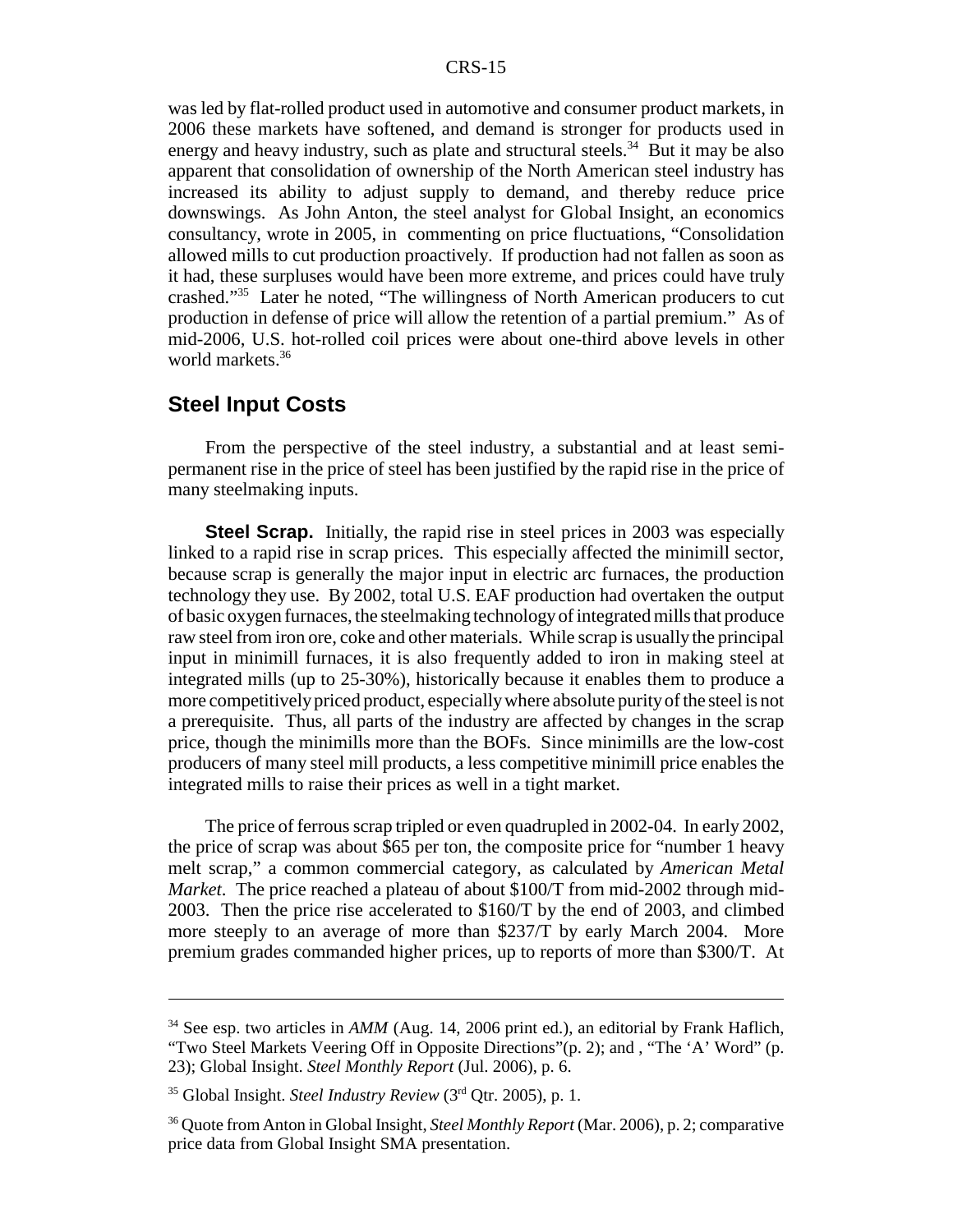three different times during 2004 (March, August and November), the price of this benchmark category of scrap peaked near or above \$250/T. By early 2005, the price abated to around \$200, but at three different subsequent periods during that year the price of scrap again peaked at more than \$220/T. By mid-2006, the price was again higher than \$245/T, although by the end of summer, it had plunged again to less than  $$200/T.<sup>37</sup>$ 

Many in the industry ascribed the rising price and reduced availability of domestic steel primarily to the rise in scrap prices, driven in turn by rising global demand, especially in China. For example, one witness at a House hearing linked the rise in scrap prices to a doubling of U.S. ferrous scrap exports, from 6 million tons in 2000 to 12 million tons in 2003. About half of the exports in the latter year went to just two Asian countries: China, and South Korea, whose steel exports increased because of demand in China.<sup>38</sup> Concern that rising metal scrap exports were driving up domestic prices and aiding foreign competitors to U.S. metals-consuming industries led to an unsuccessful petition to restrict non-ferrous metal exports and to lead steel users to also consider such a request.<sup>39</sup> No petition was ever filed, however, for short supply controls on steel scrap exports, nor was any legislation introduced to restrict such exports. Subsequent data indicate that U.S. ferrous scrap exports were 11.7 million MT in 2004 and 12.4 million MT in 2005. China, taking just under 30% of the total, is still the leading destination, but Korea in 2005 ranked behind Canada, Mexico, and Turkey.<sup>40</sup>

 Among other major exporters of scrap, Ukraine and Russia have restrictions on ferrous scrap exports, which serve to maintain a scrap supply for their domestic steel industries. The United States is a major net scrap exporter, and does not import large amounts from these countries, but their exports are important in terms of the overall global supply. U.S. negotiators have sought to eliminate scrap export restrictions as part of negotiations with the Ukrainian government to establish bilateral permanent normal trade relations (PNTR) and in negotiations related to U.S. acceptance of Ukraine's accession to the WTO. On March 6, 2006, U.S. and Ukrainian representatives signed a WTO accession agreement. On March 23, 2006, President Bush, following approval by Congress, signed into law a measure to establish PNTR with Ukraine  $(P.L. 109-205)^{41}$  Ukraine had already passed

 $37$  See charts in *AMM*, Feb. 7 and May 9, 2005 print eds., both on p. 15; Jan. 9, 2006 print ed., p. 11; June 5, 2006 print ed., p. 14; and, Aug. 28, 2006 print ed., p. 11.

<sup>&</sup>lt;sup>38</sup> House Small Business Comm. Hearing (March 10, 2004). Statement of Robert J. Stevens (Impact Forge Inc. and President, Emergency Steel Scrap Coalition).

<sup>&</sup>lt;sup>39</sup> On export controls on both ferrous and non-ferrous scrap, see *AMM*, "Short Supplies, Export Angst" (Feb. 23, 2004 print ed.), p. 2; "Scrap Wars Create Turmoil, Skepticism" (Mar. 3, 2004); and, "Commerce Nixes Copper's Plea to Cap Scrap Exports" (Jul. 22, 2004), p. 1; also, *Washington Trade Daily*, "Limiting Copper Scrap Exports" (Apr. 8-9, 2004).

<sup>&</sup>lt;sup>40</sup> *AMM*, "U.S. Scrap Exports a Two-Sided Affair" (Feb. 15, 2006), incl. table.

<sup>41</sup> See CRS Report RS2114, *Permanent Normal Trade Relations (PNTR) Trade Status for Ukraine and U.S.-Ukrainian Economic Ties*, by William H. Cooper. This report notes that in 2005, "over half of U.S. imports from Ukraine consisted of steel plus coke that is used (continued...)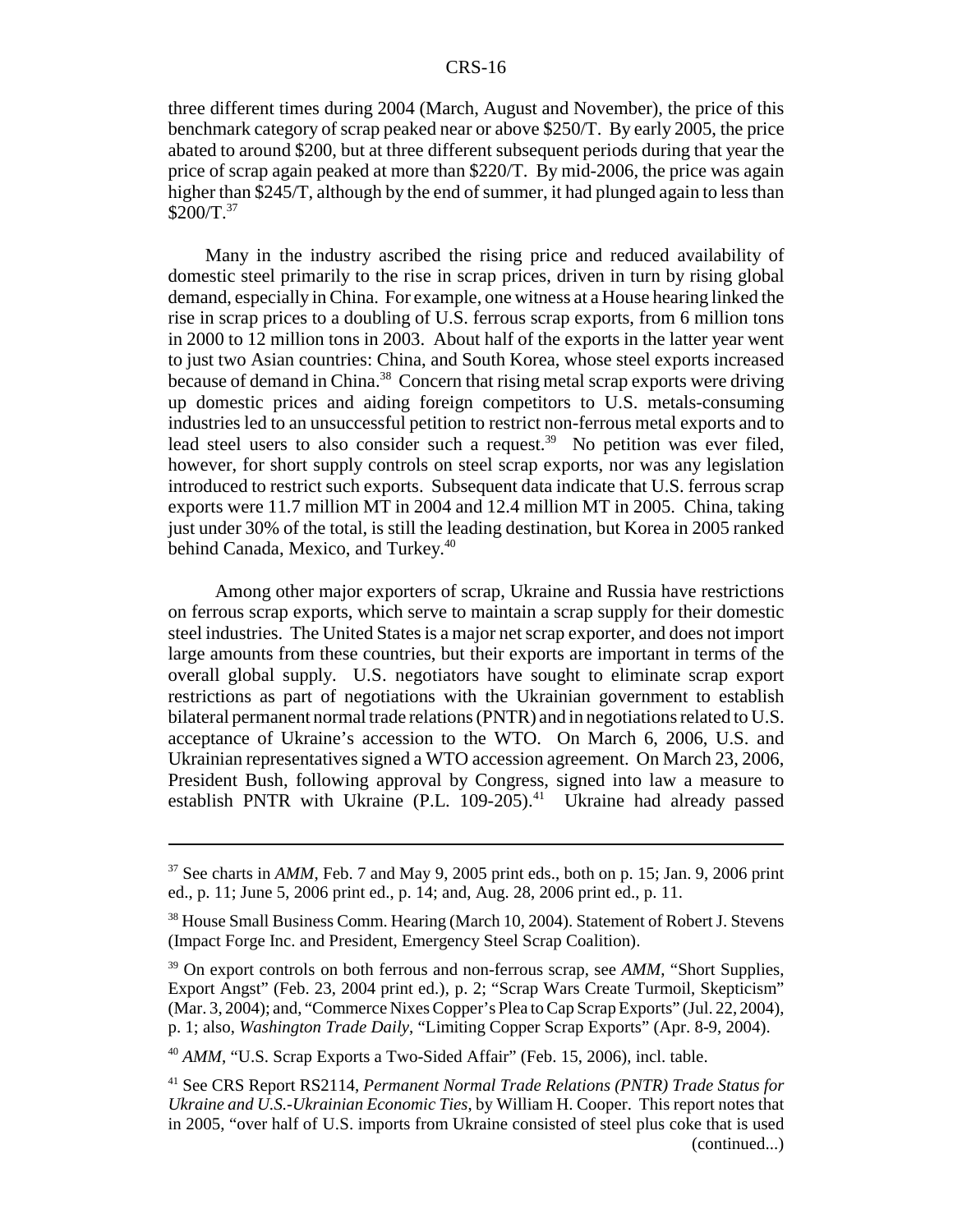legislation to cut its ferrous scrap export tax in half to about \$18/MT by the end of 2006. In the negotiations with the United States, Ukraine agreed to reduce the ferrous scrap export tax further to one-third of the previous level. Further reductions or elimination of the tax may be made pending negotiations with other WTO members.<sup>42</sup> Russia has also agreed to discuss its export taxes and restrictions on scrap exports as part of its WTO accession negotiations. Many other nations also have restrictive laws on the books regarding scrap exports, and these are generally being addressed in trade negotiations by the U.S. Trade Representative.<sup>43</sup>

**Rise in the Price of Iron Ore.** High iron ore costs have the greatest impact on the integrated steel industry, which must make steel from some form of iron ore. But it also impacts the minimills, which generally must use at least small amounts of pig iron or other iron units for purity. They have been seeking cheaper sources of iron units, also as an alternative to high-priced scrap.

In February 2005, when the major global steel making companies arranged their supply contracts for the coming year, Nippon Steel agreed to an unprecedented 71.5% price increase with the large Brazilian iron mining company, CVRD. This deal set the pattern for international iron ore purchases by other integrated steel companies, and compares with the previous high one-year price increase of less than 20% in 1980.<sup>44</sup> In 2006 CVRD negotiated a further 19% iron ore price increase with major European and Asian producers. After protracted negotiations with the major iron ore producers, Chinese steelmakers also accepted the same level of prices increase for 2006.45

 $41$  (...continued)

in making steel." A key U.S. policy change, sought by Ukraine and granted in February 2006 by the Commerce Dept., was change in Ukraine's designation from a "non-market" to a "market" economy. Domestic steel industry associations opposed this policy change, which they said will make it much more difficult to win antidumping cases against Ukrainian exporters; *AMM*, "Ukraine Still Playing Under Old Rules Despite New Trade Status" (Mar. 27, 2006 print ed.), p. 2.

<sup>&</sup>lt;sup>42</sup> *Ibid.*, "Ukraine OK of Export Duty Cut Stokes Fears of Scrap Shortages," (Nov. 21, 2005), p. 7; and interview of May 26, 2006, with Jean Kemp, Director of Steel Trade Policy, Office of U.S. Trade Representative.

 $43$  For example, Vietnam agreed to a "significant reduction in its scrap export duties" as part of its bilateral WTO accession negotiations with the United States, according to *ibid.* But other countries are establishing or strengthening such restriction; see, *AMM,* "Venezuela Bars Scrap Exports to Ensure Local Supply" (Nov. 21, 2005), p. 7.

<sup>44</sup> *AMM*, "CVRD Wins 71.5% Increase in Japanese Iron Ore Deal — Asian Steelmakers Gird for Domino Effect" (Feb. 23, 2005), p. 1.

<sup>45</sup> CVRD did, however, agree to a 3% reduction in the price of iron ore pellets. *AMM*, "CVRD Deals Call for 19% Hike in Iron Ore Fines" (May 19, 2006), and " CVRD Seals Iron Ore Supply Deals with Arcelor, China Steel [Taiwan]" (May 25, 2006); *Wall St. Journal*, "China's Steelmakers Hold Out as Suppliers Set Pricing Deals" (May 19, 2006), p. B4; and, "Steel Prices Are Likely to Jump, Adding to Manufacturers' Woes" (May 24, 2006), p. A2; *Washington Post*, "China Agrees to Steep Increase for Iron Ore" (Jun. 21, 2006), p. D10.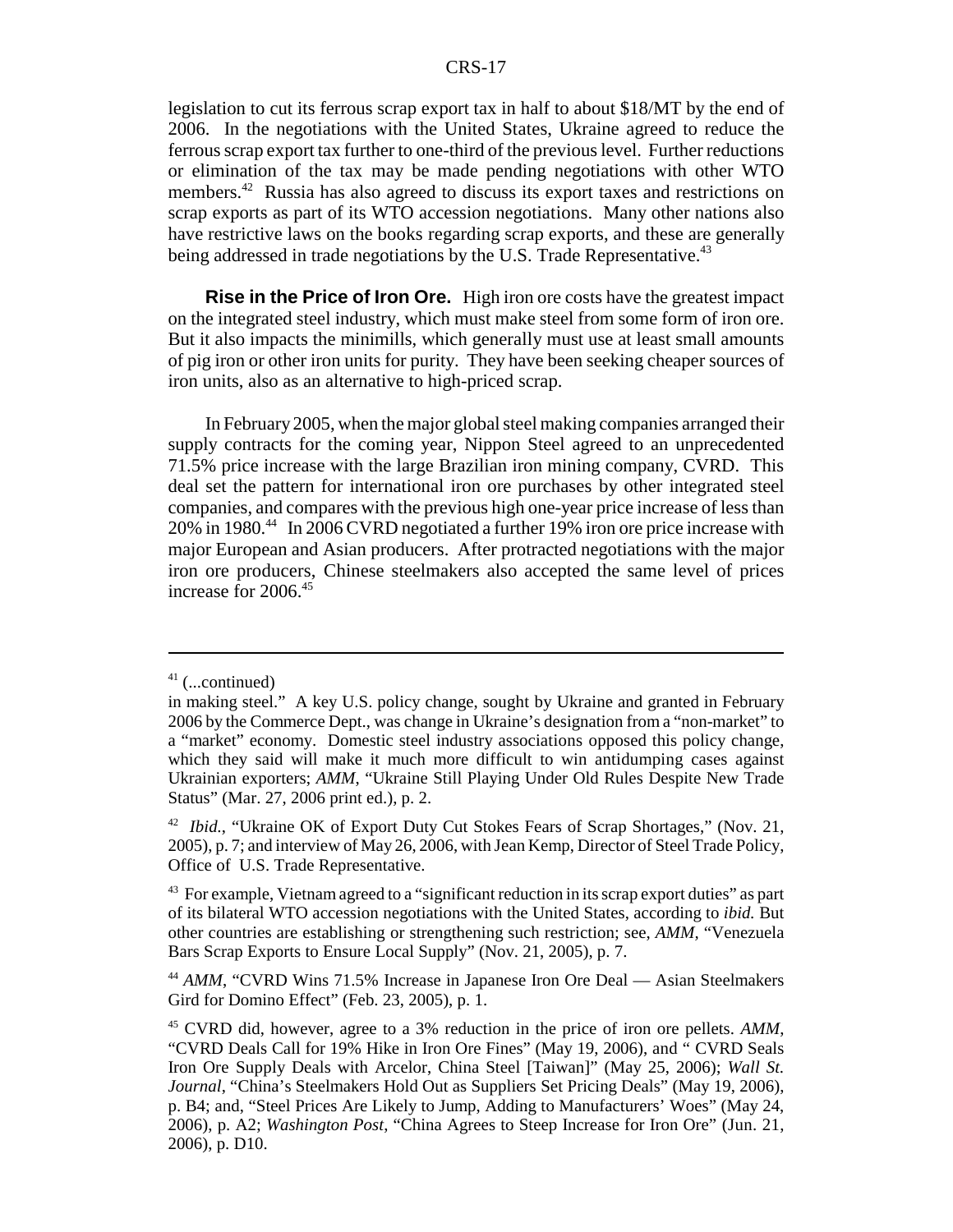Domestic iron ore production, which is in the form of taconite that is subsequently pelletized, increased in 2004-05. After averaging less than 50 million MT in 2001-03, production was 54.7 million MT in 2004 and 54.5 million MT in 2005. But that was still much less than the recent peak of more than 63 million MT in 2000. Most iron ore used by the U.S. steel industry is domestically produced; exports and imports in 2005 were essentially level (11.8 million MT in exports, with 13.0 million MT imported).<sup>46</sup>

Minimills frequently use direct-reduced iron (DRI), a product that converts raw iron ore into units that may be substituted for scrap. However, this product requires large amounts of natural gas, and the rise in price of this input has led to the three DRI plants in the United States being dismantled to be reassembled and put into production in Trinidad and Saudi Arabia. A new coal-fired plant is being built in the Minnesota iron range. $47$ 

**The Cost and Supply of Coking Coal.** Coking coal has been in relatively short supply, both domestically and internationally. According to the Department of Energy, U.S. domestic production of coke, derived from a grade known as metallurgical coal and used almost exclusively in blast furnaces by integrated steel mills, was 22 million tons in 1997. It was more than 20 million tons annually from 1998 through 2000, 18 million tons in 2001 and about 17 million tons in 2002-03. It remained below the latter figure in 2004-05.<sup>48</sup> With China as the key source of coke on the world market, and China's own domestic demand growing, availability has been squeezed, and the price has risen.

These problems were exacerbated by a mine fire and an interruption in coke supplies from U.S. Steel, a major coke producer, to other steelmakers in 2003-04. This created a shock wave through the integrated steel industry. According to one industry source, the cost of coke rose from \$145/ton to \$250/ton between November 2003 and early 2004.49 With the recovery in domestic steel demand, imports have had to make up the gap. They more than doubled, from 2.8 million tons in 2003 to 6.9 million in 2004, then leveled off as integrated steel production declined

<sup>46</sup> Iron ore data from Dept. of the Interior. U.S. Geological Survey. *Mineral Commodity Summaries*, 2004 and 2006; and *Monthly Reports* (Jan. And Feb. 2006).

<sup>&</sup>lt;sup>47</sup> AMM, "The Sourcing Game," and "In Alternative Iron, Finding the Right Fit May Mean Moving the Plant" (May 15, 2006 print ed.), pp. 4-7. Transportation costs and problems, particularly a shortage of rail cars, have also contributed to raw material sourcing problems for the steel industry.

<sup>&</sup>lt;sup>48</sup> U.S. Dept. of Energy. Energy Information Administration (EIA). "Coke Overview, 1949-2003" (Feb.11, 2005); and, "Quarterly Coal Report" (Oct.-Dec. 2005), tab. 2.

<sup>49</sup> Scott Robertson, "For Some Steelmakers, a Lump of Coal Would be a Welcome Gift," *AMM* print ed. (Mar. 15, 2004), p. 3. The information on the price rise is from industry consultant Charles Bradford, in Tom Balcerek, "Back Behind the Wheel," *AMM* print ed. (Feb. 9, 2004), p. 6. The thrust of the article, however, is that higher scrap prices have made the integrated industry overall more competitive against minimills.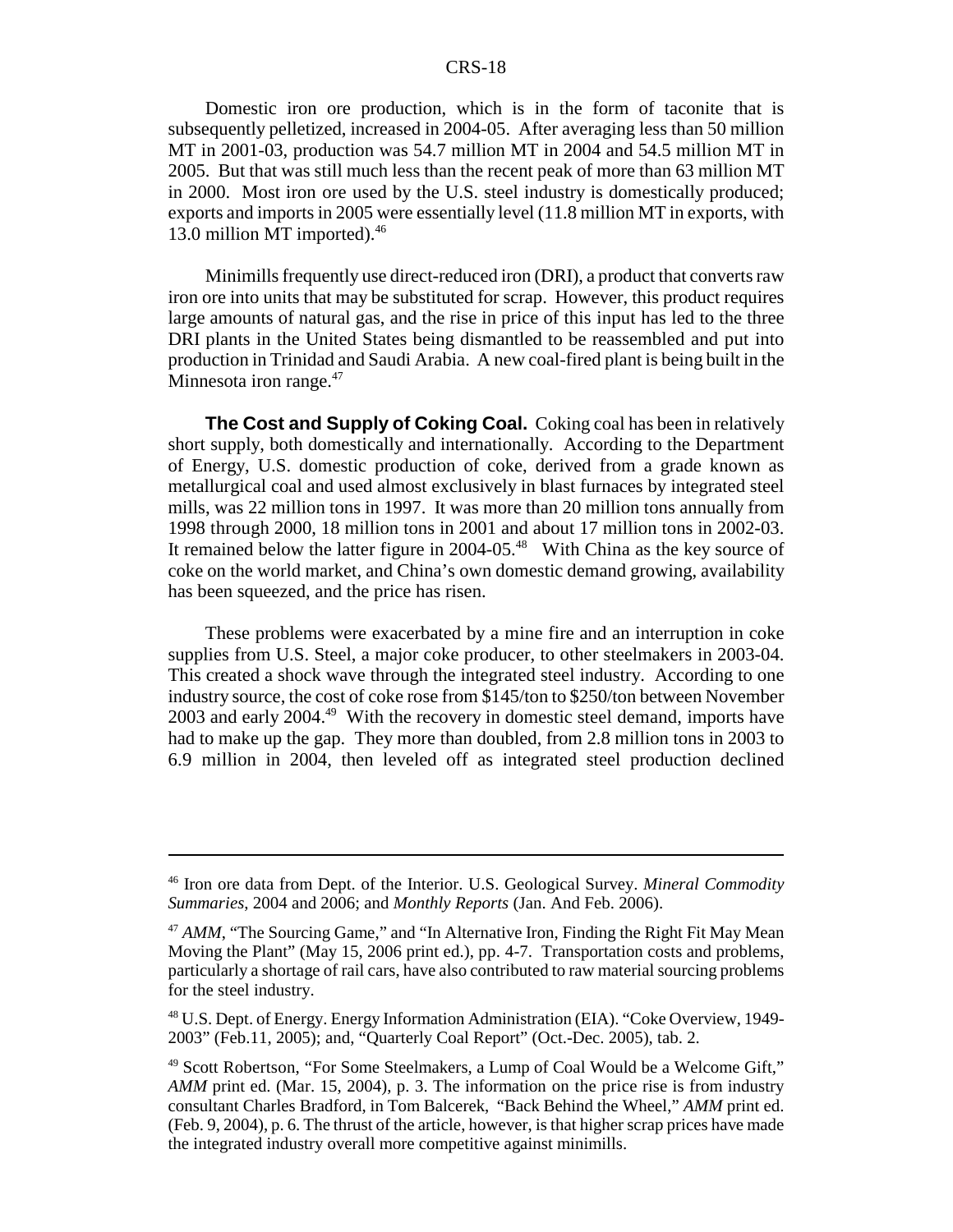somewhat and domestic coke sources came back on line in  $2005$ <sup>50</sup> Full supplies have been subsequently resumed for U.S. Steel, but the company has declared itself out of the merchant coke market. Existing coke plants are being reopened or modernized, and some new ones are being developed, although in the latter case coke plants sometimes engender opposition on environmental grounds.<sup>51</sup>

China is the world's leading supplier of coke in international trade, and the United States has been the number-two importer, behind the European Union (EU).<sup>52</sup> As more Chinese coke output is being used in domestic steel production, export growth flattened.<sup>53</sup> A witness before the House Small Business Committee noted that the Chinese coke export price had risen from \$55 per ton to between \$200-300 per ton by early 2004, and that in February 2004, China was actually a net importer of coking coal versus typical net exports of one million tons per month.<sup>54</sup>

As a consequence, China sought to tighten its allocation system, and to substantially reduce exports by reducing export quotas and raising the price of export licenses. The EU brought a World Trade Organization case against China, which then agreed that the amount of coal exported to the EU would not decline in 2004.<sup>55</sup> China also maintained this level of exports in 2005, but the EU has argued that such temporary amelioration does not resolve the complaint. "They are under an obligation to remove restrictions on the export of coke for steelmaking," according to EU external trade commissioner Peter Mandelson.<sup>56</sup> Nevertheless, Chinese coke prices have dropped from a short-lived peak of more than \$400 per metric ton in 2004, to less than \$150 in late 2005. In contrast to the situation in 2003-04, "massive

<sup>52</sup> *AMM.com*, "Mills Face Coke Quandary as Chinese Prices Soar" (May 16, 2003).

<sup>54</sup> House Small Business Committee hearing (Mar. 10, 2004), statement of W. Atwell, p. 2.

<sup>50</sup> EIA. "Quarterly Coal Rept." (Oct.-Dec. 2005), tab 2.

<sup>&</sup>lt;sup>51</sup> Weirton Steel, once a purchaser of coke from U.S. Steel, has ceased to produce raw steel since its acquisition by Mittal. Another former U.S. Steel customer, Wheeling-Pittsburgh has been rebuilding and modernizing its coke plant in Follansbee, WV, but the process has been more difficult and costly than originally planned. Sun Coke, a merchant supplier, is building a new plant in Haverhill, OH. *AMM.com*: "More Demand Attracts More Supply?" (Jul. 23, 2004); "Wheeling-Pitt Mulling Post-BF Coke Strategy" (Aug. 9, 2004), "Some Coke Batteries at 50% as Woes Continue" (Jan. 21, 2005); *AMM*, "Construction of Ohio Coke Plant May Start Soon" (Jan. 2, 2006), p. 1, and, "Things Aren't Quite Going to Plan with W-P's Oven Rehab" (May 15, 2006 print ed.), p. 8.

<sup>53</sup> A Chinese official stated that, "China would limit coal exports in 2004 to meet the increasing domestic demand;" "China Coal Policy," *China Business News On-Line* (Jan. 29, 2004); also; "China Coke Exports Seen Even Lower," *Platts International Coal Report* (December 8, 2003).

<sup>55</sup> *Europe Energy 2004*, "EU and China End Their Coke Trade Battle" (June 4, 2004); interview with Jean Kemp, Director for Steel, Office of U.S. Trade Representative (Jan. 27, 2005).

<sup>56</sup> *AMM*, "EU Presses China to Change Coke Export Rules" (Nov. 9, 2005), p. 4.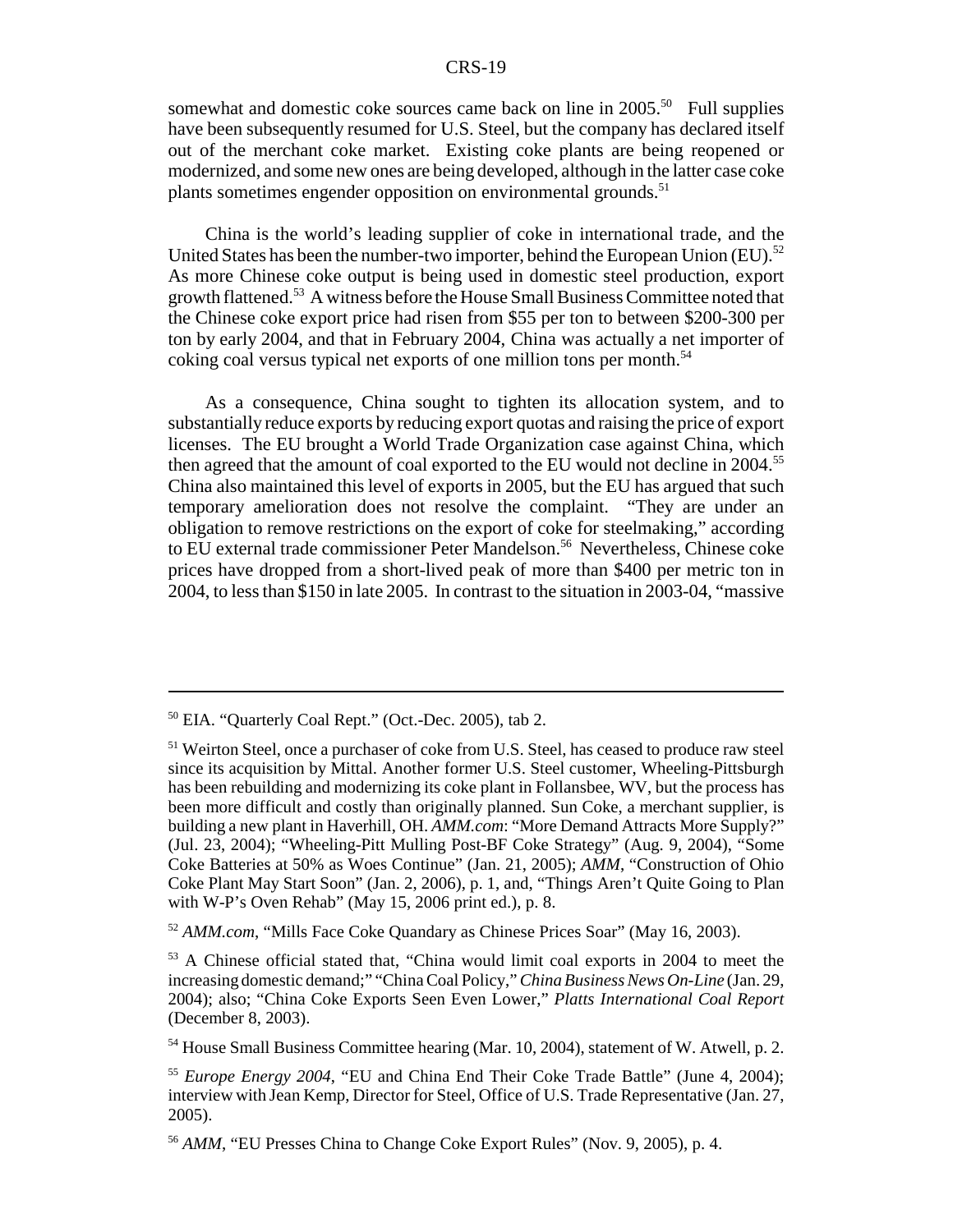investment" in Chinese coke resources had created a surplus of supply over demand. U.S. prices on the same basis had also fallen below \$140.<sup>57</sup>

**The Price of Natural Gas.** Natural gas is widely used in the steel industry, by both integrated mills and minimills. Steel must be heated and cooled frequently in the course of melting or remelting materials, as well as shaping and tempering steel mill products. Among all steelmaking inputs, perhaps none has risen higher in price recent years than gas. As of November, 2005, the benchmark Henry Hub cash price of natural gas, at \$13.83 per million BTUs, was more than double the level of one year earlier. On comparative indices of input costs, natural gas in late 2005 was nearly five times its long-term benchmark level and more than double the level of one year earlier. Scrap was about double its benchmark, while coal was still within about 15% of its benchmark.<sup>58</sup>

Gas prices have ameliorated since then. The late 2005 spike was partly caused by Gulf "shut in" production, resulting from hurricanes Ivan (2004), Katrina and Rita (both 2005). With a mild winter, prices dropped more than \$2/mmBTU in January-February, and settled at just over \$7/mmBTU in March-May 2006. Forecasts indicated that prices could go even lower in summer and autumn, then rise in winter 2006-07, but not higher than around \$10. However, the long-term gas availability forecast was not positive, and winter prices could be significantly higher.<sup>59</sup>

### **The Impact of the Growth of China**

While U.S. domestic demand and input cost factors have helped account for an overall increase in the price of steel in the domestic market, China's emergence as a major, market-oriented economic power is having more of an impact on steel markets and prices than anything else today. Chinese steel mainly goes to its domestic market. What has concerned the U.S. steel industry is that, as China adds new and modernized steel capacity, it will be used increasingly to export surplus steel as domestic demand is adequately met.

**China as a Steel Producer, Consumer, and Exporter.** In recent years, China became the world's largest steel producer and, at the same time, the largest importer. It absorbed increasing amounts of the world supply of scrap and other inputs, while its demand drove the global price of steel higher, notably in 2004. China's rapidly growing appetite for steel also drew in high levels of imports from other major Asian producers such as Japan, Korea and Taiwan, probably diverting them from the U.S. market. The consequences were higher prices for steelmaking inputs in the United States and lower availability of imported finished steel at

<sup>57</sup> *AMM*, "A Cool Down in Coke Prices" (Nov. 7, 2005), pp. 4-5.

<sup>58</sup> Gas price statistics from Global Insight, *Steel Monthly Report* (Nov. 2005), tab. 1; and, *Natural Gas Weekly* (Jan. 11, 2006).

<sup>59</sup> Global Insight. *Steel Monthly Report* (Mar. 2006), p. 8; and *Natural Gas Monthly* (May 2006), pp. 1-2 and tab. 5. And note a resumption of short-term volatility, as reported by *ibid.*, *Natural Gas Weekly* (Aug. 23, 2006).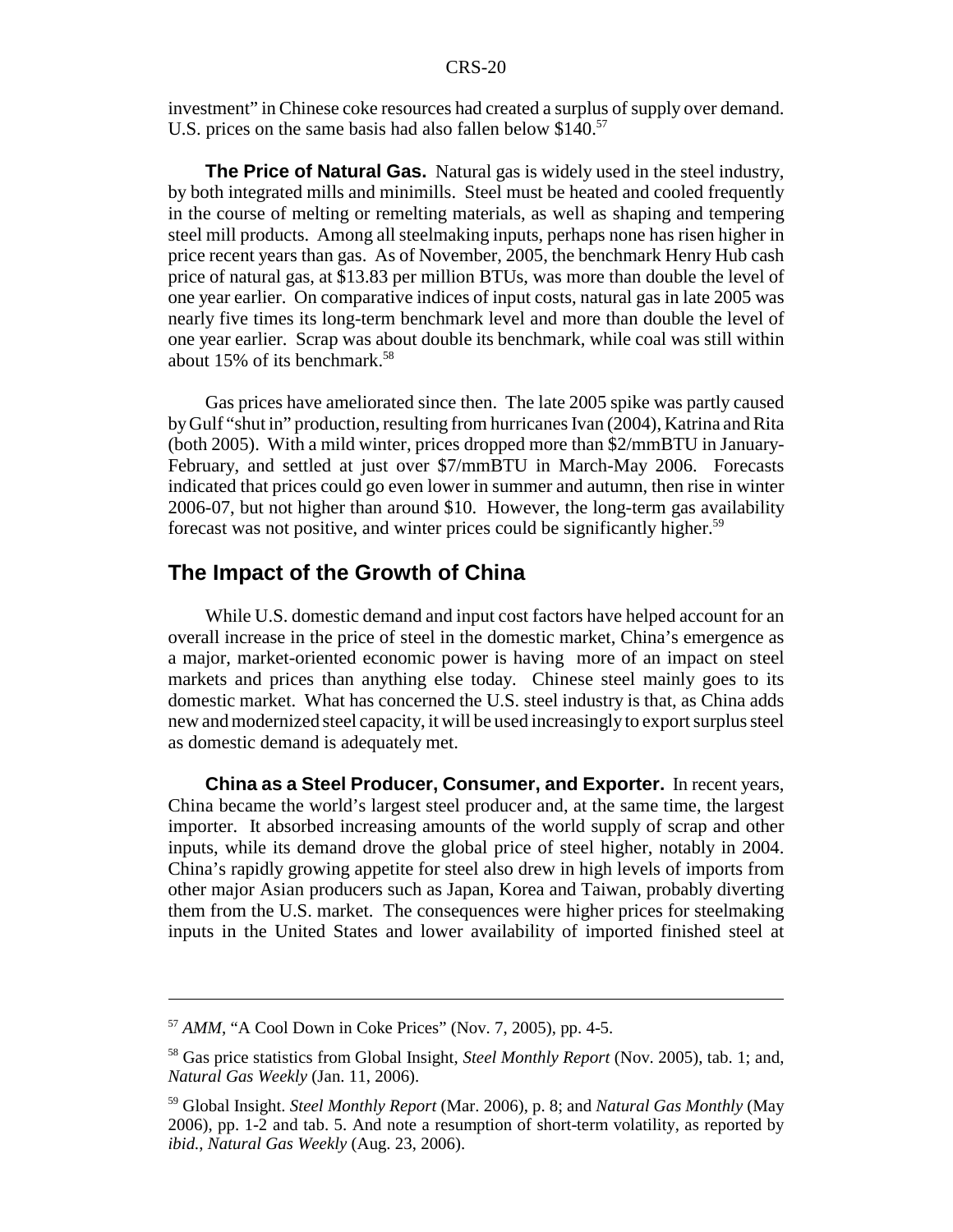competitive prices. Meanwhile, U.S. steel consuming industries increasingly must compete with fabricated steel products from Chinese suppliers.

The Chinese government in 2004 sought to restrain growth by curtailing consumer credit, thus reducing the growth in demand for products made of steel, such as motor vehicles. It has also sought to brake the development of capacity, or at least to insure that new, modern facilities replace outdated mills. But, as Global Insight analyst John Anton noted, if this were the Chinese central government's policy, it has not exactly worked.

Chinese steel production has grown at incredible rates, rising 14% in 2001 and nearly 25% annually since. In context, China and the United States produced roughly the same tonnage in 2000, but China is likely to produce almost three times the U.S. output in  $2005.^{60}$ 

China has once more become a net steel exporter: 27.6 million MT of exports, against 27.1 million MT of imports in 2005, according to official sources.<sup>61</sup> China has also again fallen behind the United States in total steel imports. In March 2006 a top official of the China Iron and Steel Association (CISA), an industry body, reassured an international audience that Chinese steel exports would be about 20 million MT in 2006, what he described as a "reasonable" level given total capacity now 400 million MT or more, and that capacity would be nearly matched with domestic demand.62 Some private sector sources have said that while China still has significant labor cost advantages, these are counterbalanced by raw material and energy costs, as both are in short supply in China.<sup>63</sup>

China's industry remains atomized, even by comparison with an industry that remains internationally fragmented. While China produces about a third of all steel produced worldwide, **Table 1** shows there are only two Chinese companies in the top 20: Baosteel (no. 6, 22.7 million MT produced in 2005) and Anshan (no. 18, less than 12 million MT). However, six Chinese companies occupy the places from no. 22 to 27 in the full table published in *American Metal Market*, while nine of the last 15 companies, in a list of 120 ranked by production, are also from China. Many of these companies are strongly supported by provincial governments, including with subsidized loans, so that they can stay in production, because of their social importance in the regional economic structure. With a decline in growth in the demand for steel following the central government credit squeeze, virtually all the leading steel companies in China saw profitability decline by 50 to 80%; only

<sup>60</sup> Global Insight, *Steel Monthly Report* (Nov. 2005), p. 1. According to IISI figures cited earlier, China in 2005 actually produced *four* times as much steel as the U.S.

<sup>&</sup>lt;sup>61</sup> Reported in *AMM*, "December Increase Makes China Slight Net Exporter of Steel in '05" (Jan. 13, 2006), p. 7.

<sup>62</sup> *Ibid*., "China's Steel Exports Will Not Explode in '06: CISA Official" (Mar. 29, 2006).

<sup>63</sup> *Ibid*., "Is the China Threat Overstated?" (May 8, 2006 print ed.), p. 14.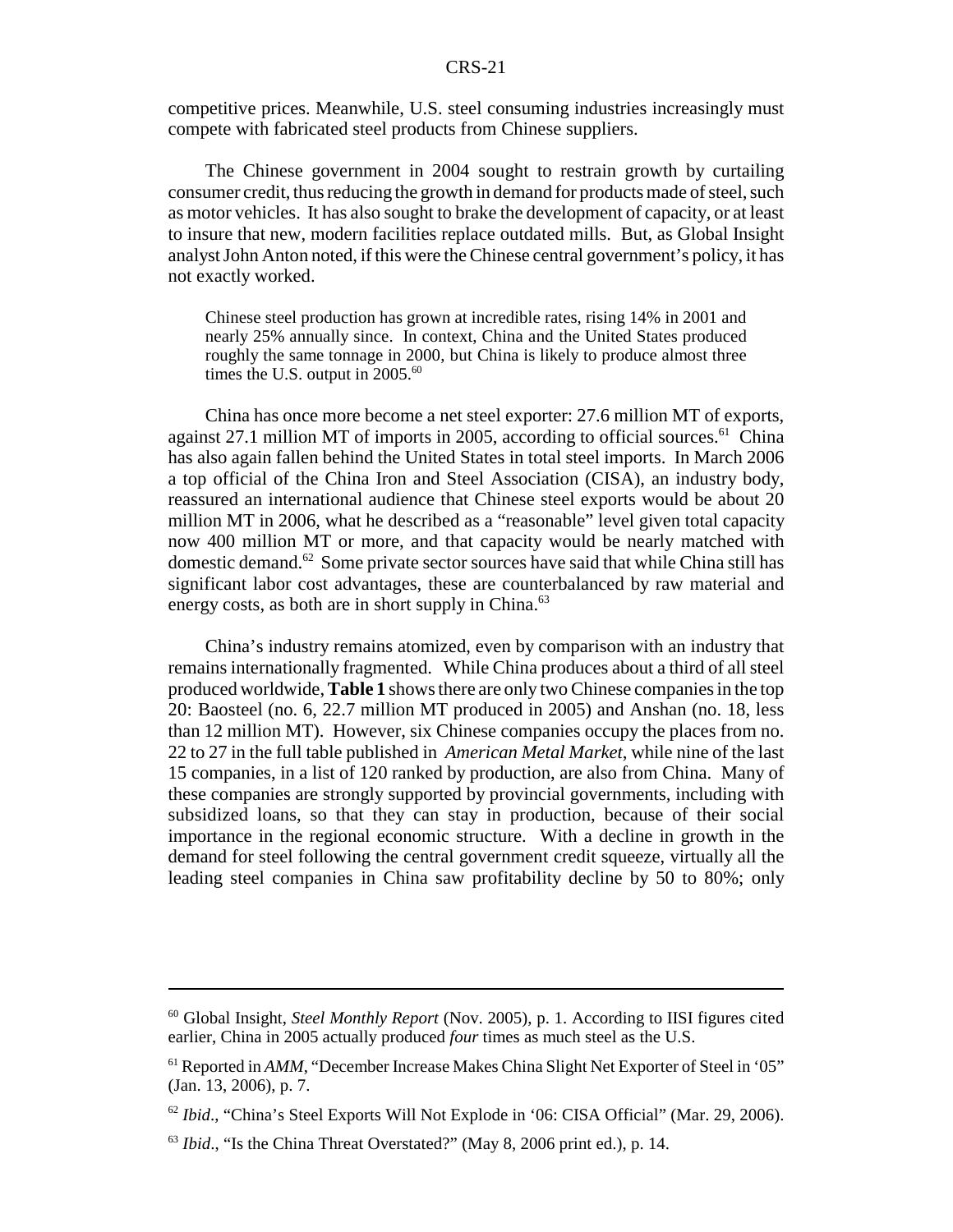Anshan saw a substantial gain in net income, and that was not due to continuing operations.64

As domestic Chinese demand fell short of expectations, the U.S. market again saw a sharp increase in steel imports from China. By 2000, China was exporting more than one million MT of steel annually to the United States. These exports fell off, as U.S. demand declined and trade safeguards were implemented, to 582,000 MT in 2003. But Chinese imports in the United States almost tripled to more than 1.4 million MT in 2004, and increased again by a third to 1.9 million MT in 2005, according to U.S. Census Bureau steel import data. Data for early 2006 indicate that, while steel demand in China is continuing to increase, it is not keeping pace with the building of new, modern steelmaking capacity, and Chinese exports are likely to  $\text{grow}$ .  $^{65}$ 

**China's Steel Policy and the U.S.-China Steel Dialogue.** In July 2005, the Chinese government released the China Iron and Steel Industry Development Policy, prepared by the National Development and Reform Commission. According to official sources, this policy is to consolidate and modernize the industry, with a specific goal of "strategic reorganization" to create by 2010 two 30-million-ton annual capacity producers and several "internationally competitive" companies at the 10-million-ton level. In a joint statement to the WTO Transitional Review Mechanism on China's accession, the United States, Canada and Mexico in October 2005, "agreed with the goal of an efficient, rationalized steel industry" in China, but seriously questioned the methods envisioned in the proposed new policy.

- First, they questioned how a state policy with an explicit goal to shape a specific market outcome would work without "government making decisions that should be made by the marketplace." Specifically they questioned the role that state-owned banks would have in restructuring the steel industry, the roles of administrative agencies, and how conflicts between central, provincial and local governments would be resolved.
- Second, they noted that two articles on the state's role in implementing policy were questionable under WTO anti-subsidy rules. Article 16 of the Chinese policy provided for various types of state support in developing and modernizing the industry. Article 18 "encouraged" the Chinese steel industry to use domestically produced equipment, and to import equipment only if domestically made equipment were insufficiently advanced, unavailable or in short supply.<sup>66</sup>

<sup>64</sup> *Ibid*., "The Stats Are In and China's Top Ten Mills See Profitability Dip" (May 8, 2006 print ed.), p. 14.

<sup>65</sup> *Ibid.* "China Is Awash in Steel and Racing to Exploit a Price Advantage" (Jun. 19, 2006 print ed.), pp. 6-7.

<sup>66</sup> World Trade Organization. Committee on Subsidies and Countervailing Measures. "Transitional Review Mechanism Pursuant to Section 18 of the Protocol on the accession (continued...)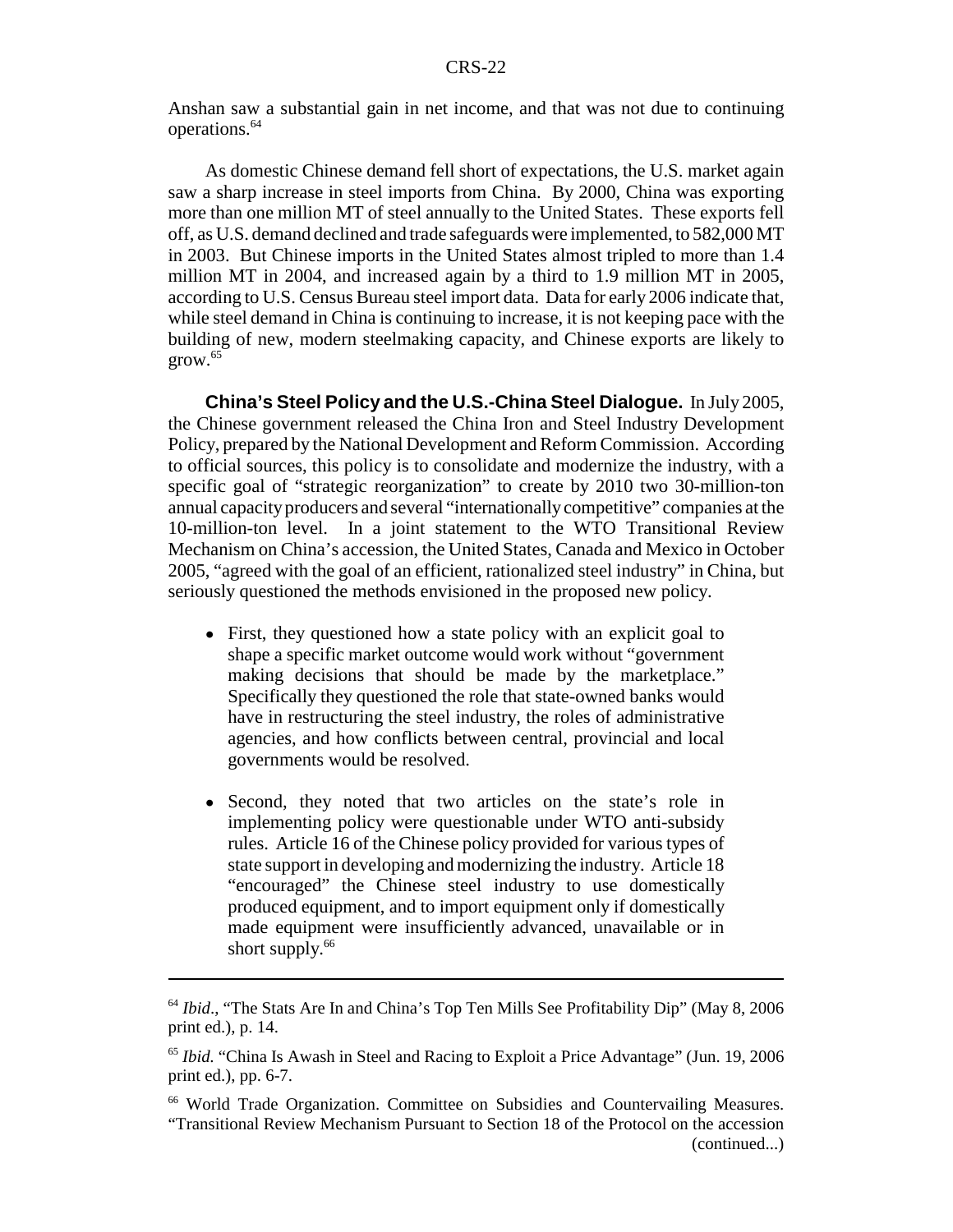The U.S. government included these concerns in direct bilateral discussions with China on steel policy. In December 2005, the Bush Administration declined to provide safeguard relief against Chinese imports for the domestic steel pipe industry (see below). But at that time it did propose to the Chinese a dialogue on steel policy, within the context of the U.S.-China Joint Commission on Commerce and Trade. On March 24, 2006, the first session of the U.S.-China Steel Dialogue was held, with the U.S. side led by Deputy Assistant Secretary of Commerce for Asia Henry Levine and Assistant USTR for China Affairs Timothy Stratford. Chinese participants included their Ministry of Commerce and CISA. The U.S. side noted "serious concerns" with the proposed Chinese Steel Policy, including preferences for domestically produced equipment and technologies, import and export controls, controls on foreign investment, and "de facto" technology transfer requirements. "More generally," U.S. representatives expressed concern with the entire approach of the policy, in substituting government decision making for market forces, in direct contrast to Chinese commitments at the time when they joined the WTO.<sup>67</sup>

In view of the fragmentation of China's steel industry, which makes Chinese companies potential targets in an era of international consolidation and strong domestic growth, the Chinese government has included steel companies in a proposed new foreign investment review procedure. In its Steel Policy of 2005, China banned foreign acquisition of large steel mills, because it apparently believes they would be especially vulnerable to takeovers during a period of restructuring of state-owned assets. In mid-2006 the Ministry of Finance announced a new foreign investment review body, to be organized under the National Development and Reform Commission, for the purpose of protecting national "economic safety" in cases of acquisitions by foreign investors. Reportedly, the Ministry plans to draw up a list of "20 to 40 companies" that would be covered by the review policy. One analyst stated that the main purpose of the policy was not so much to prevent foreign investment, as it was to control the supply of advanced technology to modernizing Chinese firms.<sup>68</sup>

*China Syndrome***: View of the American Steel Industry.** A July 2006 report sponsored by all the major U.S. steel producer organizations claimed that Chinese steelmakers are unfairly aided by a wide range of government measures. Entitled the "China Syndrome" the report stated that the Chinese approach includes high levels of continued government ownership (80% of Shanghai Baosteel, for example), subsidization through loans from state-owned banks at less than commercial rates, debt writeoffs, assistance with raw material input costs, and maintenance of an artificially low currency exchange rate. Some of this effective

 $66$  (...continued)

of the People's Republic of China: Questions from Canada, Mexico and the United States Concerning Subsidies" (G/SCM/Q2/CHN/15, Oct. 13, 2005).

<sup>67</sup> Assistant USTR for China Affairs Timothy Stratford. "Statement at Congressional Steel Caucus Hearing" (Jun. 14, 2006), esp. p. 3. A report on this hearing, which includes congressional rejoinders to the USTR policy statement is in *AMM*, "China Fuels Fire of Caucus Trade Grilling" (Jun. 19, 2006 print ed.), p. 2.

<sup>68</sup> *Ibid*., "China to Step Up Scrutiny of Some Foreign Holdings" (June 20, 2006), p. 6.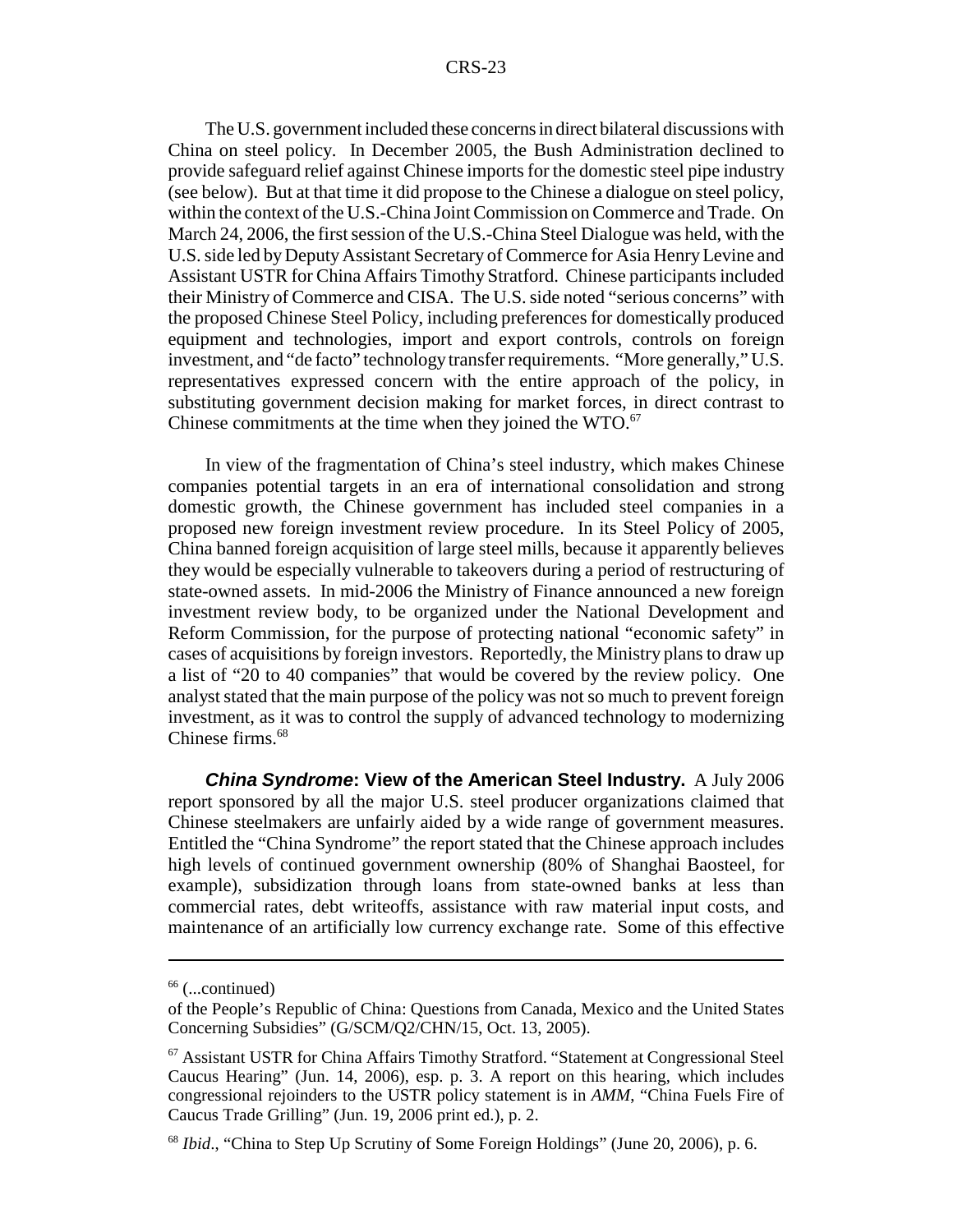subsidization results from active national government policy, it is alleged, and some results from the central government's failure to control provincial and local government entities.<sup>69</sup>

The Chinese government itself has said that it recognizes an overcapacity problem, which it has ascribed to obsolete excessive productive capacity. It has indicated plans to shut 100 million MT of excess capacity, particularly among more than 200 smaller mills in two northern provinces. But the government remains committed to developing a consolidated and modernized industry, which would presumably be even more internationally competitive.<sup>70</sup>

**Congressional Reaction to Competition from China.** Congress has been concerned regarding the competitive impact of competition from China that has been deemed unfair, although it has not considered legislation specifically aimed against imports of steel or steel products.

China's government has maintained a fixed exchange rate against the dollar, leading many U.S. manufacturers to claim that in two-way trade this is unfair, because China's currency value does not reflect the country's growing industrial competitiveness. S. 295, co-sponsored by Senators Charles Schumer and Lindsey Graham, would add a 27.5% tariff to all imports from China unless the President could certify within six months that China is no longer manipulating its exchange rate. It was included as an amendment to the Foreign Affairs Authorization Bill (S. 600, Title XXIX) on April 6, 2005, when the Senate voted 67-33 not to table the amendment. The sponsors agreed to withdraw the amendment, provided they were guaranteed a floor vote within six months on S. 295. In July 2005 the Bank of China announced a new exchange rate policy, which tied its currency to an international currency "basket," rather than directly to the dollar — a policy change that had the effect of a slight upward revaluation. The Senate subsequently agreed further to postpone floor action in consideration of other steps that the Chinese government might take. $71$ 

H.R. 1498, introduced on April 6, 2005 by Representative Tim Ryan and cosponsored by House Armed Services Committee Chair Duncan Hunter, would approach the currency manipulation issue in a different way. It would define the manipulation of exchange rates in order to gain a trade advantage as a form of countervailable subsidy under U.S. trade law. It would also explicitly make remedies under the law explicitly applicable to imports from the People's Republic of China,

<sup>69</sup> Alan H. Price, *et al.*, *The China Syndrome: How Subsidies and Government Intervention Created the World's Largest Steel Industry* (July 2006). For a summary, see *AMM*, "Steel Groups say China in Violation of WTO Rules" (Jul. 14, 2006).

<sup>&</sup>lt;sup>70</sup> AMM, "China Reiterates Plan to Cut Excess Iron, Steel Capacity" (Jul. 5, 2006).

<sup>71</sup> CRS Report RS21625, *China's Currency Peg: A Summary of the Economic Issues*, by Wayne M. Morrison and Marc Labonte. See floor speeches of co-sponsoring Sens. Graham and Schumer on Nov. 16, 2005 (*Congressional Record*, pp. S12924-95). The principal cosponsors announced in March 2006 a further indefinite postponement of seeking action on the measure, following discussions with high-level representatives of the Chinese government; see *New York Times*, "Trade Truce with China in the Senate" (Mar. 29, 2006).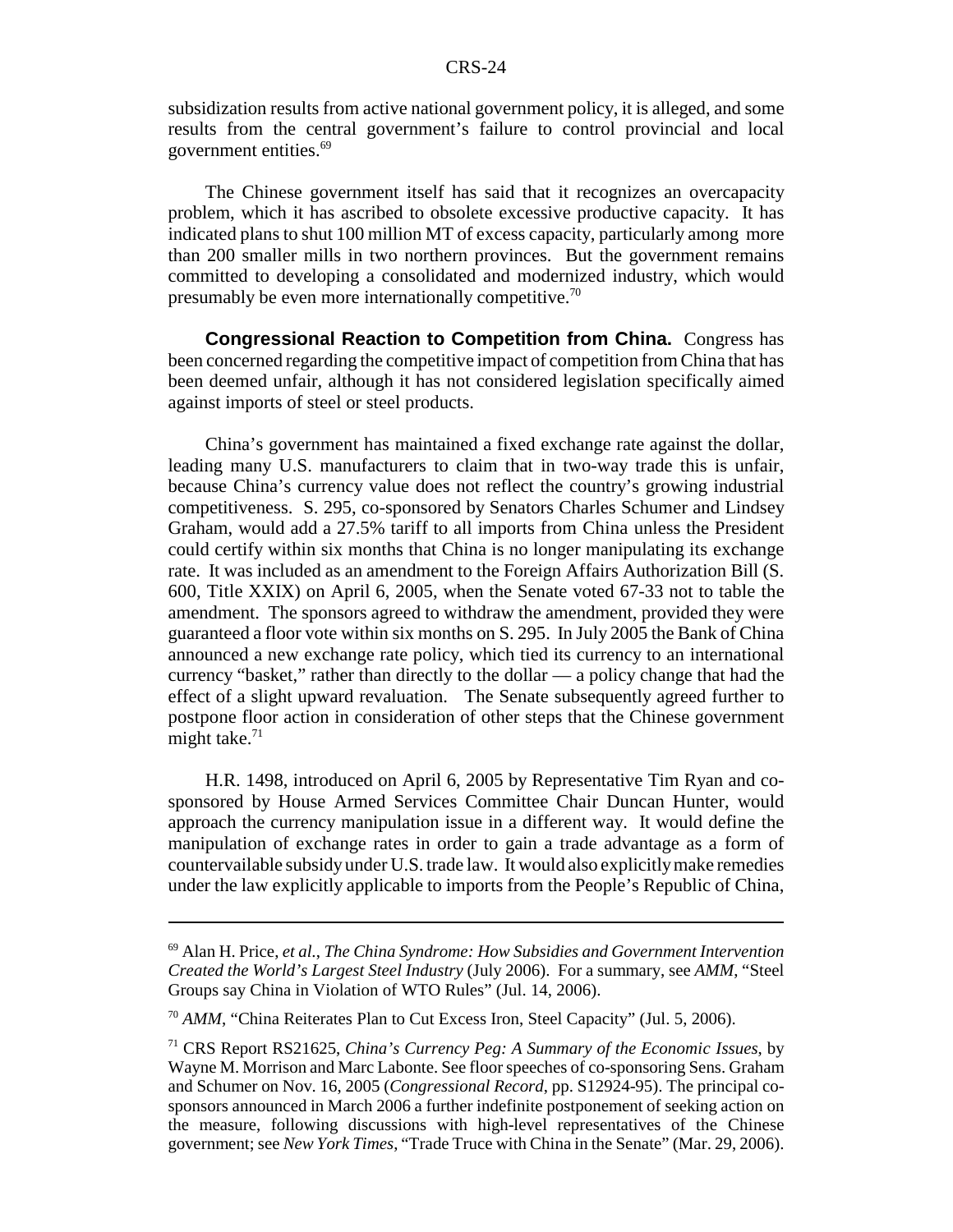and subject any imports so challenged to a national security test, to see if they were injurious to domestically produced goods deemed critical to the U.S. defense industrial base. This bill was co-sponsored by 169 House members. It has been referred to the Ways and Means and Armed Services Committees.

U.S. steel producers have also joined with their customers to support legislation that would allow U.S. producers to bring countervailing duty (CVD) cases against exporters alleged to be receiving government subsidies from governments of countries that are designated nonmarket economies, such as China. Current Commerce Department enforcement policy is not to bring CVD cases in these circumstances, but rather to require U.S. producers to seek trade relief exclusively through antidumping laws.<sup>72</sup> On July 27, 2005, the House passed, by a vote of 255-168, H.R. 3283, a bill introduced by Representative Philip English, that would apply U.S. countervailing law to nonmarket economies (such as China), require extensive monitoring of China's commitments on trade and intellectual property rights, and require the Treasury Department to report on China's new currency mechanism.<sup>73</sup>

Meanwhile, the Chinese government itself intervened in a U.S. antidumping case to request that its designation be changed to that of a market economy for the purposes of U.S. antidumping law. On December 22, 2005, the Department of Commerce received a request from respondents in an antidumping investigation on imports of lined paper (A-570-901) to revise U.S. policy and to designate China as a market economy. On February 2, 2006, Commerce also received a submission from the Chinese government in support of this request. But the Commerce Department found that "despite recent and ongoing reform efforts, the significant extent of continued government intervention in certain important sectors of the economy warrants maintaining China's designation as an NME country."74

# **Steel Policy Issues**

#### **Failure to Achieve a Global Steel Subsidies Agreement**

In recognition of the global nature of steel industry issues, President Bush proposed international discussions on the elimination of excess steel capacity and restrictions on future domestic industry subsidies, as part of his steel policy announcement of 2001. Other governments agreed to join representatives of the Bush Administration in discussing overcapacity and trade issues under the auspices of the Organization for Economic Cooperation and Development (OECD), in a process that started in mid-September 2001, despite the terrorist attack on the World

<sup>72</sup> For details on this issue, see CRS Report RL32371, *Trade Remedies: A Primer*, by Vivian C. Jones.

<sup>73</sup> CRS Report IB91121, *China-U.S. Trade Issues*, by Wayne M. Morrison.

<sup>74</sup> U.S. Dept. of Commerce. "Fact Sheet: The People's Republic of China's Request for Review of Non-Market Economy Status," and "The People's Republic of China (PRC) Status as a Non-Market Economy (NME)," memorandum, antidumping investigation A-570- 901 (May 15, 2006).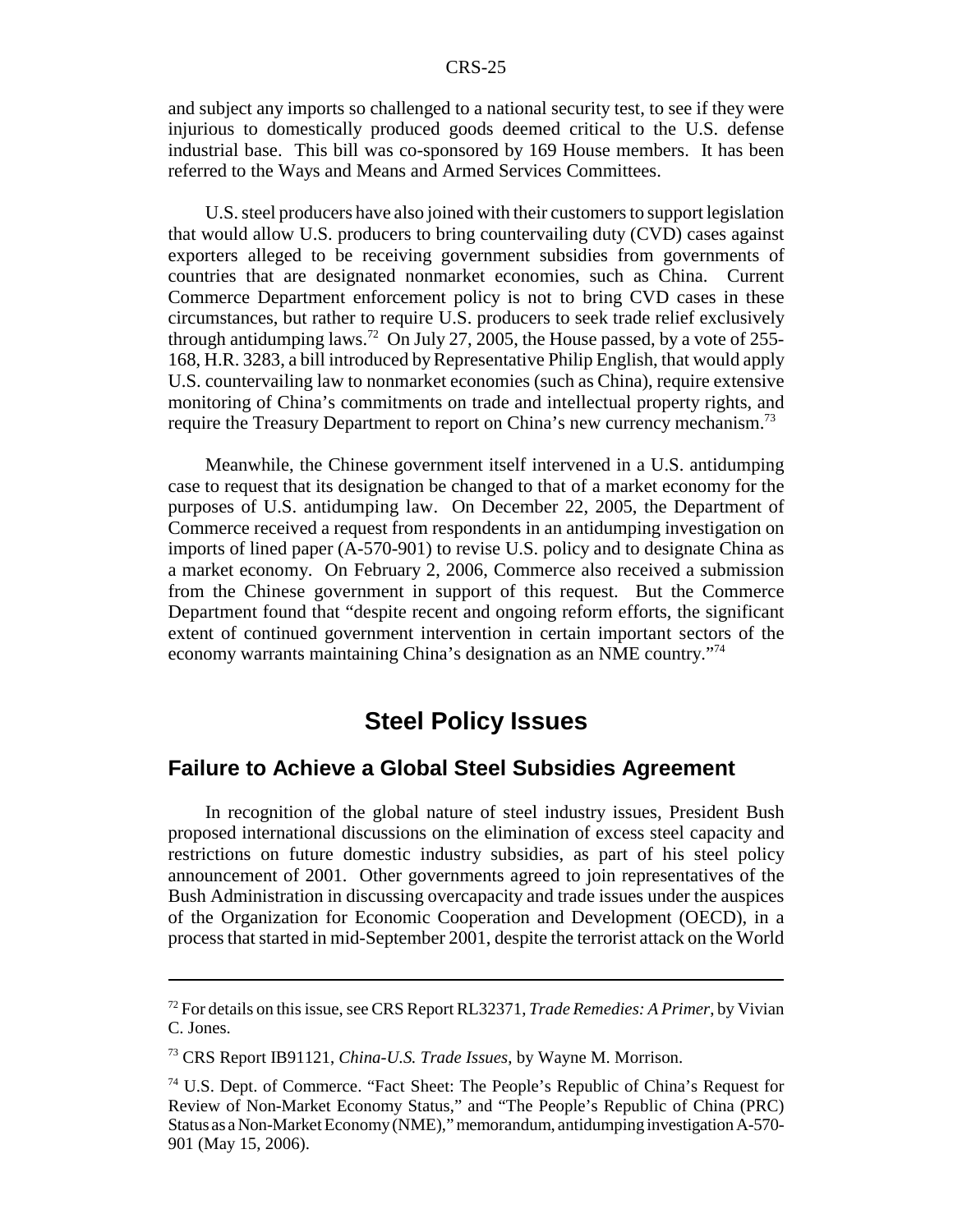Trade Center and other U.S. targets just a few days earlier. The industrial, steelproducing members of the OECD were joined by major non-OECD steel producers, such as India, Russia, and, during later stages of the talks, China. The early stages produced indications by participating governments of capacity reductions totaling about 140 million MT of crude steelmaking capacity that could be made in their countries by the end of 2005.75 But this was not followed by definitive commitments to close capacity, nor have the participants agreed on the basis for an international agreement to end domestic subsidies to the steel industry. Negotiations were suspended indefinitely in 2004, though the parties agreed to continued future meetings.

By June 2003, the OECD's staff had reportedly constructed a draft proposal that outlined compromise proposals on "six elements negotiators believe are crucial in forming the framework of an agreement."76 But the parties deadlocked beyond that point, as the recovery of global steel markets and the subsequent end of the U.S. safeguard tariffs seemed to reduce the impetus for compromise. Countries such as Brazil and India want a recognized right to continue to subsidize certain aspects of their steel industries, and rejected any offer to accept a phase-in period to full elimination of subsidies. There was also a related issue as to whether subsidies should be countervailable, even if they are notified by signatories and are considered legitimate under exceptions to an agreement. The United States, on the one side, and Japan and the EU on the other, differed as to whether subsidies should be allowed for R&D activities and environmental upgrades, as might be required, for example, by the Kyoto Treaty on Climate Change. The U.S. steel industry itself consistently lobbied the U.S. Administration to oppose any international acceptance of steel industry subsidies, except as related to a plant closure.<sup>77</sup>

While the basic principle of far-reaching subsidies discipline was apparently accepted, no agreement could be reached by mid-2004. At that point participants agreed that, while the OECD would continue to monitor developments in steel markets, further discussions would be suspended pending a review in early 2005.<sup>78</sup> But a January 2005 meeting at the OECD produced no further evident progress in the discussions. A number of private sector U.S. representatives of the steel industry at the discussions stated that many governments were further subsidizing new

<sup>75</sup> This estimate was cited in Bureau of National Affairs. *Daily Report for Executives* (*DER*), "Major Steel-Producing Countries Launch Talks on Banning Subsidies at OECD Meeting" (Dec. 20, 2002).

<sup>76</sup> Nancy E. Kelly, "Steel Talks to Kick Off in Paris, Six Issues Seen Hot for Debate," *AMM* (June 10, 2003).

 $77$  The major issues and course of the talks were reviewed in detail in the archived CRS Report RL31842, *Steel: Section 201 Safeguard Action and International Negotiations*, pp. 35-40.

 $78$  The official paper describing the state of negotiations in addressing key issues is OECD SG/STEEL (2004)3. "Steel Agreement Issues" (June 29, 2004). Reports on the stalemate include *DER*, "OECD Steel Subsidy Talks Suspended Until 2005" (June 30, 2004), p. A-1; *Inside U.S. Trade*, "Countries Agree to Shelve Formal OECD Steel Talks" (June 28, 2004).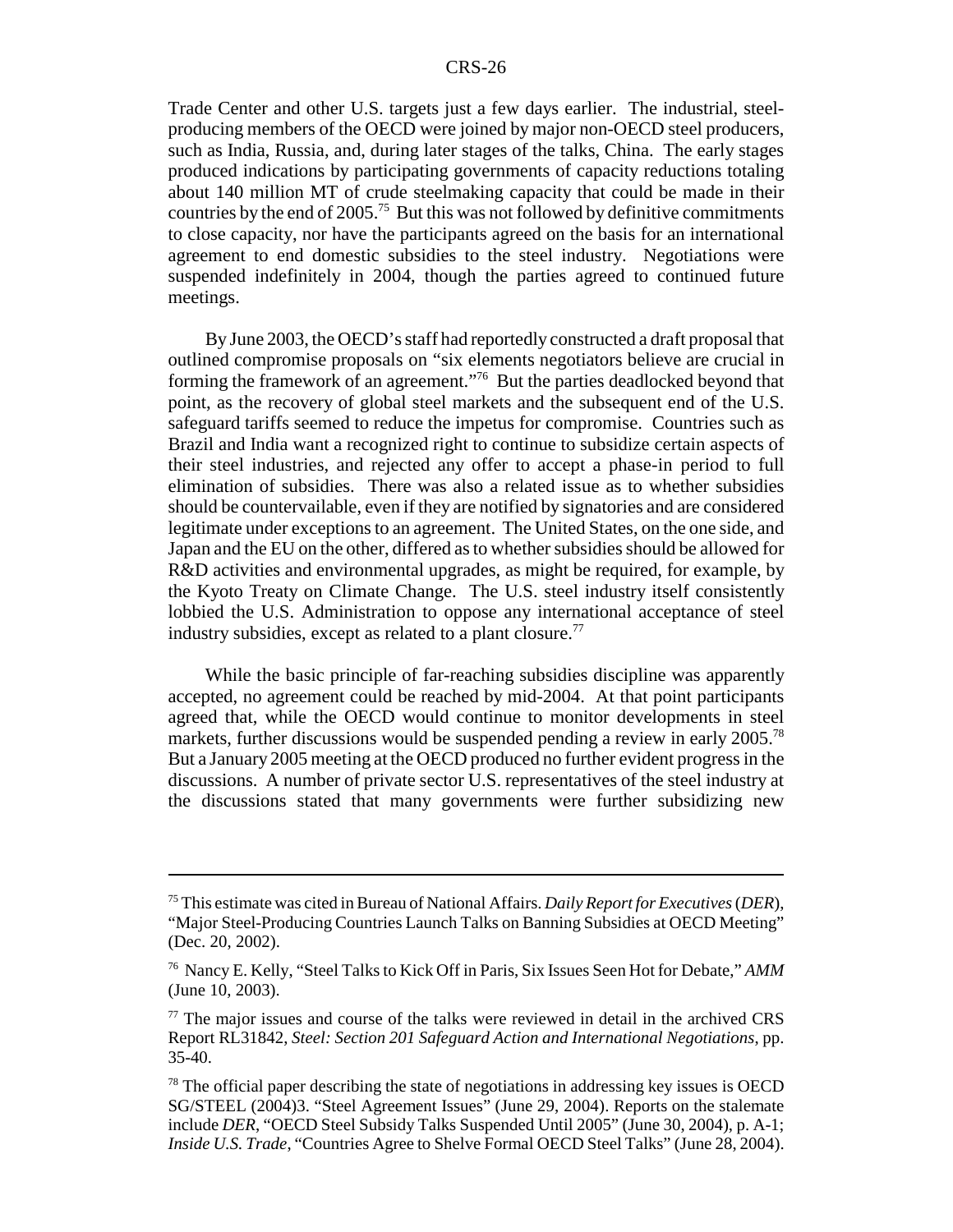steelmaking capacity as the global market for steel boomed. The OECD members present did agree to continue the operations of the Steel Committee.79

To further preparations for this meeting, OECD staff drafted a proposed "blueprint" for a steel subsidies agreement. It was generally designed to ban a broad range of steel industry subsidies across the board; in commentaries on the blueprint, OECD officials stated that 90% or more of historical subsidies would be prohibited. The details of the document proposed a series of solutions to outstanding issues.

A major issue was "actionability," e.g., subjection of subsidies to trade remedy laws. If a proposed subsidy were notified to the review committee that was to be formed under the proposal, and this were duly "approved" by that committee by "consensus" (unanimity), then subsidies should not be countervailable under trade laws of participating countries. The OECD staff claimed that "all subsidies that are actionable, remain actionable," and that proposed *de minimis* standards in the blueprint actually reduced the levels that are allowed anyway under U.S. trade law. $80$ 

Representatives of the American steel industry reacted negatively to the blueprint. Most discussion focused on "exceptions" that would be permitted, and types of payments that would constitute allowable subsidies. An executive of U.S. Steel, for example, was especially concerned about the question of "actionability," that is, subsidies allowed under the agreement could not be subject to U.S. trade remedy laws. The general view of the industry, as reported in trade journal articles, was that an agreement designed to ban subsidies should not instead focus on carving out exceptions to subsidy discipline.<sup>81</sup>

By October 2005 the responses to the OECD staff blueprint did not indicate that the participating countries were moving toward a consensus on outstanding issues. The OECD therefore terminated the high-level discussions.<sup>82</sup> The OECD Steel Committee, comprised of representatives of member governments and other invited participants, continues in existence. In future meetings, the committee may review steel industry developments in Asian countries, raw material issues, and globalization of the steel sector.<sup>83</sup>

<sup>79</sup> *AMM*, "High Steel Demand Cited for Killing Global Subsidy Deal" (Jan. 19, 2005), p. 1.

<sup>80</sup> OECD. "Blueprint for a Steel Subsidies Agreement," attachment to letter from Deputy Secretary General Herwig Schlögl (Mar. 31, 2005); and, "Steel Subsidies Agreement: Blueprint," presentation by Wolfgang Hübner to AISI/SMA (May 17, 2005). Reports on development and release of the blueprint were in *AMM*, "Steel Subsidy Talks Get Another Chance to Work" (Mar. 24, 2005); and, "OECD Delivers Blueprint for Steel Subsidies Pact" (Apr. 4, 2005).

<sup>&</sup>lt;sup>81</sup> *AMM*, "Pre-Agreed OECD Subsidies Dubbed a 'Deal-Killer' for U.S." (Apr. 8, 2005); and, "OECD's Blueprint Bites into Steel Subsidy Limits" (May 18, 2005).

<sup>82</sup> *DER*, "OECD Calls Off Deadlocked Multilateral Steel Negotiations" (Oct. 7, 2005).

<sup>83</sup> Communication to CRS from U.S. Dept. of Commerce. International Trade Administration (Jan. 11, 2006); *AMM*, "Long-Dead Steel Subsidy Talks Still Influential: OECD Official" (Jun. 19, 2006 print ed.), p. 2.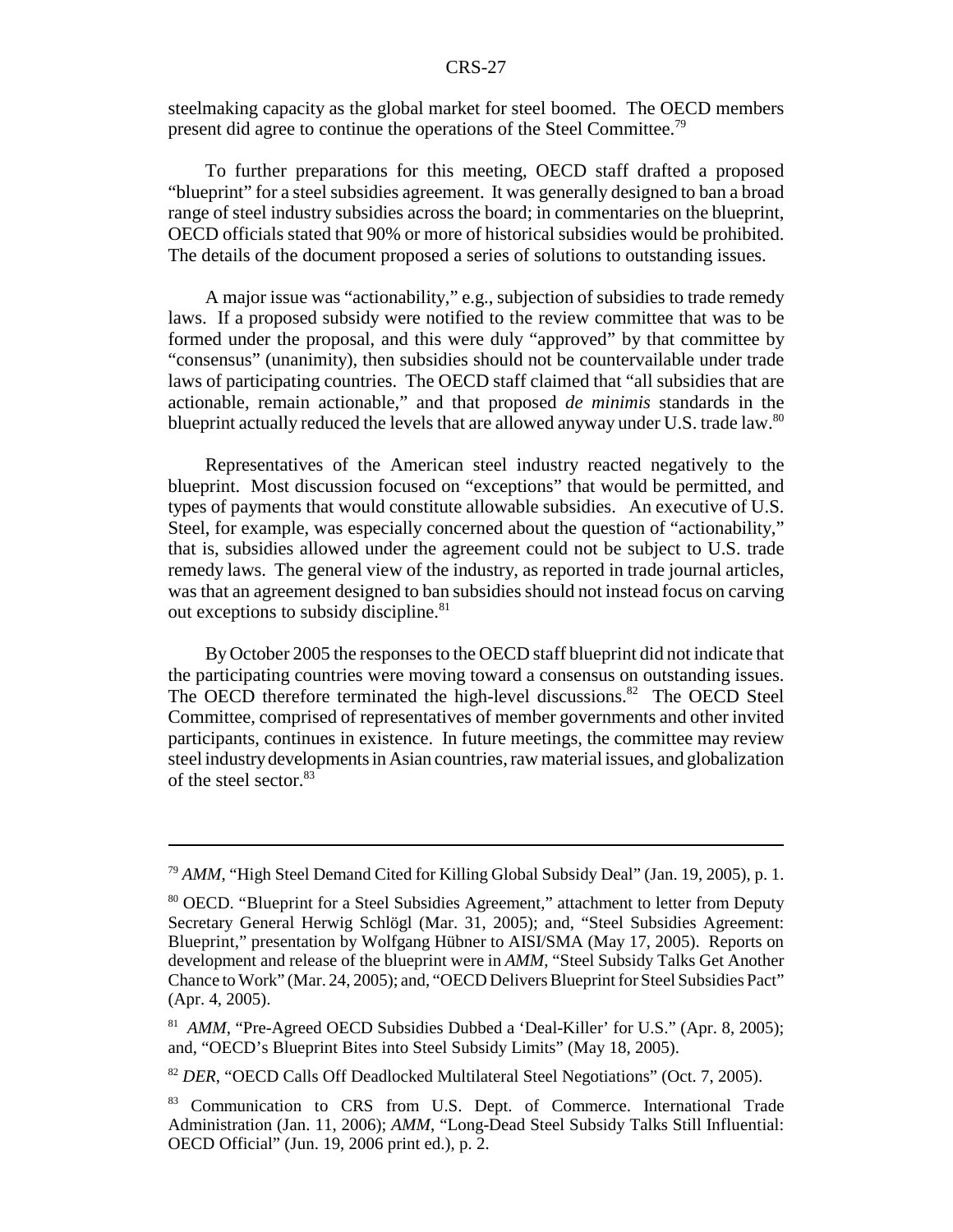# **Repeal of the Byrd Amendment**

Related in part to the financial difficulties of the U.S. steel industry in the late 1990s, the Continued Dumping and Subsidy Offset Act (CDSOA), was signed into law in October, 2000. The CDSOA is known as the "Byrd Amendment," because the West Virginia Senator added it to the FY2001 Agriculture appropriations bill (P.L.  $106-387$ <sup>34</sup>. It requires antidumping and countervailing duties to be deposited in a special account and distributed annually to domestic industry petitioners, who meet eligibility criteria, to offset expenses incurred as a result of the dumped or subsidized imports. Steel companies benefitted from distributions under this law, which was successfully challenged in the WTO. The U.S. government lost its appeal and said that it would comply with the WTO finding.<sup>85</sup>

Aside from the WTO case, the Byrd Amendment has faced numerous legal challenges on a variety of substantive grounds. Both houses of Congress approved a bill that includes repeal of this provision, but requires the distribution of duties collected on entries of goods made and filed before October 1, 2007 (P.L. 109-171, §7601). Some U.S. trading partners do not consider this an adequate implementation of the WTO ruling. The law has also been declared unconstitutional by a domestic court, specifically on First Amendment grounds. On the other hand, legal challenges were also filed against the statute that contain the repeal (the Deficit Reduction Act).

The U.S. steel industry has generally been a major recipient of the customs duties distributed under the Byrd Amendment. For Fiscal Years 2001-04, steel companies received disbursement checks totaling \$129 million out of a total of \$1.035 billion, according to GAO calculations. U.S. Steel was the largest recipient in the industry, at \$22.6 million. AK Steel received \$11.3 million. ISG received a total of \$10.4 million during this period, while one of its predecessor companies, Bethlehem Steel, received \$6 million before its acquisition by ISG. The other major steel industry recipients were three stainless and specialty steel producers, Carpenter Technology, Allegheny Ludlum and North American Stainless, which each received between \$10 million and \$13 million.<sup>86</sup>

By far the leading beneficiary of Byrd Amendment disbursements was the Timken Company, a major manufacturer of roller bearings and steel used in bearings, and other bearing manufacturers that Timken acquired or controlled. According to the GAO, \$205 million was paid out in 2001-04 to Timken alone, while a further \$135 million was paid out to Torrington (a company acquired by Timken in 2003), and \$55 million was paid to MPB Corporation, a subsidiary of Timken. These amounts totaled nearly \$400 million, accounting for almost all the funds distributed

<sup>&</sup>lt;sup>84</sup> Included as Title X; codified at 19 USC §1675c.

<sup>85</sup> For a summary history of the measure, see CRS Report RL33045, *The Continued Dumping and Subsidy Offset Act ('Byrd Amendment')* , by Vivian C. Jones and Jeanne J. Grimmett.

<sup>86</sup> U.S. Government Accountability Office. *Issues and Effects of Implementing the Continued Dumping and Subsidy Offset Act*, GAO Report 05-979 (Sept. 2005), fig. 8 and tab. 8.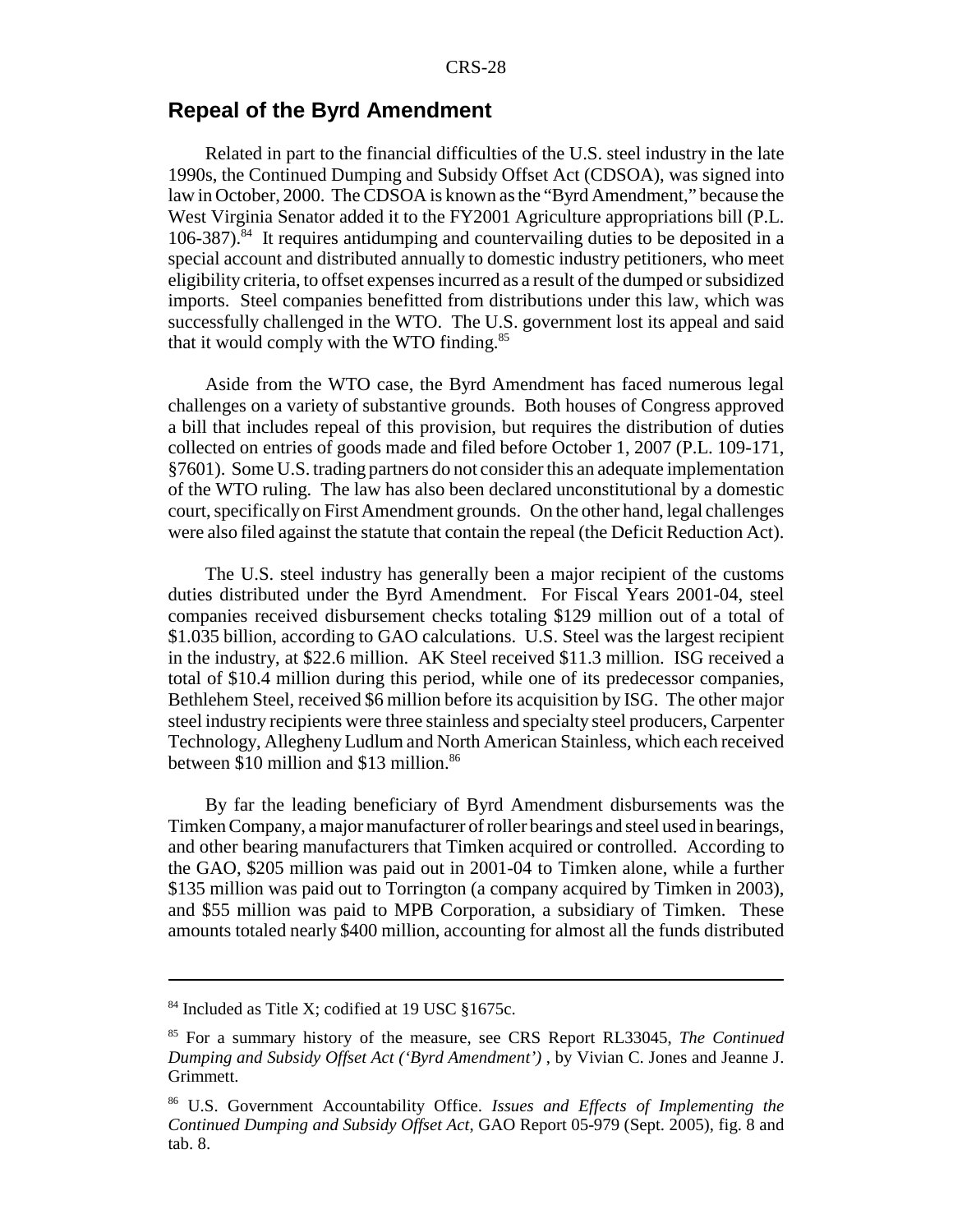to the U.S. domestic bearings industry, and about 40% of all duties distributed under the Byrd law.<sup>87</sup>

For FY2005, this pattern continued, albeit with some adjustments. Overall, total disbursements under the program fell from \$284 million to \$227 million, with more than a third of the funds again going to Timken (\$81 million). U.S. Steel's receipts took a large one-year drop from \$7.1 million to \$1.5 million, while the total received by the newly formed Mittal Steel, including its subsidiaries, was more than \$3 million. The leading steel industry recipient in FY2005 was AK Steel, which received \$7.1 million. Stainless and specialty steel companies were again among the leading recipients, while the only minimill operator to receive more than \$1 million was Gerdau.<sup>88</sup>

The Bush Administration proposed repeal of the Byrd Amendment in its FY2004-06 budget requests, on the grounds not only of the need to comply with WTO rulings, but also because it argued that the law represented a form of "doubledipping" and corporate welfare. Legislation to modify or repeal the law was introduced in the Senate in the  $108<sup>th</sup>$  Congress, but no action was taken on these measures.<sup>89</sup> In the 109<sup>th</sup> Congress, H.R. 1121, a measure to repeal the Byrd Amendment, was introduced on March 3, 2005, by Representative Jim Ramstad, a member of the Ways and Means Committee, and co-sponsored by Representative Clay Shaw, chairman of that committee's Trade Subcommittee. The Consuming Industries Trade Action Coalition, which has consistently opposed steel industry trade policy efforts, announced that repeal of the law was a top priority in the  $109<sup>th</sup>$ Congress.90 The GAO found that, "Some steel companies acknowledged that the CDSOA disbursements have not been significant in relation to their size or capital expenditure needs," and that disbursements for many amounted to less than 1% of net sales in a recent fiscal year. But it also found that the industry generally agreed that the law has had a "positive impact."91 Both the steel industry and the USWA strongly supported keeping the law in place. $92$ 

On October 26, 2005, with the support of Chairman Bill Thomas, the House Ways & Means Committee added repeal of the Byrd Amendment to a budget reconciliation package. A motion to delete the Byrd repeal, offered by Representative Stephanie Tubbs Jones, was defeated 21-18. The full package was then approved in

<sup>&</sup>lt;sup>87</sup> *Ibid.*, tab. 5. The skewed distribution of funds under the law was a major point made in comments by the GAO, and critics such as House Ways and Means Committee Chairman Bill Thomas; see "Trade Law Opponents Point to Stats from GAO," *Washington Post* (Sept. 27, 2005). Discussion of the reasons for this distribution and further analysis are in CRS Rept. 33045.

<sup>88</sup> *AMM*, "More or Less, It's a Nice Chunk of Change" (Dec. 12, 2005 print ed.), p. 2.

<sup>89</sup> CRS Rept. 33045.

<sup>&</sup>lt;sup>90</sup> AMM, "CITAC Adds Muscle to Push Repeal of Byrd Amendment" (Feb. 18, 2005), p.1.

 $91$  GAO Rept., p. 70.

<sup>92</sup> See, for example, *Washington Post*, "... Stats from GAO,;" on quotes from USWA President Gerard; and, *AMM*, Nov. 21, 2005, and Nov. 28, 2005 print ed. on steel industry reaction to inclusion of Byrd Amendment repeal in House legislation.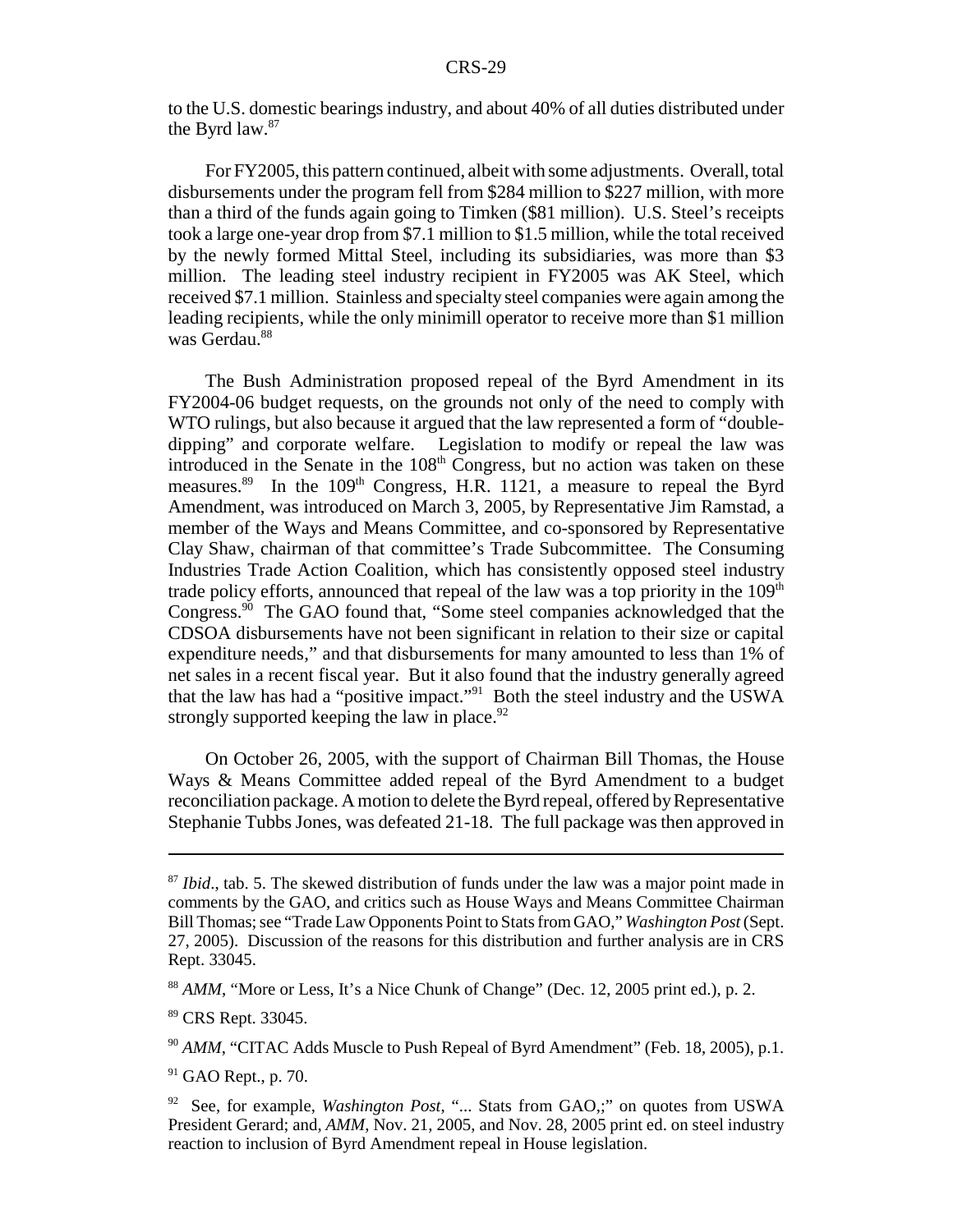committee  $22-17<sup>93</sup>$  Repeal of the provision thus became part of the bill on budget reconciliation and deficit reduction (H.R. 4241), which went to the House floor, where it was approved on November 18, 2005, by a vote of 217-215.<sup>94</sup> Subsequently, the Senate voted 72-19 to instruct conferees on the legislation not to accept any repeal of the Byrd Amendment.<sup>95</sup> Nevertheless, a modified version of the repealer was included in S. 1932, the conference report on the Deficit Reduction Act of 2005. The bill was passed by the Senate on December 21, 2005, on a vote of 51-50, decided by the casting vote of Vice President Cheney.<sup>96</sup>

In the House-Senate conference on S. 1932, the effective date of repeal was pushed back until October 1, 2007, reportedly at the insistence of Senator Larry Craig.<sup>97</sup> On the floor, a colloquy between Senator Craig and Majority Leader Bill Frist clarified that duties assessed under antidumping and countervailing duty (AD/CVD) orders on entries of imports before that date will be distributed to eligible supporters of the orders, as specified in the law, even though final distribution may occur after that date.<sup>98</sup>

The EU, Canada, Japan and Mexico, which were involved in the WTO case against the Byrd Amendment policy, have implemented retaliatory tariffs as authorized by the WTO. The annual total of these tariffs against U.S. exports is \$114 million. They remain in place, pending the final repeal of the law, and some of the complainant governments have indicated concern that trade remedy duties collected through October 1, 2007, will continue to be disbursed.<sup>99</sup>

The action of Congress in approving the underlying statute, the Deficit Reduction Act, has been subjected to legal challenges. The issue is whether the

<sup>97</sup> *Congress Daily*, "'Byrd' Repeal in Budget Measure Contains Key Compromise" (Dec. 20, 2005).

<sup>98</sup> *Congressional Record* (Dec. 21, 2005), p. S14206.

<sup>93</sup> *DER*, "Ways and Means Committee Approves Repeal of Byrd Law" (Oct. 27, 2005), p. A-25.

<sup>&</sup>lt;sup>94</sup> AMM, "House Repeals Byrd, Senate Fate Uncertain" (Nov. 21, 2005), p. 1.

<sup>&</sup>lt;sup>95</sup> DER, "Senate Urges Conferees to Drop Byrd Law Repeal from Budget Bill" (Dec. 16, 2005), p. A-9.

<sup>96</sup> *Inside U.S. Trade*, "Bill Containing Byrd Repeal Clears Senate with Cheney's Vote" (Dec. 21, 2005); *Washington Post*, "Senators Vote to Kill Trade Law" (Dec. 22, 2005), p. D1; *Wall St. Journal*, "U.S. Firms Face Loss of Trade-Duty Revenues" (Dec. 23, 2005). As the bill passed by the Senate contained some changes in other areas from the House-passed version, it must be re-passed by the House in the second session; *DER*, "Vote on Modified Reconciliation Report Pushed back Until February in House" (Dec. 27, 2005), p. G-3.

<sup>99</sup> *DER,* "Trade Partners Give Cautious Response to U.S. Movement on Byrd Amendment" (Jan. 23, 2006), p. A-1. On May 1, 2006, the EU raised its trade sanctions against the Byrd Amendment by about 30%, to \$37 million per year; European Commission. "EU Imposes Revised Measures in Response to Continued US Byrd Amendment Payments," press release (May 1, 2006). The response of the U.S. government to continued sanctions was that it fully implemented WTO findings by repealing the Byrd Amendment; WTO. "2006 News Items – Dispute Settlement Body" (Jun. 19, 2006), pp. 4-5.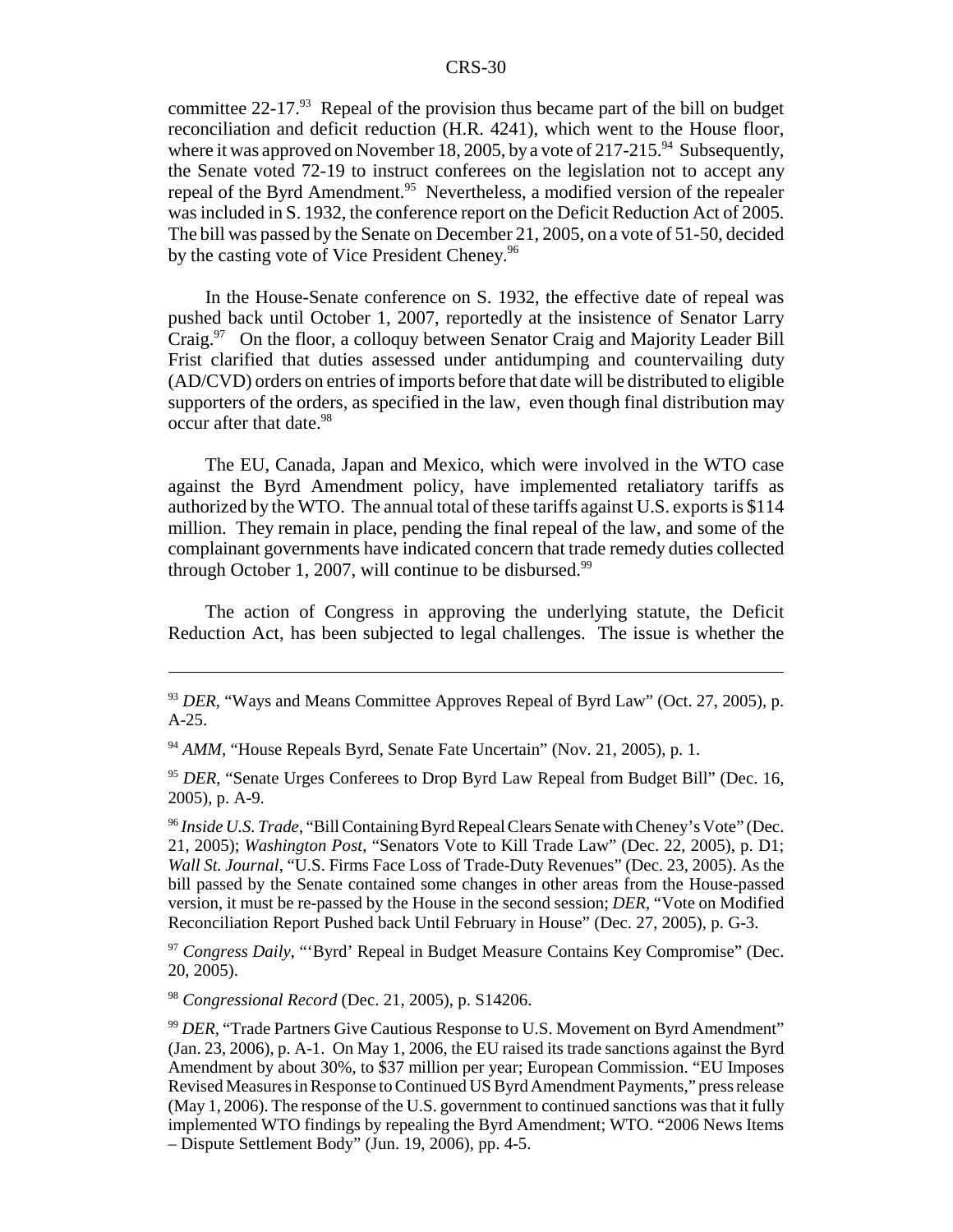enrolled version of the text as sent to and signed by the President in February 2006 accurately reflected the version as passed by each chamber of Congress. Lawsuits seeking to invalidate the entire measure on these grounds have been brought by a number of private parties, as well as by 11 Democratic members of the House, including the ranking members of the Judiciary Committee (John Conyers) and of the Energy and Commerce Committee (John Dingell).<sup>100</sup>

While this legal action was continuing, the Court of International Trade held the Byrd Amendment unconstitutional as a violation of the First Amendment of the U.S. Constitution. The law limits distribution of penalty duties to only those who qualified as a "petitioner or interested party in support of the petition" for an AD/CVD order.<sup>101</sup> The court found that provision to be violation of the free speech guarantee of the First Amendment. Steel producers do not see the decision as having a major impact.<sup>102</sup>

## **Steel Industry Petitioners Lose Wire Rod Antidumping Case**

As noted in a Congressional Budget Office analysis, the steel industry is by far the largest user of U.S. AD/CVD orders. The CBO counted 131 AD/CVD orders against imports of steel mill products then in place, plus a further 30 orders against imported iron and steel pipe products, and 30 orders against assorted other iron and steel products.<sup>103</sup> Under U.S. trade law, in compliance with WTO rules, AD/CVD actions are reviewed systematically after five years, to determine if penalized foreign action — dumping or subsidization — is not occurring or not likely to recur, with respect to the products subject to the order. $104$ 

In addition to these "sunset reviews," the Commerce Department and the ITC continue to receive petitions in new cases. On November 10, 2005, five U.S. producers of carbon and alloy steel wire rod joined in a petition to the Commerce Department, alleging that they were being injured by imports of this product from China, Turkey and Germany. The petitioners especially focused on China, stating that Chinese producers were being "aggressive," and noting margins of 300%, compared to lower margins for the other countries. Imports from the three countries

<sup>&</sup>lt;sup>100</sup> The legal issues are described in CRS Memoranda, "Constitutionality of the Deficit Reduction Act of 2005," by Thomas J. Nicola (Apr. 5 and Jul. 17, 2006). On lawsuits against the Act, "House Dems File Suit over Budget Bill Error," *Congress Daily* (Apr. 28, 2006). The courts have dismissed other challenges to the law, but the congressional case is still pending.

<sup>101</sup> U.S.C. 19 § 1675c

<sup>&</sup>lt;sup>102</sup> AMM, "Byrd Ruling Fails to Ruffle Steel Feathers" (Jul. 24, 2006 print ed.), p. 2.

<sup>103</sup> Congressional Budget Office. "Economic Analysis of the Continued Dumping and Subsidy Offset Act of 2000," attachment to letter from Director Douglas Holtz-Eakin to Rep. Bill Thomas, Chairman, House Ways and Means Committee (March 2, 2004), p.3.

<sup>104</sup> Sunset reviews of AD/CVD orders are discussed in CRS Report RL32371, *Trade Remedies: A Primer*, by Vivian C. Jones.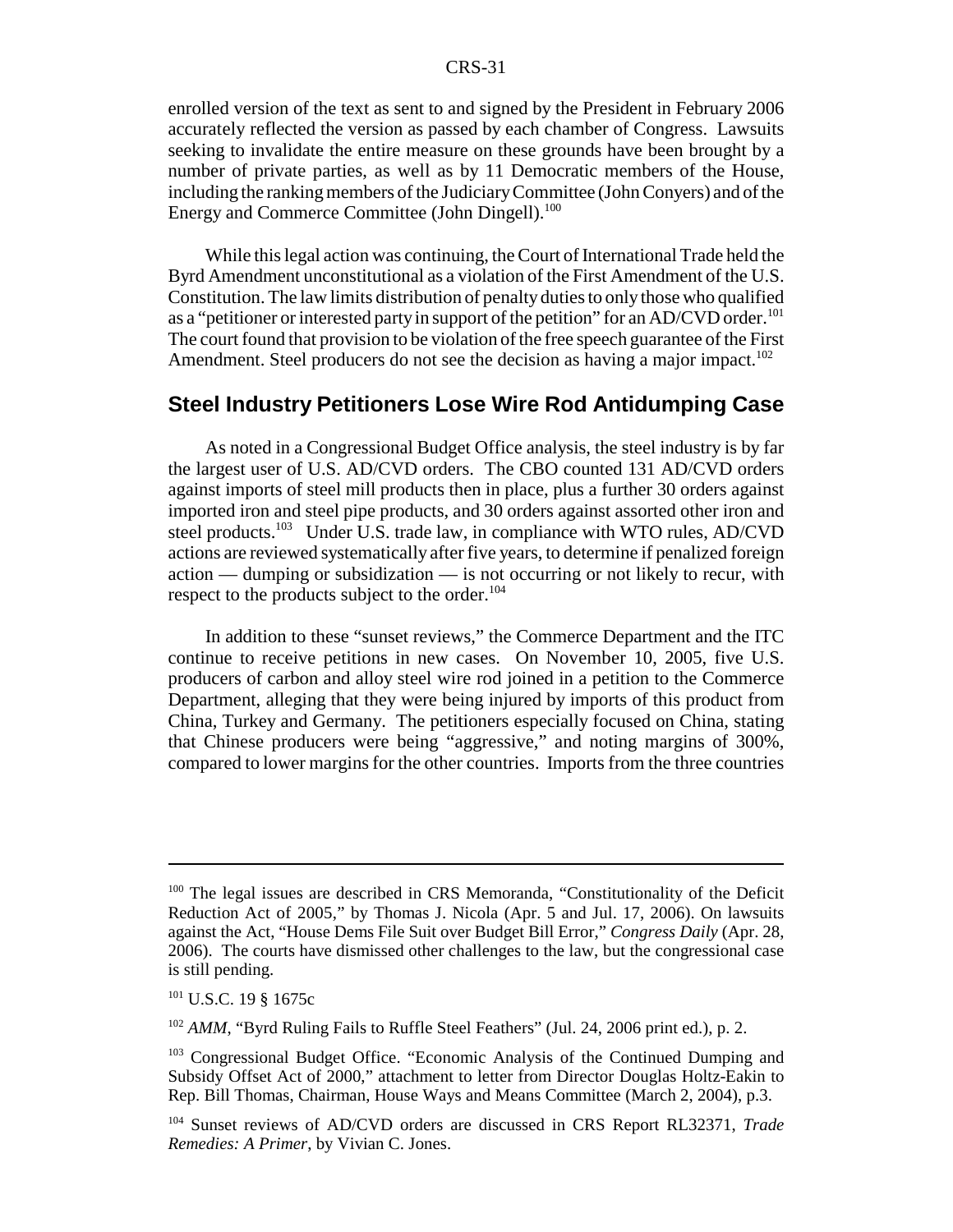increased from 12% of the U.S. market in 2002 to a quarter of the market or more in  $2004$  and the first half of 2005, according to the petitioners.<sup>105</sup>

On December 1, 2005, the ITC held its hearing on the preliminary determination of material injury, listening to the petitioners, as well as representatives of wire rod users, who claimed that imports were necessary, following shortages experienced in 2004.106 On December 23, 2005, the ITC announced, in a unanimous 6-0 decision, a negative injury finding that terminated the case. $107$ 

# **President Bush Denies Relief in China Safeguard Case**

While the ITC rejected the wire rod producers' antidumping case, it had ruled in favor of a safeguard petition brought by steel pipe producers under the special China safeguard provision of Section 421 of the 1974 Trade Act.<sup>108</sup> The Section 421 safeguard was negotiated with China as part of the U.S. agreement to China's WTO accession package, and added by Congress to U.S. trade law in 2000. But as in three previous cases on which the ITC had recommended remedies under this provision, including one case involving steel wire used in coat hangers, President Bush rejected any safeguard remedies.

Safeguard actions are different from AD/CVD cases, in that petitioners do not have to demonstrate actions by exporters that are deemed unfair under U.S. trade law. In a regular safeguard case, however, petitioners do have to demonstrate "substantial" injury, e.g., injury from imports that is greater than any other cause. In a China safeguard case, petitioners need only demonstrate a lesser standard of injury, that of "market disruption" caused by rising imports from China. Review of the evidence and presidential decision on remedy are expedited by comparison with a regular safeguard action. Unlike a regular safeguard case, remedies apply only to imports from China, not to all imports, and China is authorized to retaliate against equivalent amounts of U.S. exports within two to three years, depending on the basis of the U.S. finding.109

On August 2, 2005, seven domestic steel pipe and tube manufacturers and the USWA filed a petition under Section 421. They alleged market disruption from rapidly rising imports of standard pipe (circular welded non-alloy steel pipe) from China. In filing the petition, they noted a surge in imports from China, from less than 10,000 tons in 2002, to 90,000 tons in 2003, 266,000 tons in 2004, and 182,000 tons in the first half of 2005. "In spite of strong market demand, the import surge has

<sup>&</sup>lt;sup>105</sup> AMM, "U.S. Wire Rod Makers Rap Imports from 3 Nations" (Nov. 14, 2005), p. 1.

<sup>&</sup>lt;sup>106</sup> *AMM*, "He Said, She Said as Rod Case Commences" (Dec. 5, 2005 print ed.), p. 2.

<sup>&</sup>lt;sup>107</sup> USITC. News release 05-152, "ITC Votes to End Cases on Carbon and Certain Alloy Steel Wire Rod from China, Germany and Turkey," Investigation nos. 731-TA-1099-1101 (Dec. 23, 2005); *DER*, "ITC Finds No Injury from Imports of Wire Rod from China, Germany, Turkey" (Dec. 28, 2005), p. A-15; *AMM*, "ITC Finds No Import Injury, Rejects Steel Wire Rod Case" (Dec. 28, 2005, p. 1.

 $108$  19 U.S.C. § 2451.

<sup>109</sup> For details, see CRS Report RL32371, *Trade Remedies: A Primer*, by Vivian C. Jones.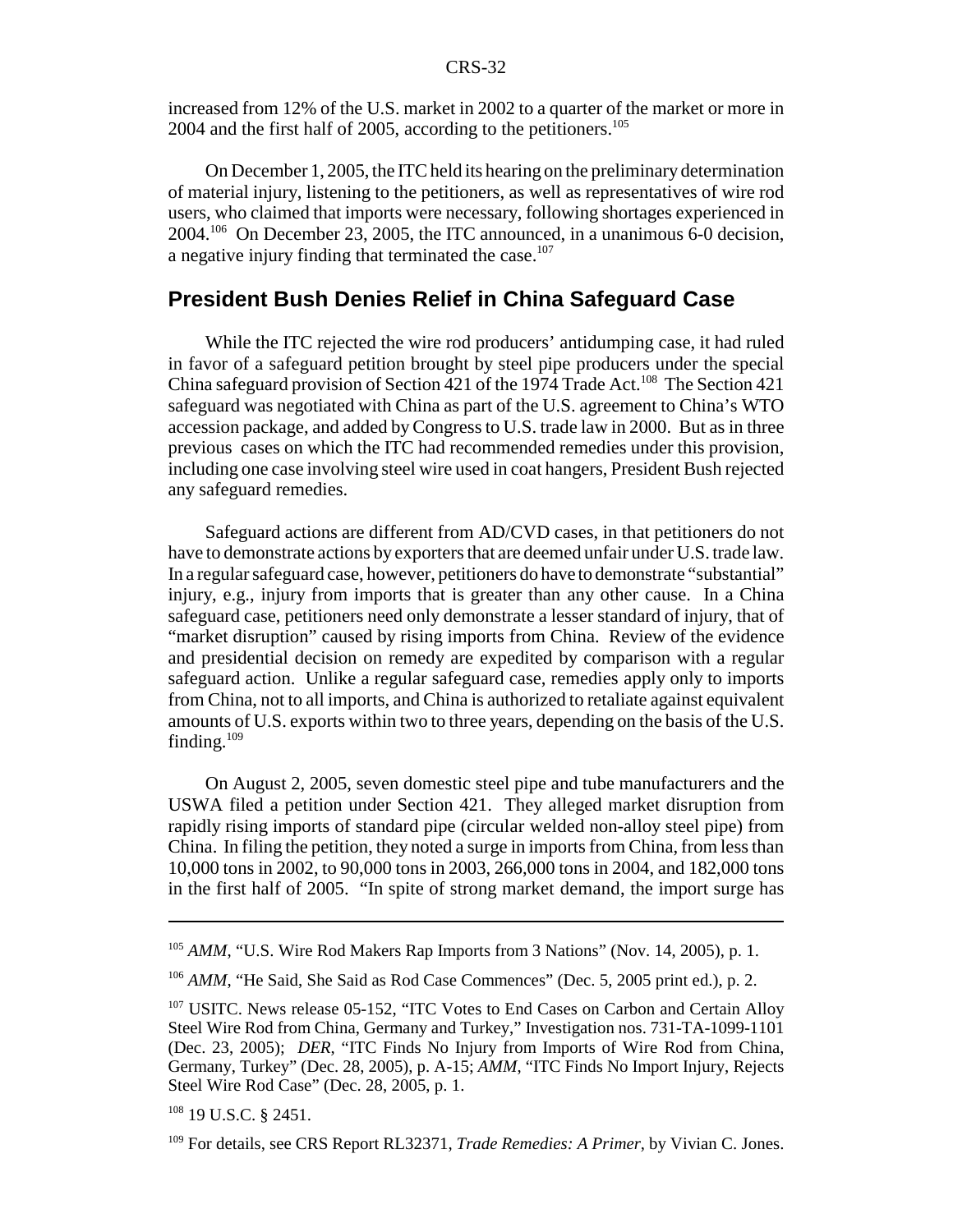forced us to lay off a quarter of our employees," said the president of Wheatland Tube, one of the petitioning companies. Overall, petitioners said 2,500 workers in the industry were threatened by the rise in imports from China. The petitioners requested an annual quota of 90,000 tons on the subject imports.<sup>110</sup>

On October 3, 2005, a divided ITC found that standard steel pipe imports from China were causing, or threatened to cause, market disruption in the United States. The determination came on a 4-2 vote. Among those voting affirmatively, the remedy recommendations differed. Two commissioners found for market disruption and wanted a three-year quota of 160,000 tons per year. Two other commissioners found that increased imports were only threatening market disruption, and therefore proposed a more lenient tariff rate quota: a 25% tariff on all imports from China above 267,000 tons in the first year. The quota would rise proportionally in the subsequent two years. The remaining two commissioners dissented from the injury findings. They noted rising prices and profits in the industry following tight supply conditions in 2004. They found that prices fell in 2005, not because of increased imports, but because of the working off of overstocked inventories.<sup>111</sup>

Representatives of the USWA and U.S. pipe manufacturers lobbied the Bush Administration to grant relief after the announcement of the ITC finding. They were joined by some Members of Congress. Twenty Senators and 61 Representatives reportedly endorsed letters urging President Bush to grant quota relief.<sup>112</sup>

But on December 30, 2005, President Bush refused to provide any trade relief. He made this decision on two grounds. First, it was noted that the ITC record showed that "more than 50" third countries supplied pipe to the U.S. market. Applying a quota to Chinese imports under Section 421 would likely be "ineffective," the Administration argued, as many other countries could fill the subsequent import void. Secondly, the Administration stated that, "According to ITC estimates," the costs of import relief to U.S. consumers would be four to five times greater than the benefits gained by domestic producers (depending on which ITC remedy was used). Therefore, the President decided that relief was not in the national economic interest.<sup>113</sup>

As might be expected, the domestic steel industry was critical of the presidential decision not to take any action. At least one pipe mill has closed since the decision was announced, reportedly because of the pressures of increasing domestic costs and direct competition with imports from China.<sup>114</sup> On the other hand, the American Institute for International Steel, representing importers, and the Chinese government

<sup>110</sup> *AMM*, "US Producers Seek Relief from Chinese Pipe Imports" (Aug. 3, 2005), p. 1.

<sup>111</sup> USITC. *Circular Welded Non-alloy Steel Pipe from China*, Investigation no. TA-421-6 (Publ. 3807, Oct. 2005).

<sup>112</sup> *AMM*, "Politicians Back Plea for Relief vs. China Pipe" (Dec. 2, 2005), p. 1.

<sup>113</sup> President George W. Bush. Memorandum on "Presidential Determination on Imports of Circular Welded Non-Alloy Steel Pipe from the People's Republic of China" (Pres. Determination no. 2006-7), Dec. 30, 2005.

<sup>&</sup>lt;sup>114</sup> *AMM*, "The Pressure Is Building in Pipe and Tube" (Jun. 5, 2006 print ed.), pp. 4-5.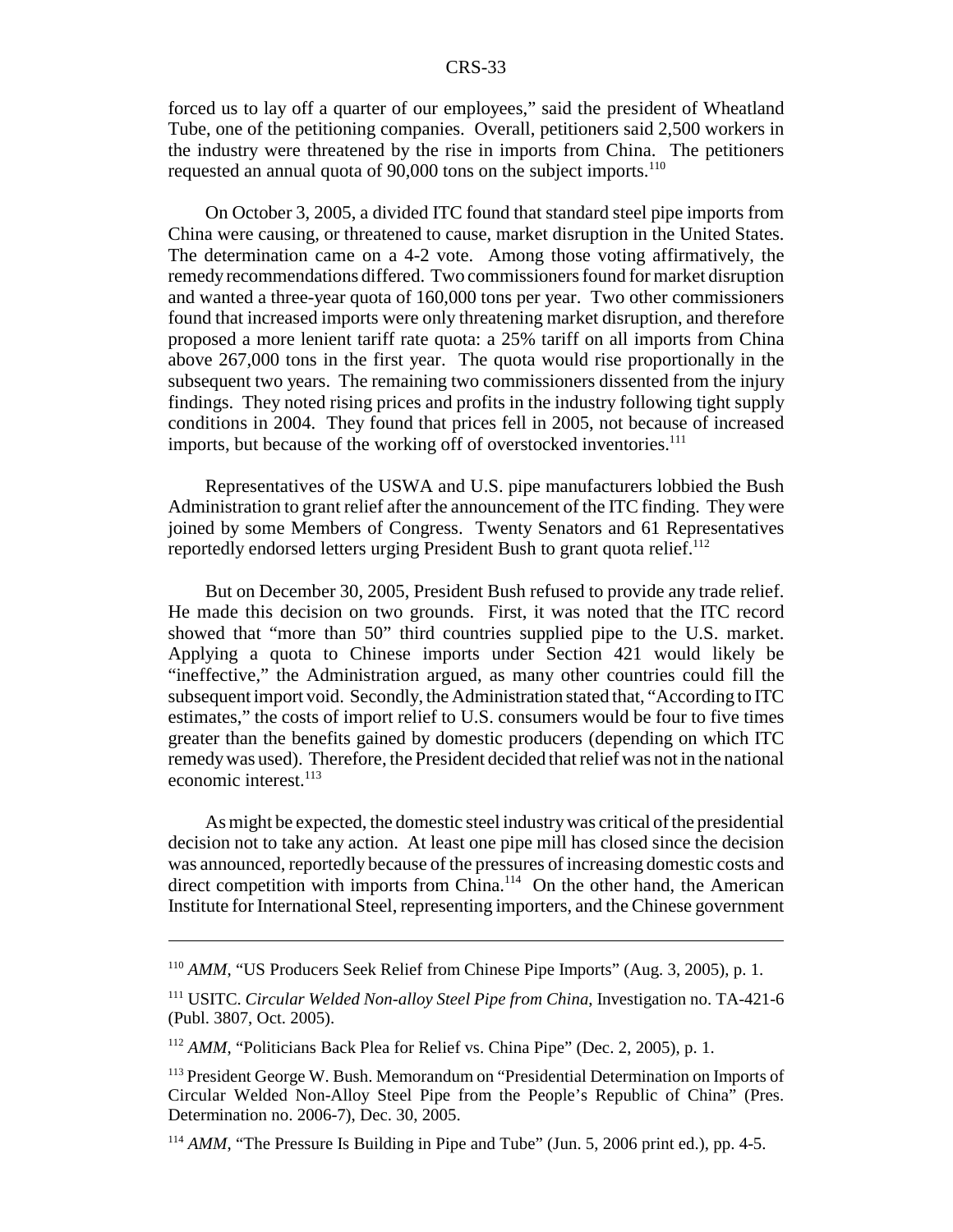both voiced support for the decision. An official statement of the Chinese Ministry of Commerce noted that this was the fourth consecutive time that President Bush had declined to provide relief under this section of the trade law, and that this policy "will benefit the health and steady development of the two countries' trading relationship."115

For its part, the Bush Administration has indicated that while it perceives problems with China in trade, especially regarding Chinese steel exports, it may prefer to deal with this issue systematically, rather in piecemeal trade cases. During a trip to China just one week before the steel pipe decision, Under Secretary of Commerce for International Trade Franklin Lavin was quoted as saying that the U.S. government would like to start bilateral talks on the steel industry through the auspices of the U.S.-China Joint Commission on Commerce and Trade, operated on the U.S. side in the office of the U.S. Trade Representative. "We'd like to have some discussion on [such] issues and not simply wait until one side files a trade remedy action," Lavin said.<sup>116</sup> This CRS report reviewed above the U.S. positions at the first session of this U.S.-China Steel Dialogue.

### **Carbon Steel Flat Products Sunset Review**

The ITC also decided in February 2006 to undertake full five-year reviews of AD/CVD duties currently in place on flat products imported from 16 countries, including the two NAFTA partners, Brazil, Japan, Korea and all the major western European steel producers. There are two groups of carbon steel "flat" products involved: corrosion-resistant steel (widely used in the automotive industry) and "cutto-length" plate. The hearing dates are set for October 17, 2006, for the former group of products, and two days later for plate.117 The ITC is scheduled to vote on December 14, 2006 as to whether injury to domestic steel producers is continuing or foreseeably likely to recur. In all cases for which the finding is negative, the  $AD/CVD$  orders must be revoked.<sup>118</sup>

Elimination of the penalty duties could be significant for the domestic steel industry and for its customers. Even under the present AD/CVD regime, more than two million MT of sheet and strip galvanized (corrosion-resistant) steel and about one million MT of cut-to-length were imported into the United States in 2005. This indicates a substantial domestic market for imported product. With respect to corrosion-resistant steel used in the automotive market, a wide range of duty margins are applied on products subject to AD/CVD orders covered by these cases, and some of them are quite elevated. The margin on imported subject products from Mexico is 64.5%, from Brazil the margin is 43%, and from France the margin is 29.4%. On

<sup>&</sup>lt;sup>115</sup> *Ibid.*, "President Says No to '421' Help vs. China Pipe" (Jan. 2, 2006), p. 1; "China Sees Rejection of '421' Plea Forging Ties" (Jan. 4, 2006), p. 6; "The Oval Office Bats 4-0 on China Trade, But Critics See Only the Zero" (Jan. 9, 2006), p. 9.

<sup>116</sup> *Wall St. Journal*, "U.S. Hopes to Avoid Steel-Import Battle with China" (Dec. 23, 2005).

<sup>117</sup> USITC. "Certain Carbon Steel Products from Australia ..." *et al.* (Feb. 14 and Mar. 22, 2006).

<sup>118</sup> See U.S.C. 19 § 1675(d)(2).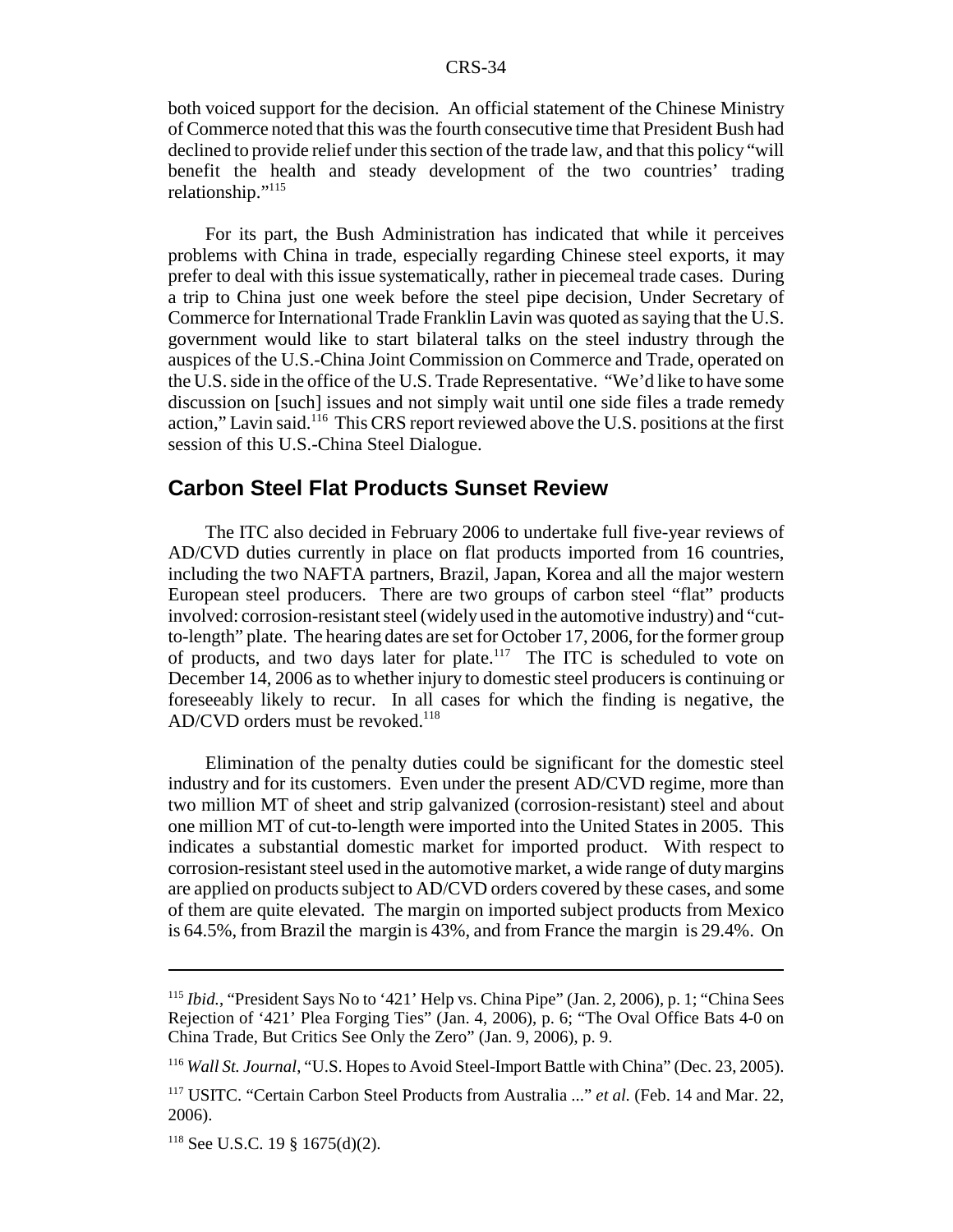products imported from Japan the margin ranges from 1.6% to 36.4%, depending on the producer. For Korea the range is from 0 to 17.7%; and, for Canada the range is 0 to  $18.7\%$ <sup>119</sup>

# **Federal Highway "Buy America" Waiver**

On another trade-related issue, the Senate Appropriations Committee approved an amendment to the Fiscal Year 2007 Transportation Appropriations bill (H.R. 5576) that would insure public notice when the Secretary of Transportation decides to waive "any Buy America requirement for Federal-aid highway projects" (Section 126). Under this amendment, the Secretary must provide a 15-day "informal public notice and comment opportunity on the intent to issue such waiver" and to report annually on waivers granted under the program, for which \$39 billion is appropriated under the bill. Senate committee approval occurred on July 26, 2006. The House had approved the underlying bill on June 15, without the waiver notification provision. Associations representing domestic steel producers supported the amendment.<sup>120</sup>

# **WTO Decision on "Zeroing" and Proposed U.S. Trade Law Changes**

On April 18, 2006, the WTO Appellate Body ruled that the "zeroing" methodology used by the U.S. Commerce Department in calculating antidumping margins violates WTO rules. "Zeroing" is a mathematical technique applied to imported products being investigated in AD cases and administrative reviews (such as five-year "sunset" cases). In calculating AD duties, which by WTO rules must be no more than the actual dumping margin, U.S. practice is to ignore cases where no dumping is found (i.e., to apply a zero margin in that case). The Appellate Body found that this results in a higher applied duty, because no credit is given for subject imports priced above fair market value in a comparison of like products. The Appellate Body's interpretation is that the WTO antidumping agreement requires that full weight must be given to "negative dumping margins." The April decision, in a case brought against the United States by the EU, applied this principle for the first time to administrative reviews as well as well initial investigations.<sup>121</sup>

U.S. courts have ruled that zeroing is allowed but not required by U.S. antidumping law.<sup>122</sup> In a letter submitted by U.S. Steel on a proposal by Commerce to alter margin calculations in response to earlier WTO rulings, the company's legal

<sup>&</sup>lt;sup>119</sup> Data on margin ranges provided by U.S. Dept. Of Commerce International Trade Administration, office of Import Administration. Margins may be adjusted subject to administrative reviews.

<sup>&</sup>lt;sup>120</sup> See report in *AMM*, "Building Bridges with American Steel" (Aug. 28, 2006 print ed.), p. 2, but note that details in the article on the status of congressional action are incorrect.

<sup>&</sup>lt;sup>121</sup> *Inside US Trade*, "Appellate Body Rules Against Zeroing in Administrative Reviews" (April 21, 2006). For the EU reaction see European Commission, "EU Welcomes WTO Ruling on US Anti-Dumping Violations," press release (Apr. 18, 2006).

<sup>122</sup> CRS Report RL32014, *WTO Dispute Settlement: Status of U.S. Compliance in Pending Cases*, by Jeanne J. Grimmett, pp. 51-52.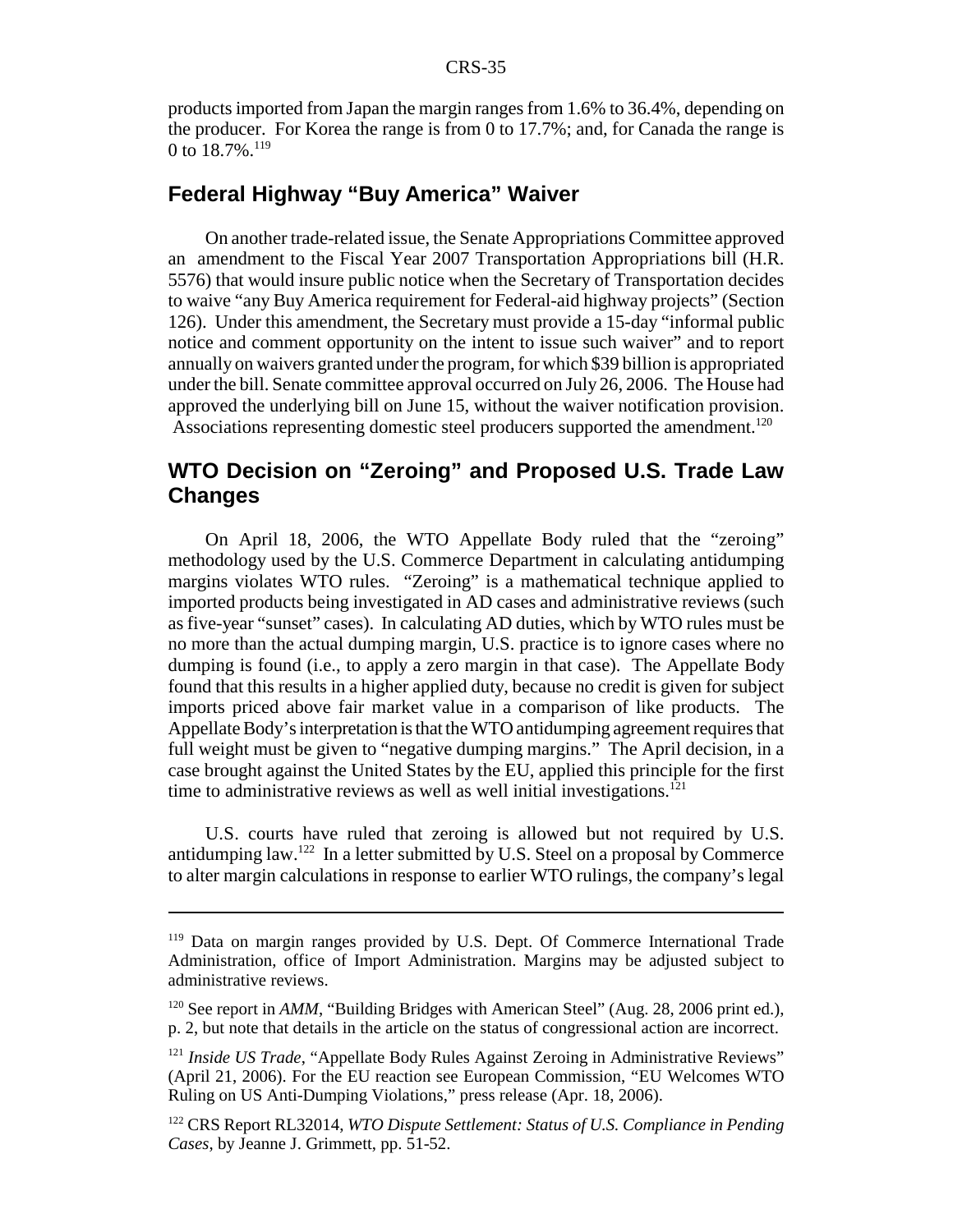representatives argued that additional provisions of U.S. statutory law other than those considered by the courts effectively require the application of zeroing without applying offsets for non-dumped products. As demonstrated in the letter, elimination of zeroing would generally and systematically reduce AD margins.123

Dissatisfaction with the impact of evolving pattern of WTO discipline on U.S. trade law, including the series of decisions that have narrowed and possibly eliminated the practice of zeroing is one of the issues addressed in two trade reform bills. H.R. 5043 was introduced on March 29, 2006, by Representative Benjamin Cardin, with two co-sponsors, and HR. 5529, introduced on June 6, 2006 by Representative Philip English, also with two co-sponsors. Both bills propose wideranging changes to U.S. trade law, with the support of U.S. steel and other metals producers' associations, and opposition from representatives of some steelconsuming interests.<sup>124</sup>

Both bills would establish a commission to review all WTO decisions adverse to the United States to determine whether the WTO exceeded authority granted under U.S. law, when Congress approved U.S. participation. After three affirmative findings, H.R. 5529 would instruct the U.S. Trade Representative to report back to Congress on efforts to seek appropriate reforms of the organization. Both bills would also require that U.S. private sector representatives be allowed to participate WTO panels discussing cases relevant to their interests. They would also amend domestic trade law in a number of ways advantageous to domestic steel producers. Captive production (for example, semi-finished slabs at domestic integrated mills) would be excluded from calculations of import market share in AD/CVD cases. The ITC would be prevented from considering that imports had no impact on market prices because of low volumes. Safeguard rules would be changed to eliminate any reference to imports being a "substantial" cause of injury (not less than any other cause in present law). In H.R. 5529 Congress, and not the President, would be given the final authority to revoke a country's nonmarket economy status for trade cases. Also in H.R. 5529, the steel monitoring and licensing process, maintained by President Bush after revocation of the steel safeguard measures, would be made permanent and applied to the full range of steel products. H.R. 5043 and H.R. 5529 were referred to the Ways and Means Committee, and H.R. 5529 was additionally referred to the Rules Committee.

# **Legislation to Give Consumers Standing in Trade Cases**

As noted above, many companies in a variety of steel-consuming have been adversely affected by the overall rise in steel prices since 2003. In the first session of the 109th Congress, Representative Joseph Knollenberg introduced H.Res. 84, which stated that the Department of Commerce and the ITC, in conducting sunset reviews of AD/CVD cases, should "take into account and report on, the impact of

<sup>&</sup>lt;sup>123</sup> Letter of John J. Mangan *et al.* on behalf of U.S. Steel Corp. to Assistant Secretary of Commerce David Spooner (April 5, 2006).

<sup>&</sup>lt;sup>124</sup> AMM, "Cheers, Jeers for 'Kitchen Sink' Trade Bill" (Apr. 3, 2006 print ed.), p. 2; and, "English Offers Up Sweeping 'Wish List' of Trade Law Reforms" (Jun. 5, 2006 print ed.), p. 2.